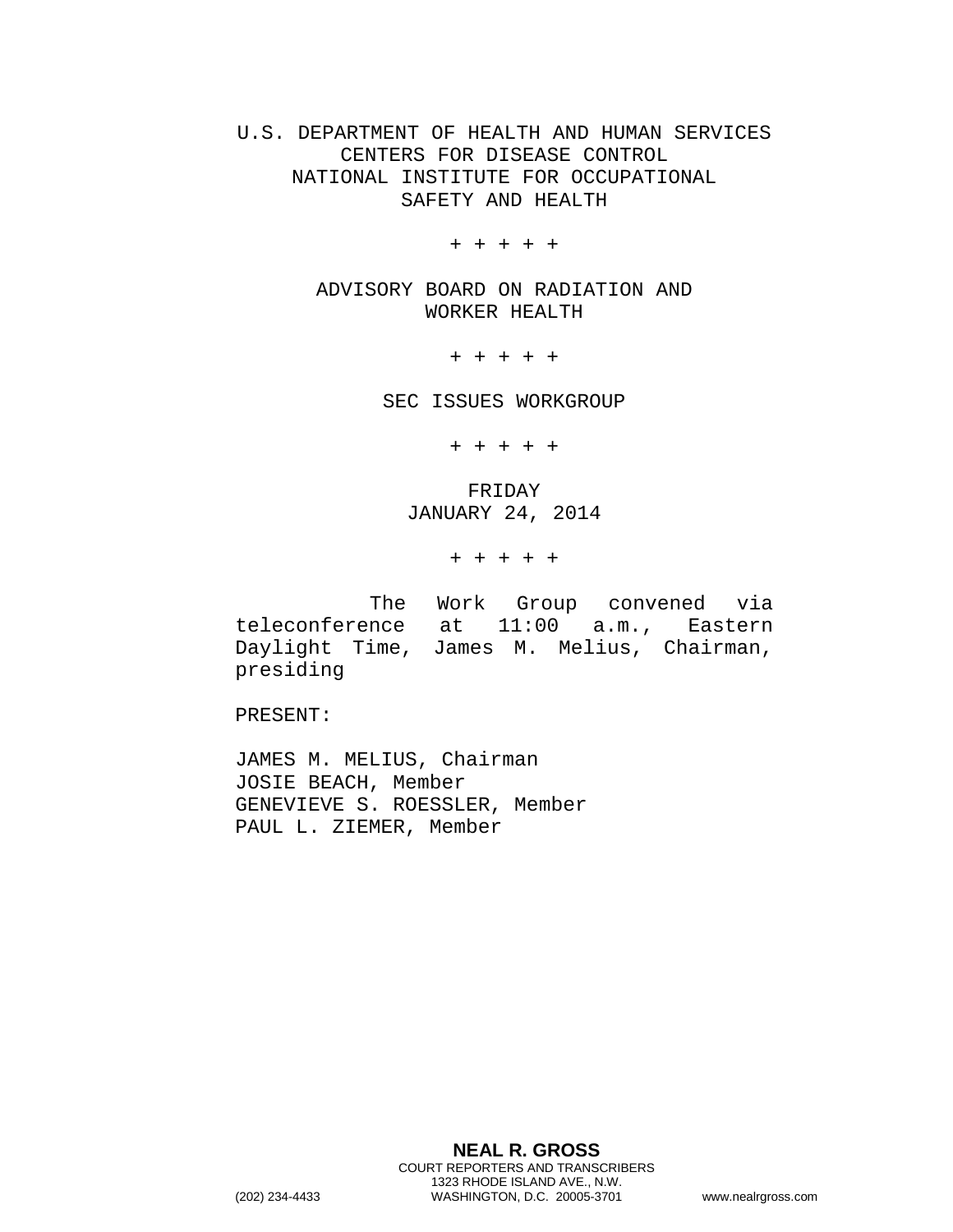ALSO PRESENT:

TED KATZ, Designated Federal Official BOB BARTON, SC&A HARRY CHMELYNSKI, SC&A ARJUN MAKHIJANI, SC&A JOYCE LIPSZTEIN, SC&A JOHN MAURO, SC&A JAMES NETON, DCAS MICHAEL RAFKY, HHS DANIEL STANCESCU, DCAS JOHN STIVER, SC&A TIM TAULBEE, DCAS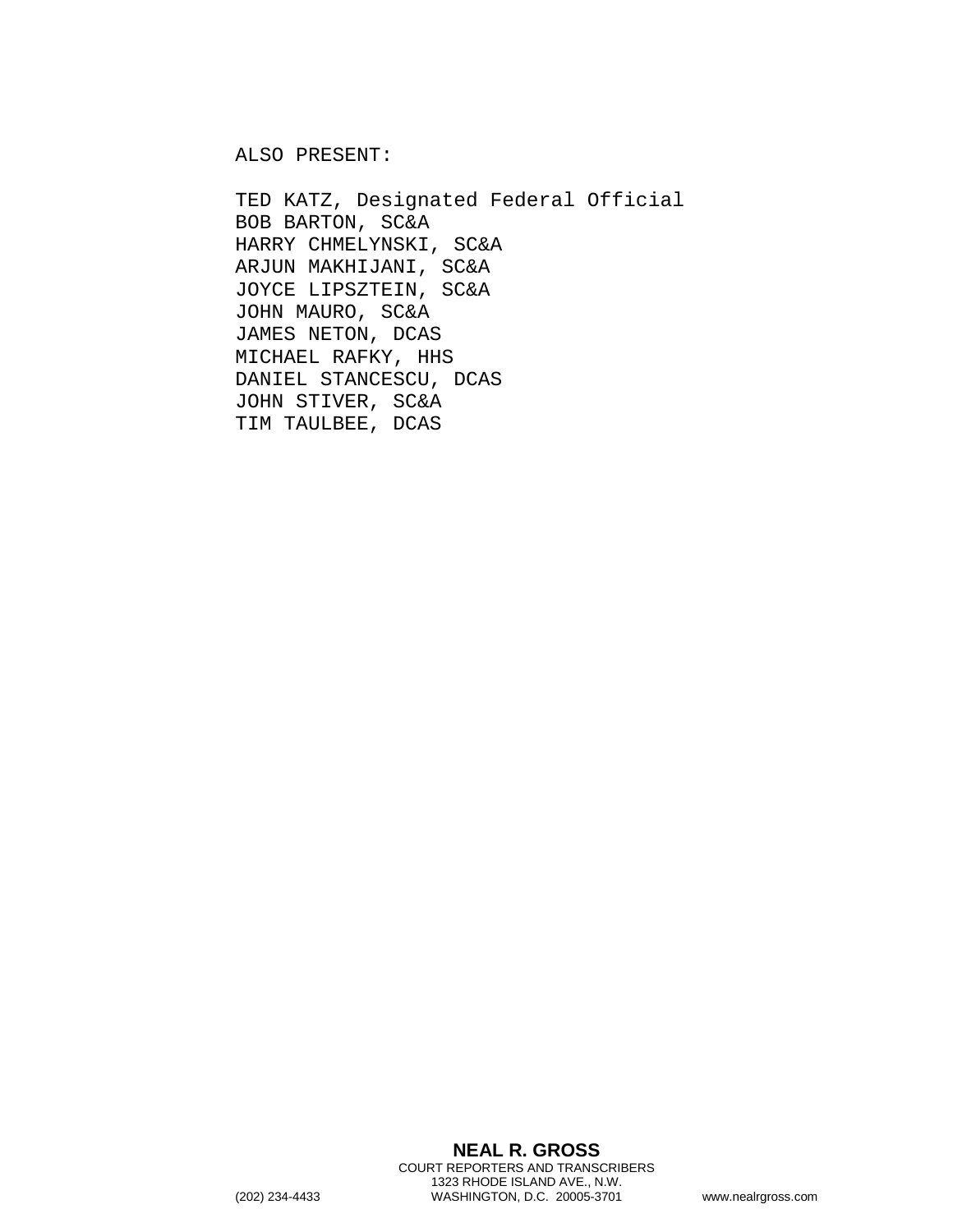## T-A-B-L-E O-F C-O-N-T-E-N-T-S

| PAGE                                   |
|----------------------------------------|
| Introduction                           |
| Chairman Melius  3                     |
| NIOSH Update on Report 0053/sufficient |
| accuracy analyses                      |
| Dr. Jim Neton  4                       |
| SC&A Review Update                     |
| Mr. John Stiver  33                    |
| Dr. Harry Chmelynski  35               |
| Dr. Joyce Lipsztein  46                |
| Comments and Questions  56             |
| Plans for Work Group & January ABRWH   |
| Meeting Session  59                    |
| Adjourn                                |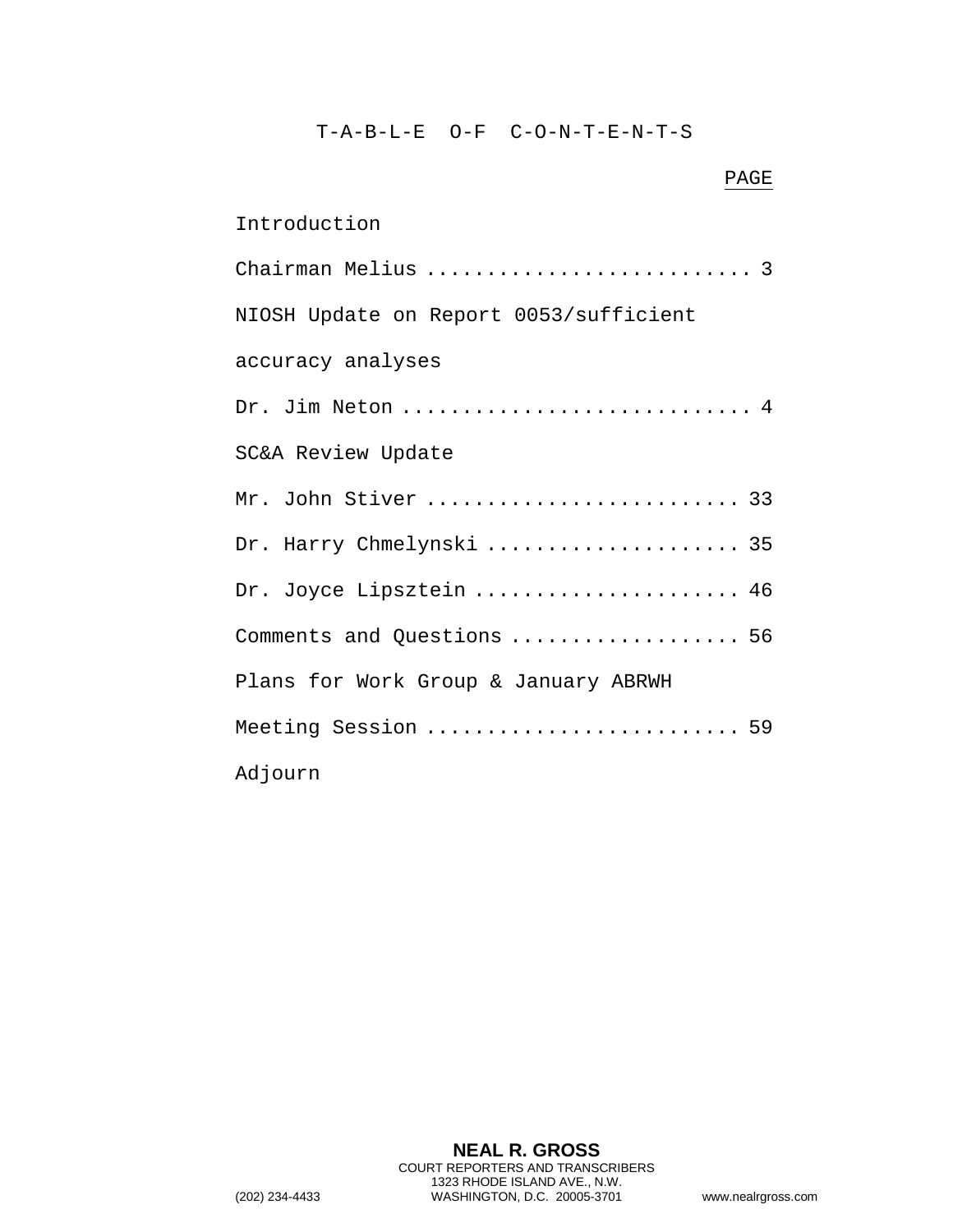| $\mathbf{1}$   | $P-R-O-C-E-E-D-I-N-G-S$                      |
|----------------|----------------------------------------------|
| $\overline{2}$ | (11:00 a.m.)                                 |
| 3              | CHAIRMAN MELIUS: Okay. Thanks,               |
| $\overline{4}$ | Ted. Welcome, everybody. I appreciate you    |
| 5              | taking the time. I believe this will be a    |
| 6              | relatively brief meeting. It's mostly to     |
| 7              | get prepared for the Board Meeting next week |
| 8              | and sort of decide where we are on sort of   |
| 9              | dealing with the SEC review group that's     |
| 10             | been looking at the whole issue, along with  |
| 11             | working with NIOSH and others on ORAU and    |
| 12             | SC&A on this issue of sufficient accuracy.   |
| 13             | And just wanted to get an update prior to    |
| 14             | the meeting and then decide what, if         |
| 15             | anything, about this topic we want to        |
| 16             | discuss at the meeting next Tuesday.         |
| 17             | So I think our first order of                |
| 18             | business is sort of get an update from where |
| 19             | NIOSH is. And, Jim?                          |
| 20             | DR. NETON: Okay. Thank you, Dr.              |
| 21             | Melius. I have a couple brief documents      |
| 22             | that I can share with you as to our progress |

**NEAL R. GROSS** COURT REPORTERS AND TRANSCRIBERS 1323 RHODE ISLAND AVE., N.W.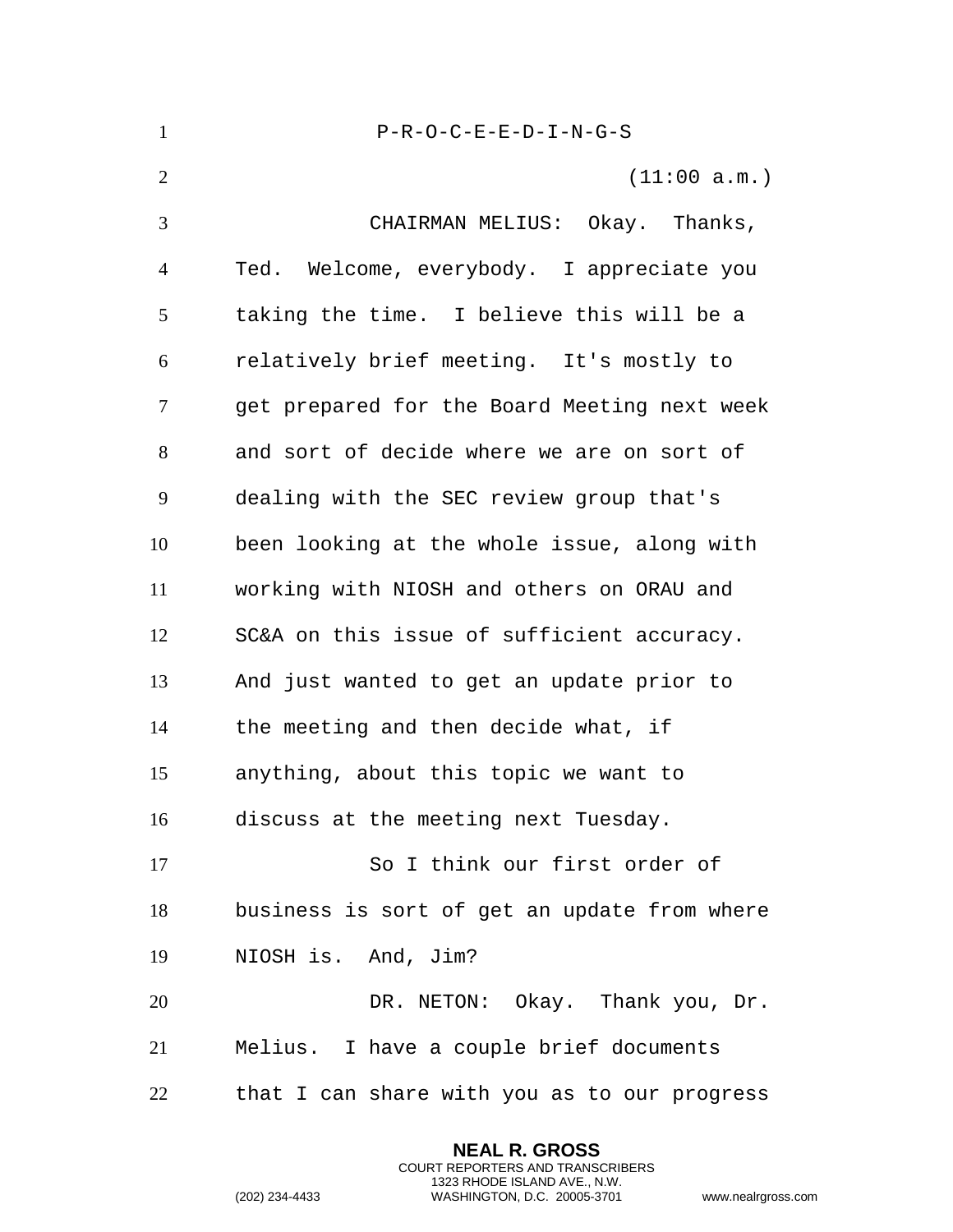| $\mathbf{1}$   | in two areas that we were agreed to look     |
|----------------|----------------------------------------------|
| $\overline{2}$ | into at the last Working Group Meeting.      |
| 3              | And that has to do with what I'll            |
| $\overline{4}$ | call the 100 millirem experiment where we're |
| 5              | going to add 100 millirem to some NOCTS      |
| 6              | cases and see how that affected PC outcome.  |
| 7              | And then a little bit on where I am at with  |
| 8              | the -- I committed that we would start to    |
| 9              | draft an implementation guide for coworker   |
| 10             | models. And I've made some progress on       |
| 11             | that, but honestly I have more questions     |
| 12             | than answers at this point.                  |
| 13             | Regarding the first issue, I've              |
| 14             | just got a brief presentation here about the |
| 15             | practical significant dose evaluation. And   |
| 16             | just this slide -- can everybody see my      |
| 17             | slide, by the way?                           |
| 18             | MEMBER ROESSLER: You know, this              |
| 19             | is amazing. This is Gen. I got this          |
| 20             | invitation this week to get on this live     |
| 21             | stuff on the computer and I've been fussing  |
| 22             | with it for a whole day. Ted just sent the   |

**NEAL R. GROSS** COURT REPORTERS AND TRANSCRIBERS 1323 RHODE ISLAND AVE., N.W.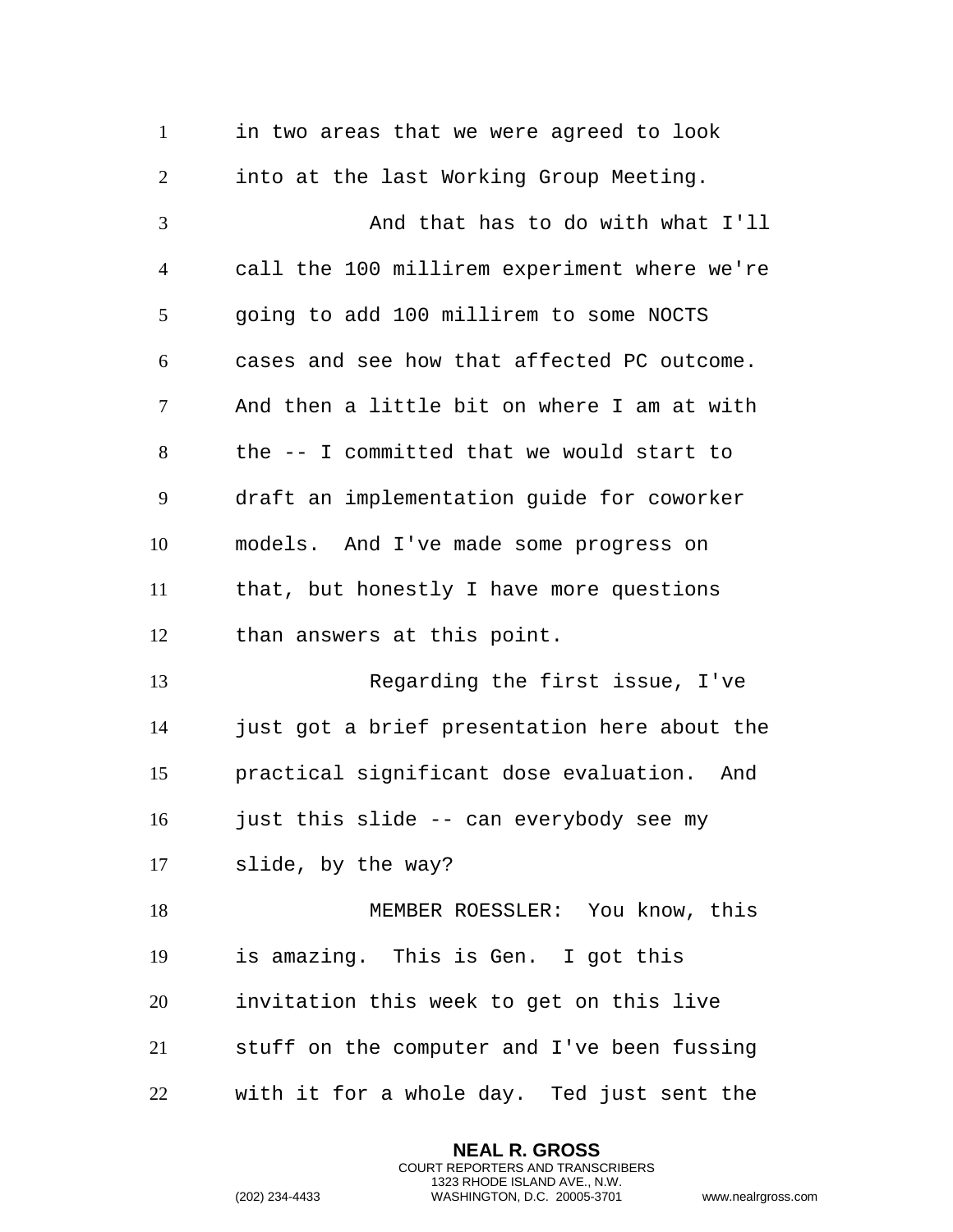information, I got on and I see it. This is great. DR. NETON: Excellent. That's Gen. Everybody else, too? MEMBER BEACH: Yeah, I do. MEMBER ZIEMER: Yes, I see it, but it's not centered. Can I do something about this or can you close the left side of your screen? MEMBER BEACH: No, you can center it, Paul. I did. MEMBER ROESSLER: Well, how do you do it? MEMBER BEACH: Down at the bottom of your screen. MEMBER ROESSLER: Yeah, you should be able to click on slideshow and do it, but that doesn't work. MEMBER BEACH: There's a bar at the bottom. DR. NETON: Well, I did slideshow but it's too big, so I kind of left it in

> **NEAL R. GROSS** COURT REPORTERS AND TRANSCRIBERS 1323 RHODE ISLAND AVE., N.W.

```
(202) 234-4433 WASHINGTON, D.C. 20005-3701 www.nealrgross.com
```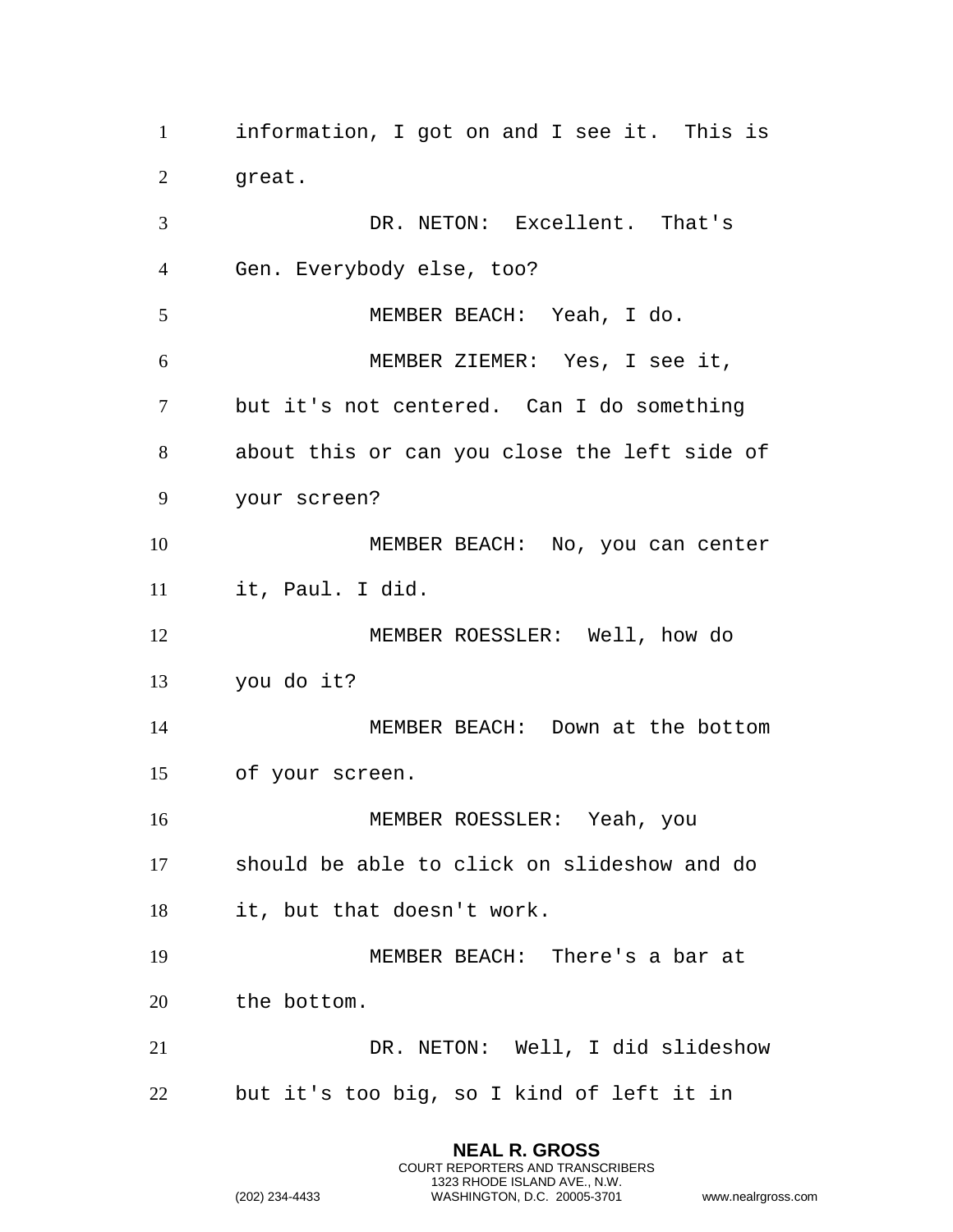this mode.

 MEMBER ROESSLER: Okay, I've got it centered now. DR. NETON: Just so it can all fit on the screen. I only have -- this is my only slide. So we don't have to labor too much. MEMBER ROESSLER: You have a bunch of neophytes here. 10 DR. NETON: Yes. MEMBER ZIEMER: Yeah, it's too big for my screen for some reason. DR. NETON: This is the only one and all I want to do is just summarize what we said we were going to do, and then get into another document that gives us some preliminary results. 18 MEMBER ZIEMER: Okay. DR. NETON: So just bear with me on these four bullets here. Just to refresh your memory, we had proposed to evaluate the significance -- to attempt to start to

> **NEAL R. GROSS** COURT REPORTERS AND TRANSCRIBERS 1323 RHODE ISLAND AVE., N.W.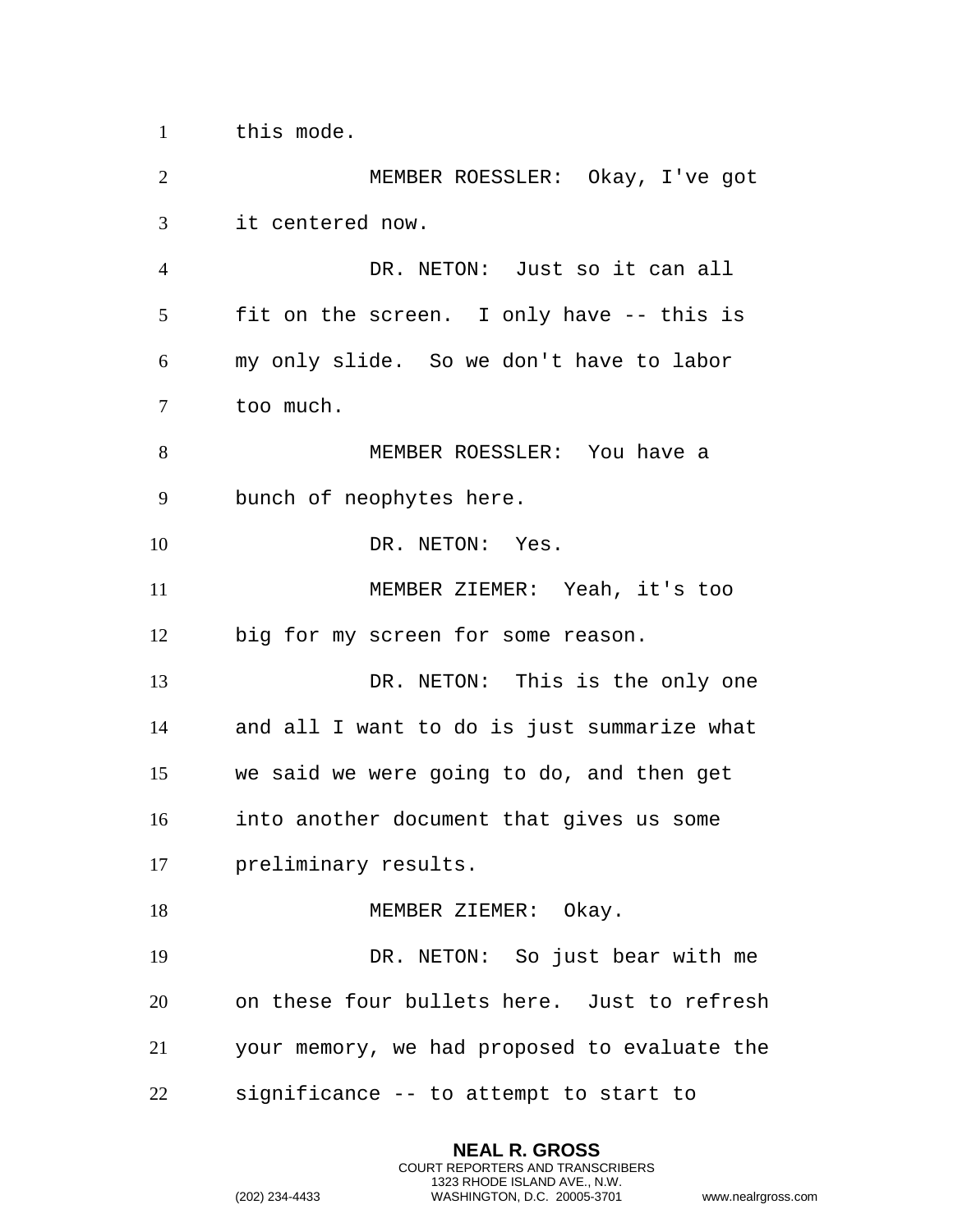evaluate the significance of what dose really makes a practical difference in a dose reconstruction.

 We agreed to look at a bunch of NOCTS claims, and the idea was to identify NOCTS claims with a single cancer that had a Probability of Causation between 45 and 50 percent. And those, by definition, are best estimates, because over 45 percent we're required to do a best estimate. And we also felt, if you recall, that anything below 45 percent would be unlikely to be changed by addition of 100 millirem. 14 And we also -- in the protocol that we established, we're going to insert a zero millirem exposure line for each case, and then do 30 IREP runs of 10,000 iterations for each NOCTS case and calculate

the average PC of all those cases.

 Between 45 and 50, this is standard protocol. We're required to do 30 runs of 10,000 because it minimizes the

> **NEAL R. GROSS** COURT REPORTERS AND TRANSCRIBERS 1323 RHODE ISLAND AVE., N.W.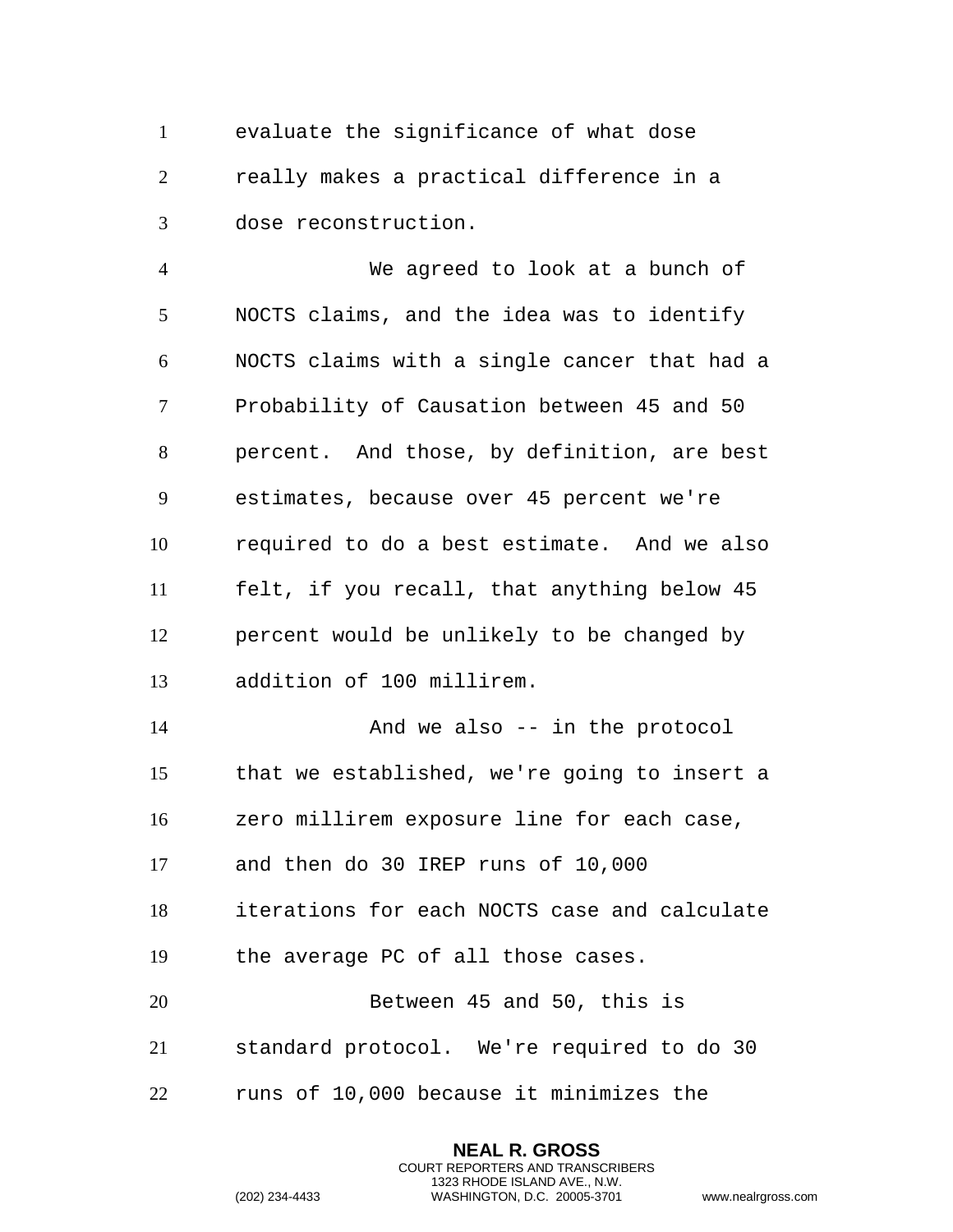uncertainty in the estimate. And then we were going to change that zero millirem exposure to 100 millirem, and this is going to be external dose only, and do the same thing, do the 30 IREP runs and calculate the average PC.

 Well, we selected the cases and it turns out that, at the end of the day, we ended up with 175 cases out of about 38,000 claims that had been dose reconstructed that met our selection criteria.

 So we went about doing exactly what I just outlined here, and it took a lot of computer horsepower. We moved a lot of electrons around doing this analysis, and these are preliminary results because honestly we just got them a few days ago. And so all I'm going to be able to present here is sort of a brief sketch of what we ended up seeing. And, of course, there's a lot analysis to do here on these data sets, but I wanted to give you a flavor

> **NEAL R. GROSS** COURT REPORTERS AND TRANSCRIBERS 1323 RHODE ISLAND AVE., N.W.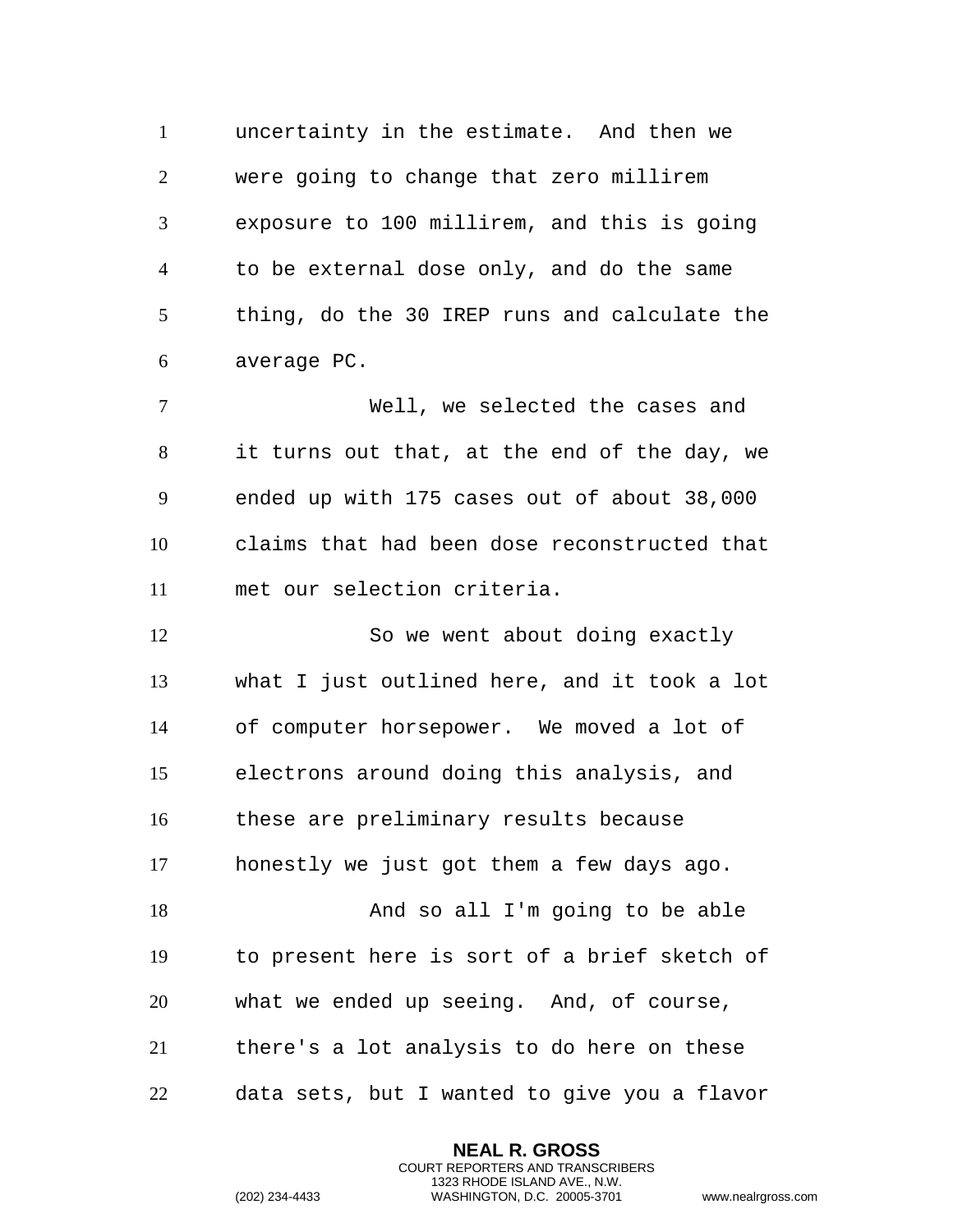for where we are at this point.

 First table here just sort of summarizes what -- it does summarize the frequency distribution of the cancers that came out of that 174 or 175 case set. What surprised me is about half the cases -- almost half the cases were either lung cancers or non-melanoma basal cell carcinomas, which really surprised me. I thought it would be more of an even distribution, or more likely I thought the leukemias would be in that category, but they weren't. There was only three leukemias, excluding chronic lymphocytic leukemia, that met the criteria. So, anyway, this is a distribution of the cancers that we saw. If anybody has any questions, please chime in, because again this is very preliminary and I'm kind of looking at this only for the second time myself.

MEMBER ROESSLER: This is kind of

**NEAL R. GROSS** COURT REPORTERS AND TRANSCRIBERS 1323 RHODE ISLAND AVE., N.W.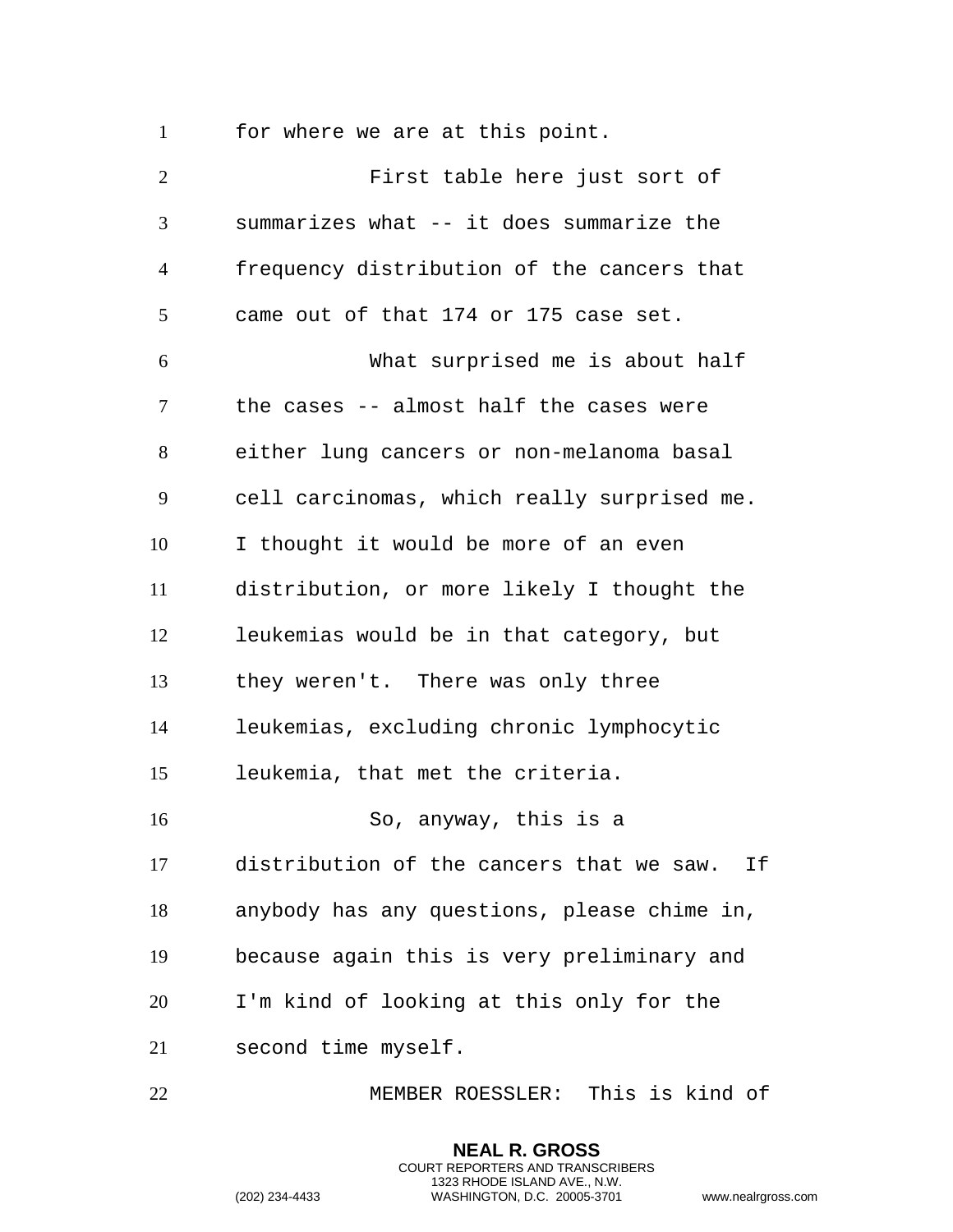-- I remember talking about this at the meeting, but all of a sudden now having to think about it and things are flashing around on my screen, which you're probably doing. DR. NETON: Yes. MEMBER ROESSLER: What does that mean, that only 175 out of 38,000? DR. NETON: There were only 175 cases of all the cases that we did dose reconstruction that had a Probability of Causation between 45 and 50 percent, or less than -- MEMBER ROESSLER: Oh, okay. I get it. Okay, I see what you're saying. So those are the ones then that you will test - - 18 DR. NETON: Exactly. MEMBER ROESSLER: Really what you're asking is what does 100 millirem do to the PC? 22 DR. NETON: Exactly.

> **NEAL R. GROSS** COURT REPORTERS AND TRANSCRIBERS 1323 RHODE ISLAND AVE., N.W.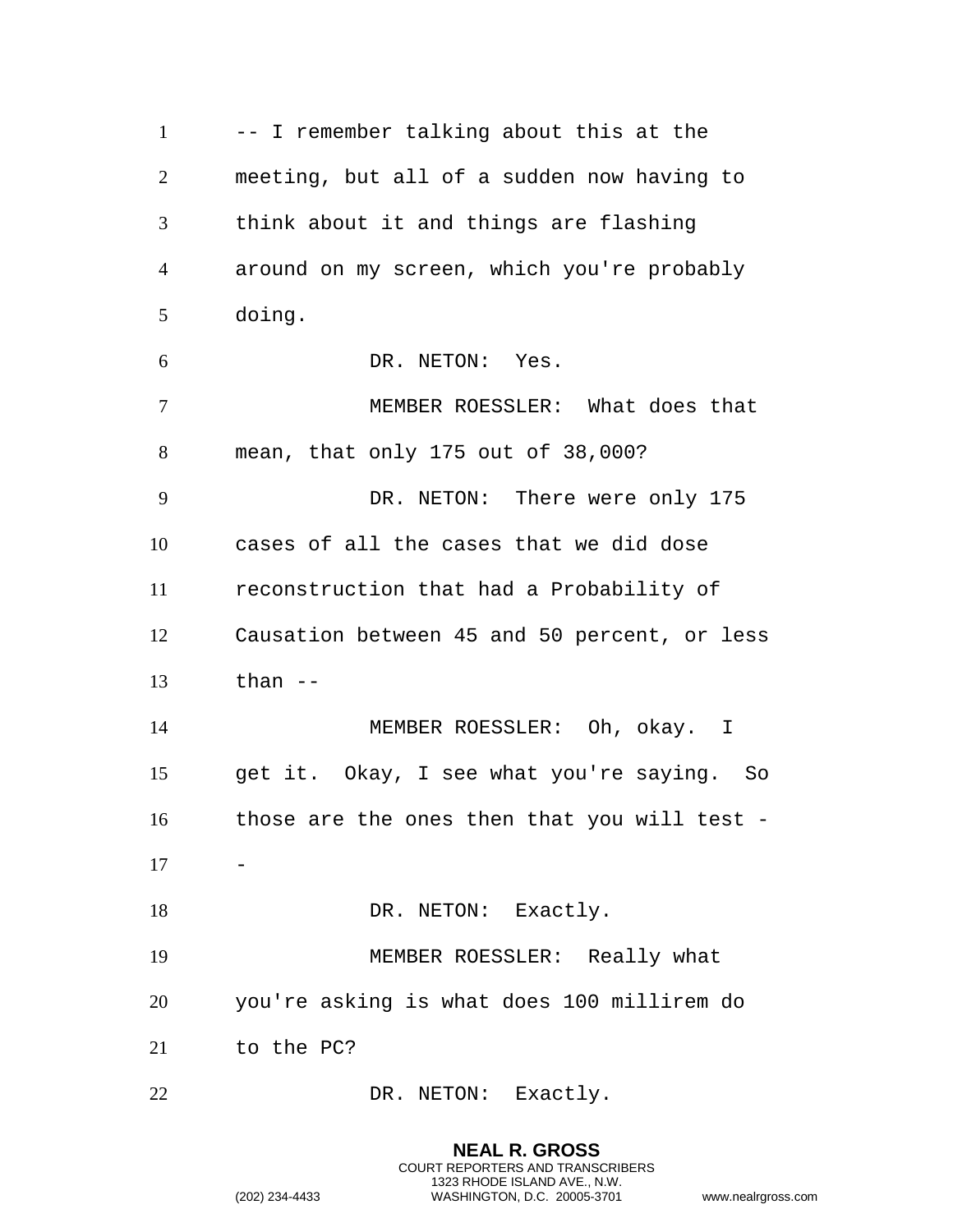MEMBER ROESSLER: Okay, I got it. DR. NETON: And this is just for general interest, you know, which cancers comprise the 174, 175 cases. And you can see that about half were between -- 54 out of those were for lung and 30 were for non- melanoma BCC. 8 The rest were fairly evenly distributed. You have, I guess, all male genitalia and colon cancer represented, next two highest number of cases. That's sort of telling us -- DR. MAURO: Jim, this is John. I'm sorry to interrupt, I also have a question of the nature that Gen just asked. 16 DR. NETON: Yes. DR. MAURO: So you've got this group that falls into the category of 45 to 50 percent. And the process you went through, you lost me a little bit on when you described the zeros and 100 a little. Conceptually, what I'm seeing is you've got

> **NEAL R. GROSS** COURT REPORTERS AND TRANSCRIBERS 1323 RHODE ISLAND AVE., N.W.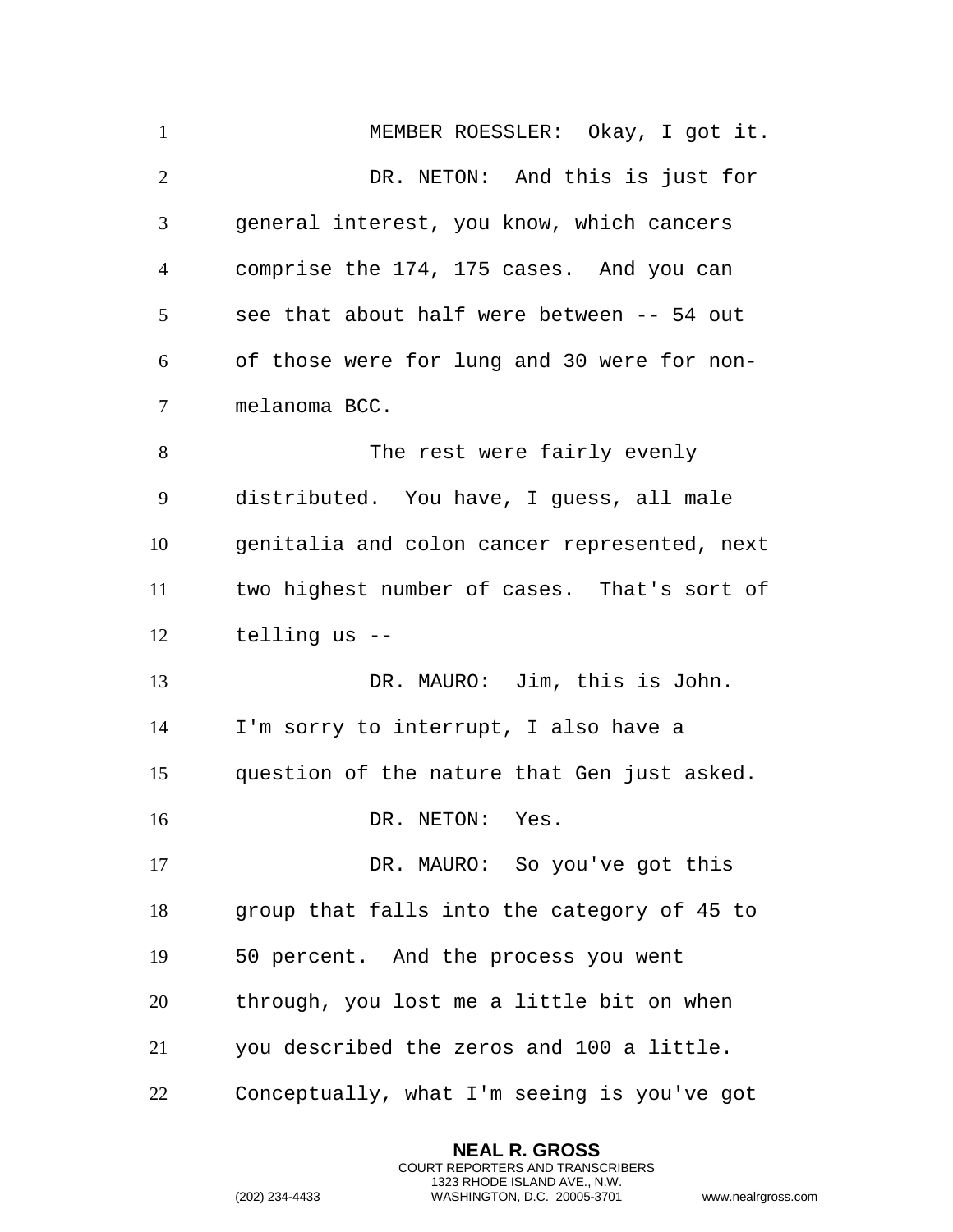these cases and you're adding 100 millirem to the totality of the external dose, or is that 100 millirem per year? DR. NETON: No, to the totality. It's 100 millirem increase in the total dose. DR. MAURO: Okay. So whatever the dose was reconstructed using your standard protocols, including the non- detects, including the coworker models, and everything else that went into these realistic dose reconstructions for all these cases, you just went ahead and said, okay, I'm going to add another 100 millirem at some point in time. 16 DR. NETON: Right. 17 DR. MAURO: Because we are covering, I guess, multiple years. I guess you just pick some time, a given year, and say I'm just going to add in to that year? DR. NETON: Actually, we thought about this some, and it was in the protocol,

> **NEAL R. GROSS** COURT REPORTERS AND TRANSCRIBERS 1323 RHODE ISLAND AVE., N.W.

```
(202) 234-4433 WASHINGTON, D.C. 20005-3701 www.nealrgross.com
```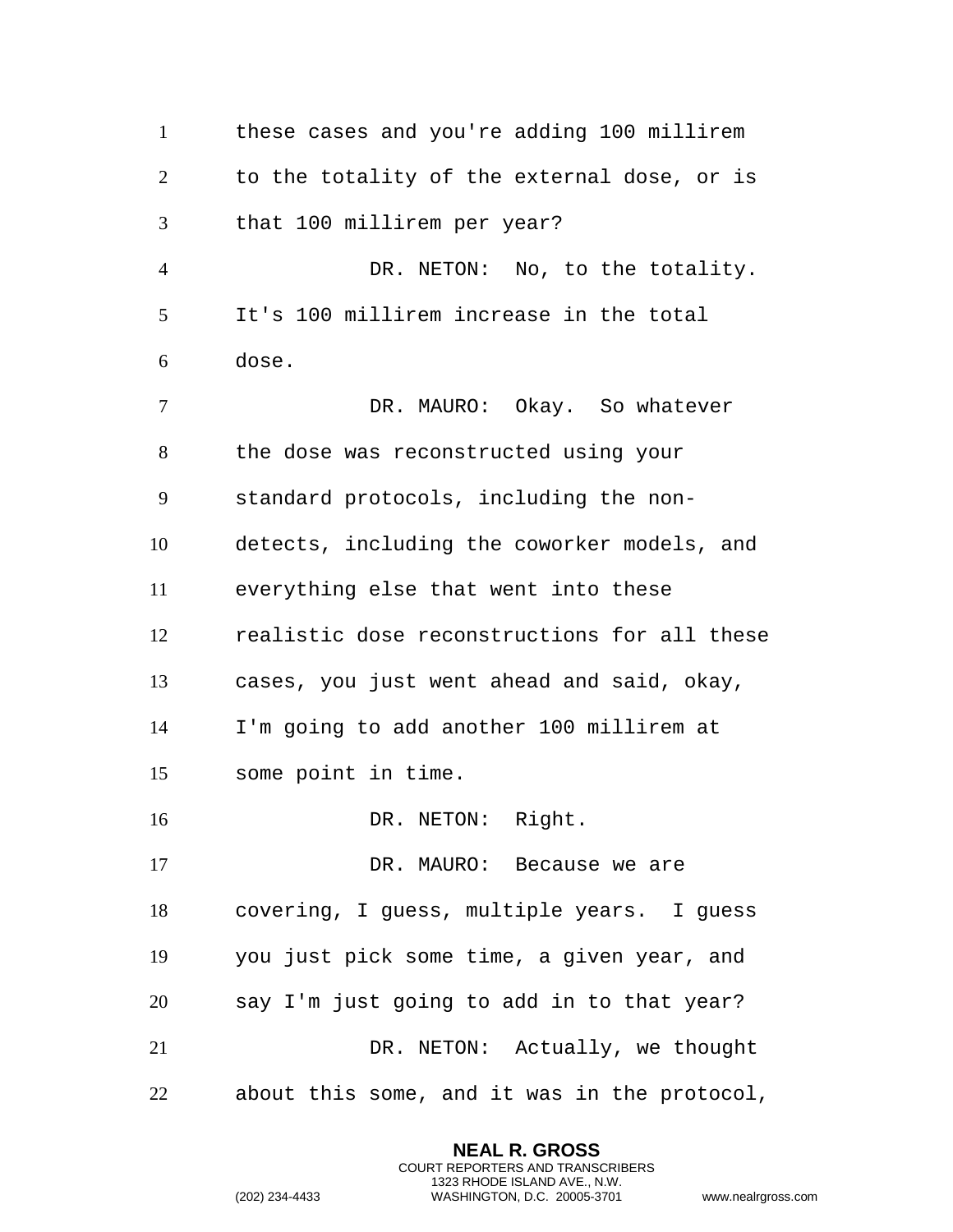I didn't go over it, but we decided to pick, since it was external exposure, we added it to the first year of employment, that it would maximize the latency. 5 DR. MAURO: Got you. DR. NETON: We didn't want to put it too close in time. DR. MAURO: Okay, so you picked that year. I'm with you. Okay. DR. NETON: We did a slightly different adjustment for leukemia because leukemias have a shorter latency. DR. MAURO: Yeah, two years on that one. Yeah. DR. NETON: And I forget where we put it, I think we put it at five years out, the exposure, because that was the maximum credit that would be given. Now, it might be a little confusing why we added -- since we already had the runs, why did we add a zero line? Well, what happens is, you know,

> **NEAL R. GROSS** COURT REPORTERS AND TRANSCRIBERS 1323 RHODE ISLAND AVE., N.W.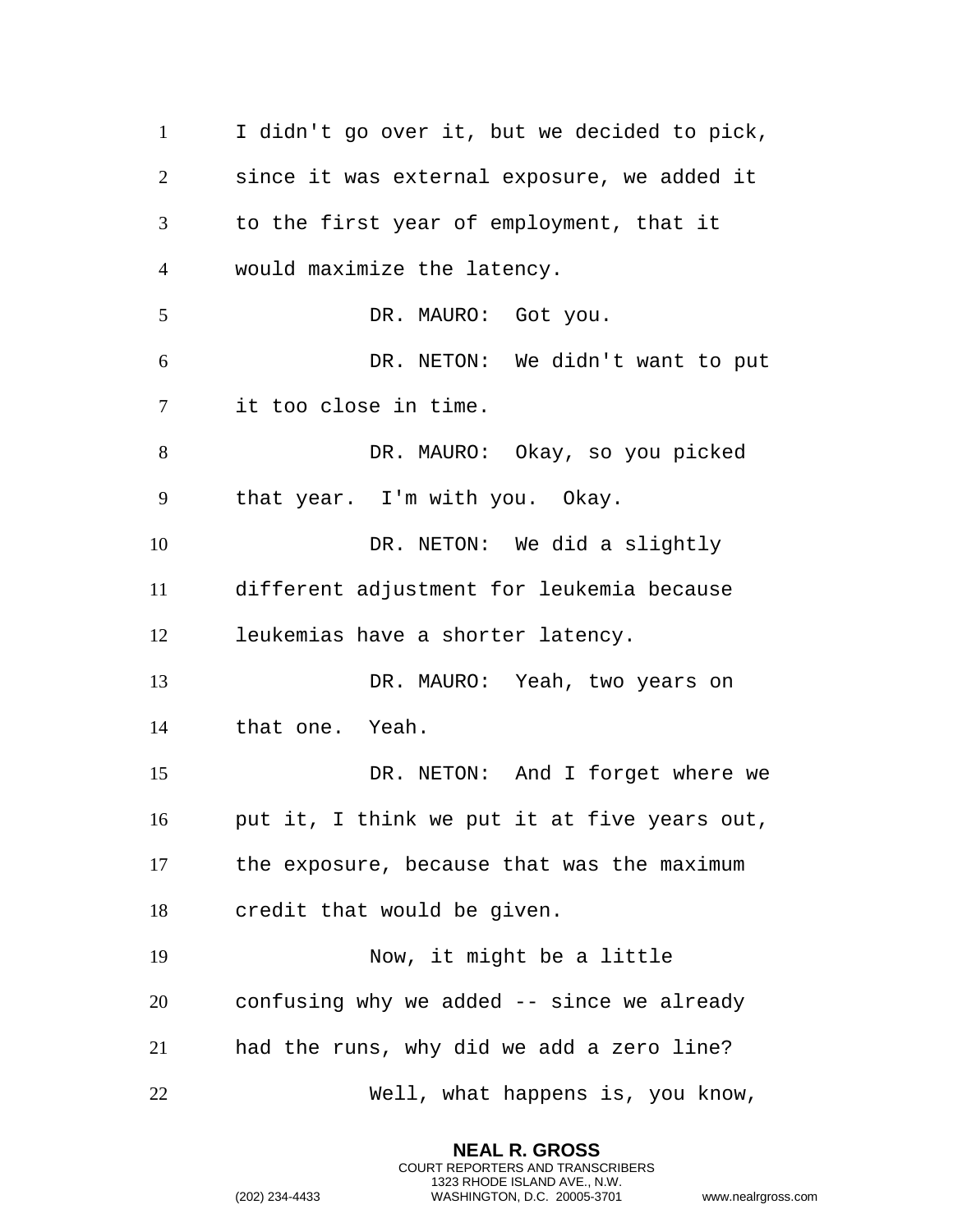we reset the zero and put the line in and reran it, and then when we added the 100 we reran the same cases with the same random number seeds so that we could truly look at the difference between adding 100 millirem, and sort of isolate the variability that is due to just the uncertainty in the Monte Carlo calculation. So, what I'm going to be presenting, not to be confusing, is I've got three comparisons. I'll have the original PC value, I'll have the recalculated value with zero added, and the recalculated value with 100 millirem added. And you'll see there are differences. 16 DR. MAURO: Got you.

17 DR. NETON: And the main difference that you're going to see is that, if you compare the original run with 100 millirem added, there's more variability there because they're run on two different random sets of number seeds and that shows

> **NEAL R. GROSS** COURT REPORTERS AND TRANSCRIBERS 1323 RHODE ISLAND AVE., N.W.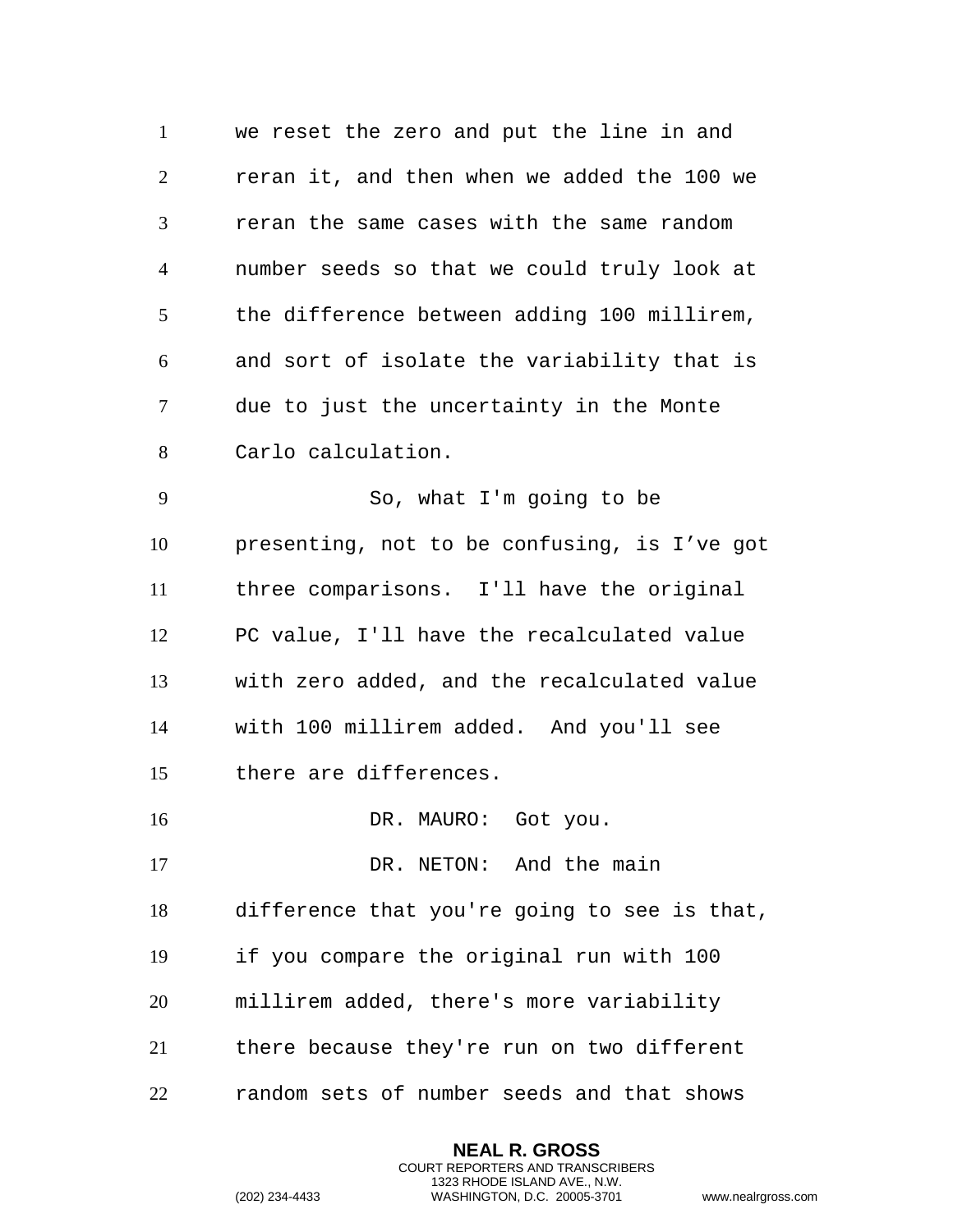the inherent variability of the IREP

calculation itself.

 DR. MAURO: Good. DR. NETON: We're still looking into this, so, again, a lot of this is going to have to go through the gristmill before we -- DR. MAURO: I understand what you said. Very good, thank you. DR. NETON: All right. And in fact this next slide shows exactly that. MEMBER ROESSLER: My picture went away, did I hit something? MEMBER ZIEMER: Mine went away also. My Live Meeting says nothing is currently shared. DR. NETON: Well, I've got something on my screen here, which is interesting. MEMBER BEACH: Yeah, I've got nothing, too. DR. NETON: Okay, well, maybe it

> **NEAL R. GROSS** COURT REPORTERS AND TRANSCRIBERS 1323 RHODE ISLAND AVE., N.W.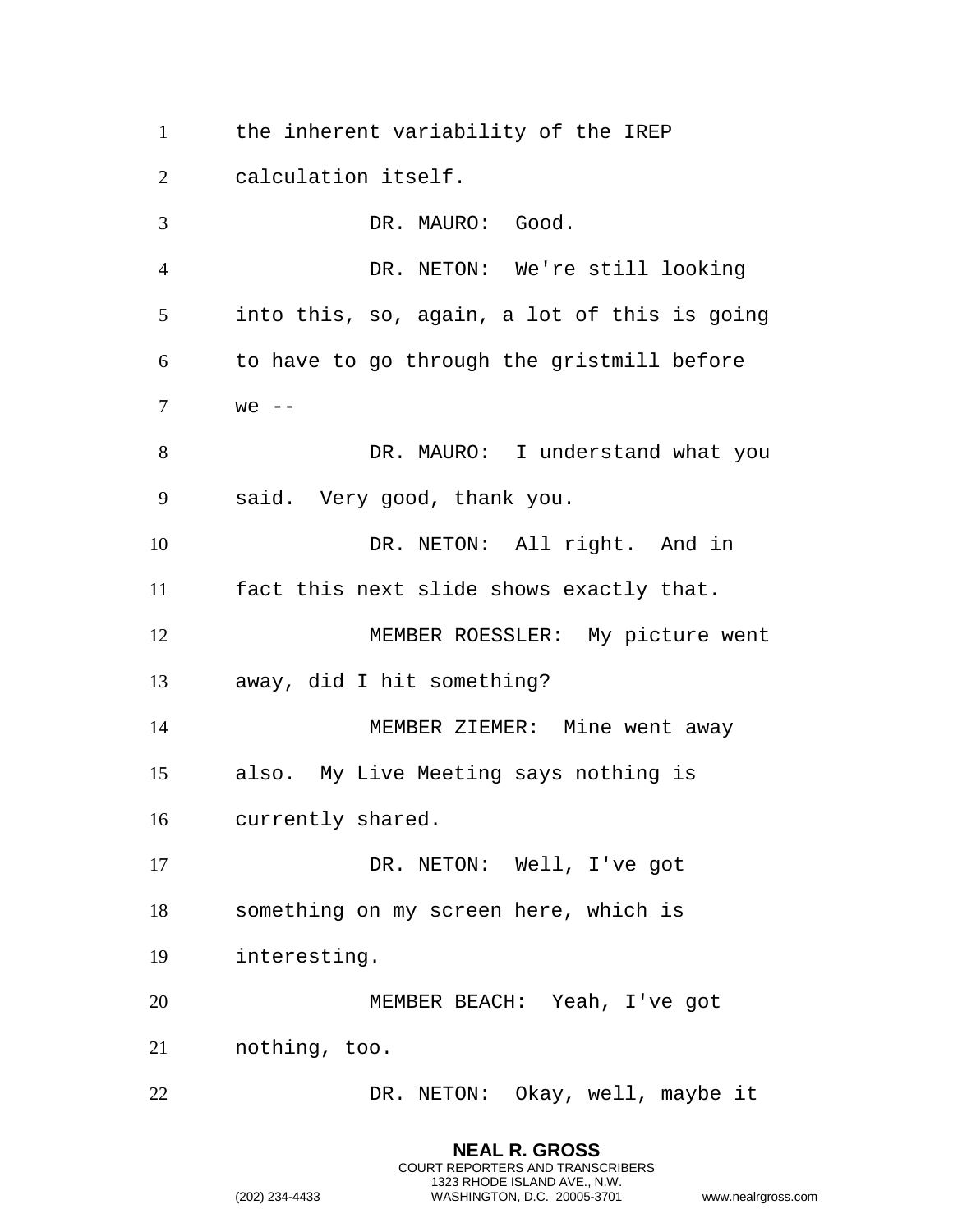timed out or something. Let me try it again. I have Paul Ziemer's desktop showing being shared. MEMBER ROESSLER: Uh oh. MEMBER ZIEMER: Well, maybe I took you over, but I didn't know I was sharing anything. 8 DR. NETON: No, you took me over I think. Let me – MEMBER ZIEMER: How do I undo that? DR. NETON: I'm going to do it myself here. Okay, now I'm going to go back to share and share my desktop. MR. KATZ: All right, that worked. 17 DR. NETON: Is that back? MEMBER ROESSLER: Yes. That's back. MEMBER ZIEMER: Okay. I'm seeing a chart, is that what you're showing? DR. NETON: Yeah, now I'm looking

> **NEAL R. GROSS** COURT REPORTERS AND TRANSCRIBERS 1323 RHODE ISLAND AVE., N.W.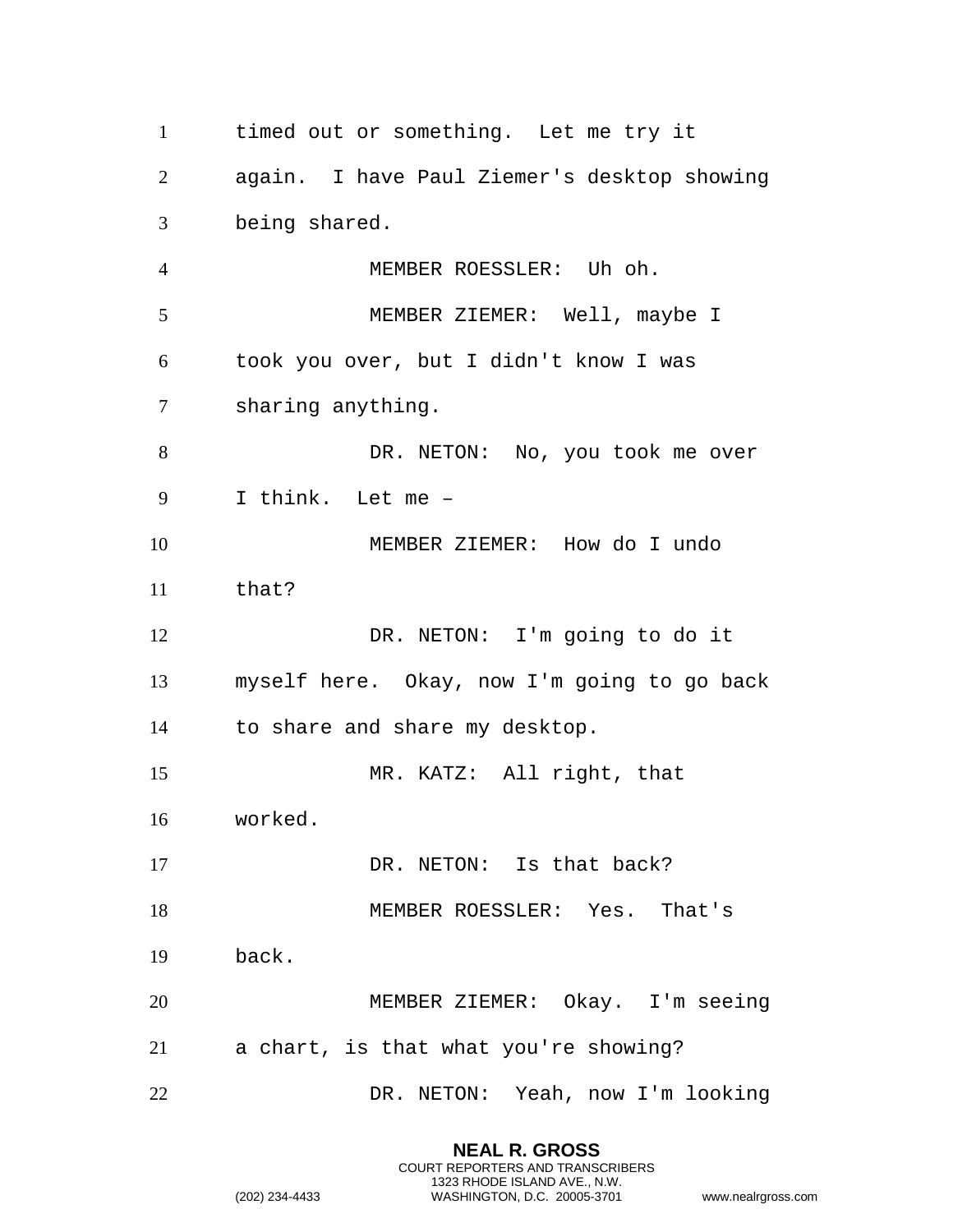at the second table here which is titled "variable." MEMBER ROESSLER: Okay, very good. I've got it. 5 DR. NETON: It has a minimum, medium, and maximum. MEMBER ROESSLER: Mm-hmm. 8 DR. NETON: Okay. This particular graph, table, shows the direct comparison. The average PC of the original 174 cases you see a minimum, median, mean, and maximum. So the mean value of the original cases, of all the cases added up, the PC was 47.37 percent. When we added the zero dose the mean value of all the cases when we reran them with a different random number seed, was also 47.37, which was good. We would hope that would be the case. When we added 100 millirem dose to all 174 cases, the median value of all the cases rose to 47.43. In other words, a

> **NEAL R. GROSS** COURT REPORTERS AND TRANSCRIBERS 1323 RHODE ISLAND AVE., N.W.

```
(202) 234-4433 WASHINGTON, D.C. 20005-3701 www.nealrgross.com
```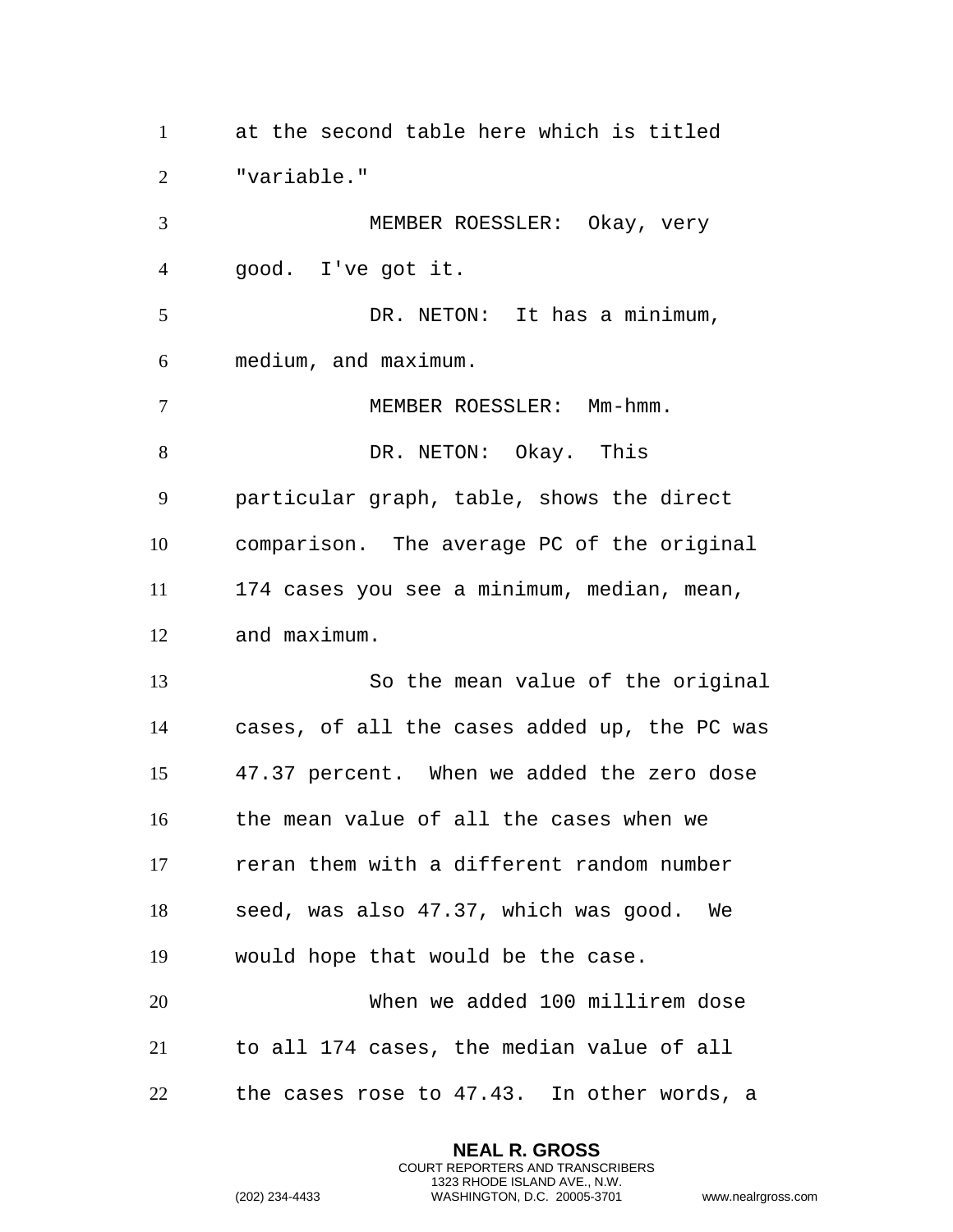0.06 percent increase. So not much, which was kind of interesting.

3 And if you look at the minimum and maximum values, of course the original value had a minimum of 44.9 and a maximum of 49.87. In the cases where we added either zero or 0.1, none of the cases exceeded 50 percent, which is interesting. So, you know, you have a lot of cases here that were very close to 50 percent. And, again, we reran all 174 and not one of them moved over the 50 percentile, or 50 percent of the 99th percentile. So that was kind of interesting itself. And so the difference of 0.06 is

 pretty small. I expected more, actually. So we tried to -- you know, Daniel Stancescu did these comparisons, so I'll give him the credit here, but, you know, we had a few days to look at this so we tried to do a few little breakouts here.

> **NEAL R. GROSS** COURT REPORTERS AND TRANSCRIBERS 1323 RHODE ISLAND AVE., N.W.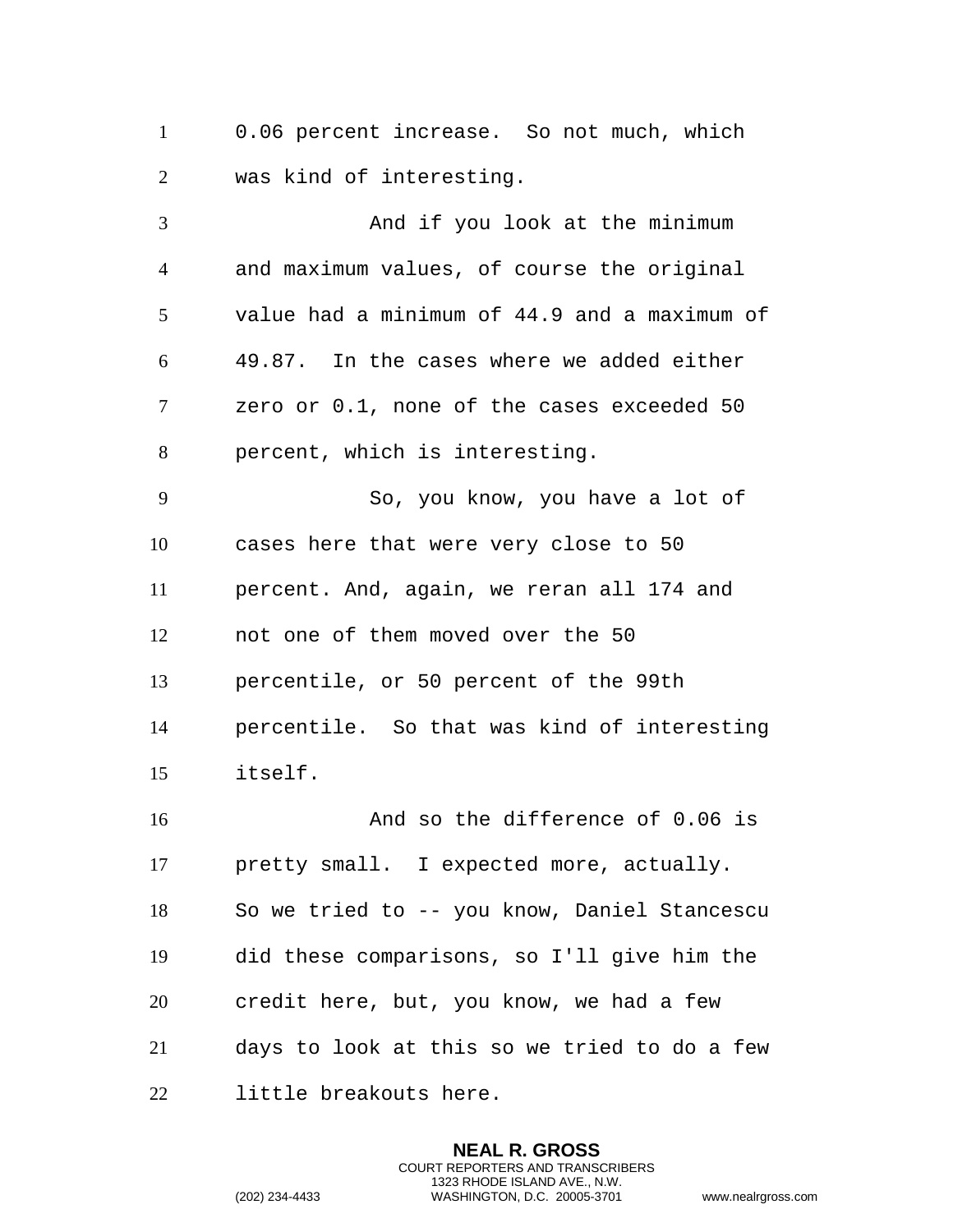1 And here we, the next table that you'll see that has "cancer type" in the title, shows a comparison of what the results look like with leukemia cancers versus solid cancers. And you really don't see a huge difference. I thought there might be because leukemias tend to be more radiosensitive and it might move more with 100 millirem added, but not necessarily. There was an uptick. If you look at the average value right here, the average PC to add 100 millirem dose, you got 47.67. The average for the solid was a little bit lower. So there was a little bit higher increase there, but nothing really that stuck out in my mind as super significant. Moving on to the next table, this is just what I really kind of just said on the original slide. The mean value changed 0.06 percent for all the cases. Now, you will see that the spread of differences is much greater in the add 100 millirem to the

> **NEAL R. GROSS** COURT REPORTERS AND TRANSCRIBERS 1323 RHODE ISLAND AVE., N.W.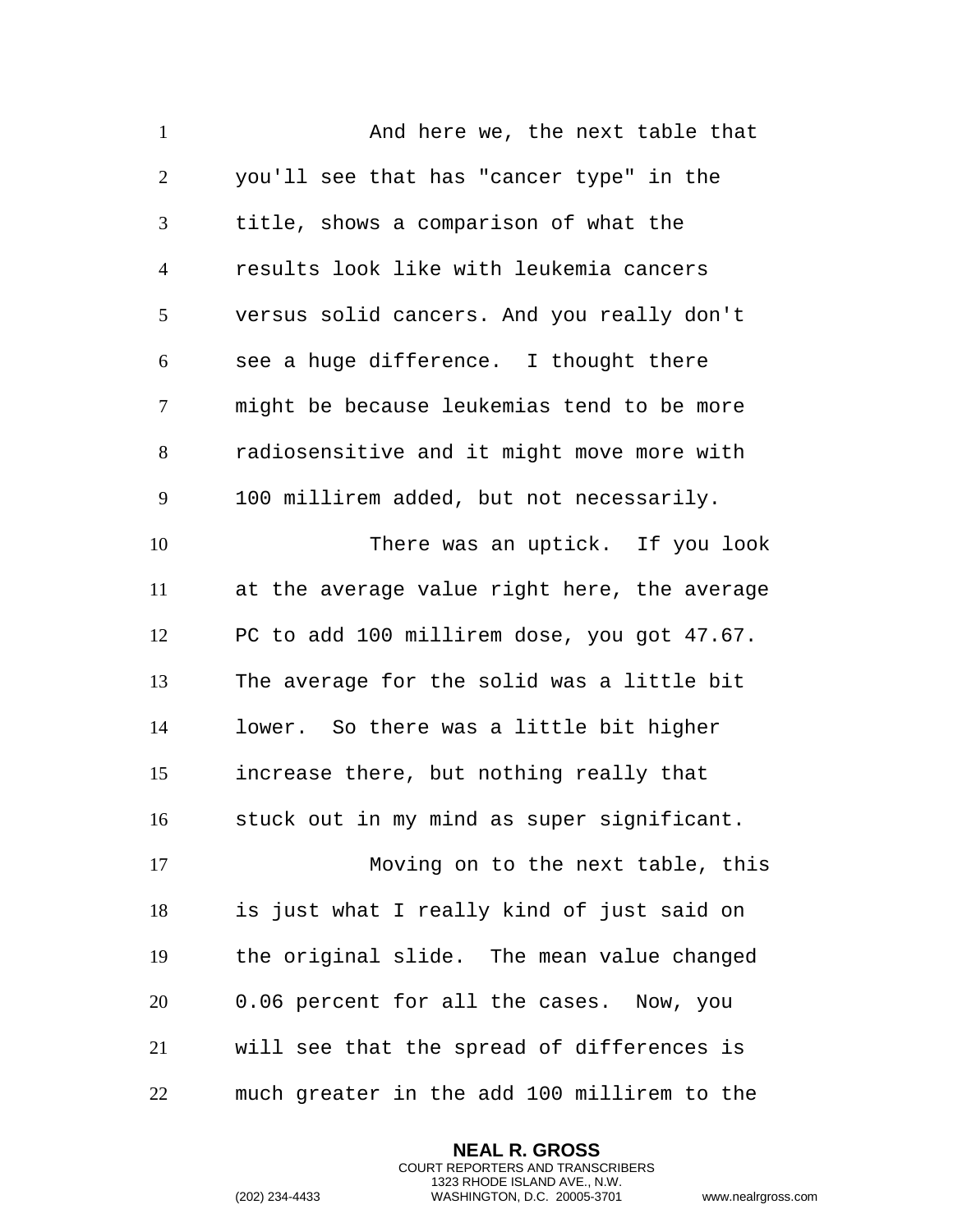original versus 100 millirem added to the zero dose added.

 You'll see the minimum value was minus-0.43 and the maximum change was 0.67, so quite a spread versus zero when we compare the ones that were run with the same random number seed to a maximum of 0.34. 8 And what that really reflects is the inherent variability in the random number seed generation of the Monte Carlo calculation. Because the second line comparison here removes that degree of uncertainty because we ran them with the same random number seed. So, moving on, I have another comparison here of leukemias and nothing really -- again, there's a slightly higher difference in the mean values, but nothing of substance that I think is of note at this point.

 Again, further comparisons, cancer type, not much there.

> **NEAL R. GROSS** COURT REPORTERS AND TRANSCRIBERS 1323 RHODE ISLAND AVE., N.W.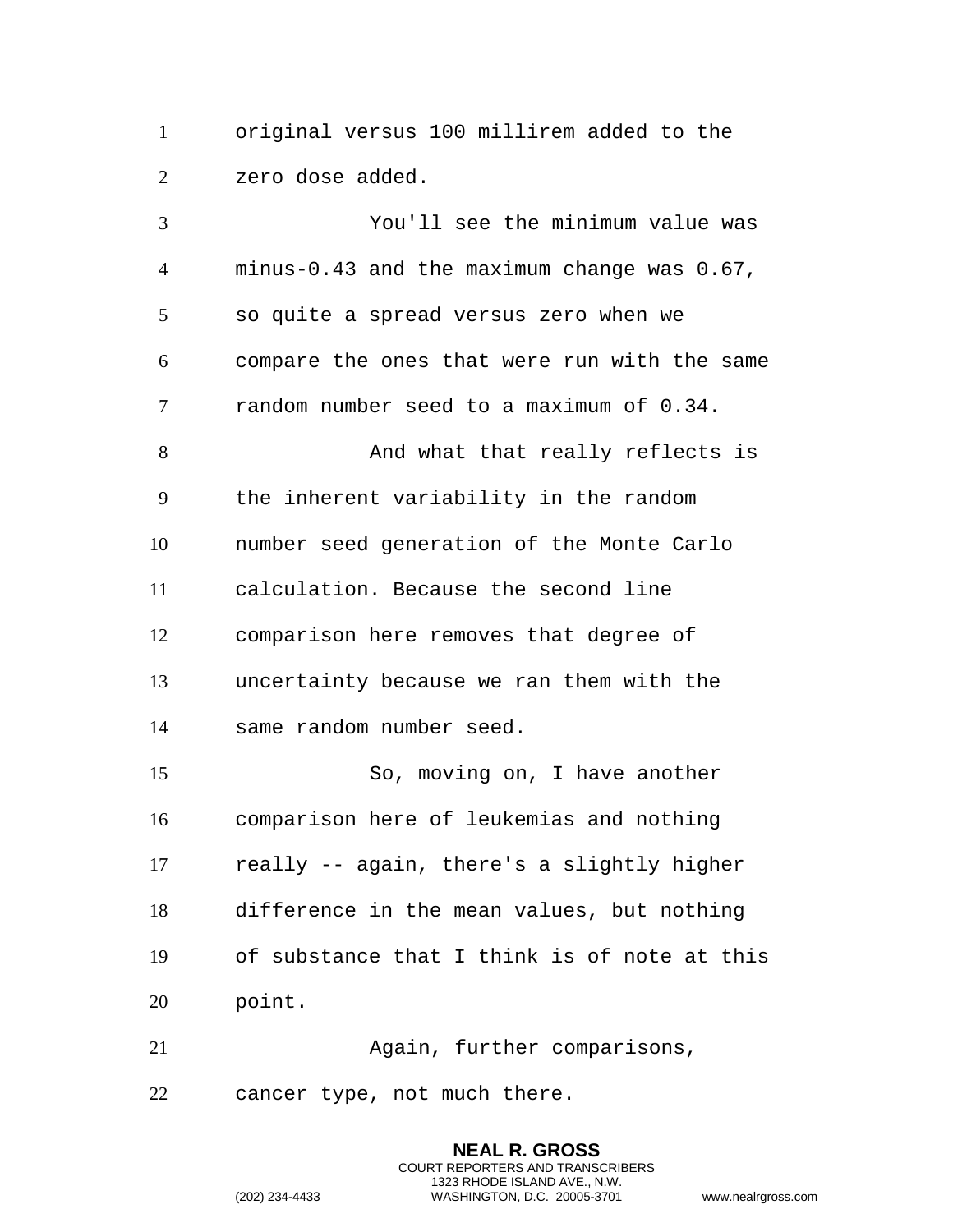1 Just on a last note, we just looked at the frequency of changes. That is, how many went up and how many went down and we did the comparisons. And if you compare the average change from the values when we -- the original to the 100 millirem dose, compared those two values, the frequency was 64, went down -- is that right? Four had no change and 106 went up. That represents, I think, the uncertainty of the Monte Carlo calculation itself. And that's something we might want to look into when we're talking about significant dose, is maybe what degree of dose is required to show a statistical significant difference in the result above and beyond the Monte Carlo uncertainty. 18 And this last slide I have just shows that when you compare the two that were run with the same random number seed, 173 went up and 2 had no change. None went down.

> **NEAL R. GROSS** COURT REPORTERS AND TRANSCRIBERS 1323 RHODE ISLAND AVE., N.W.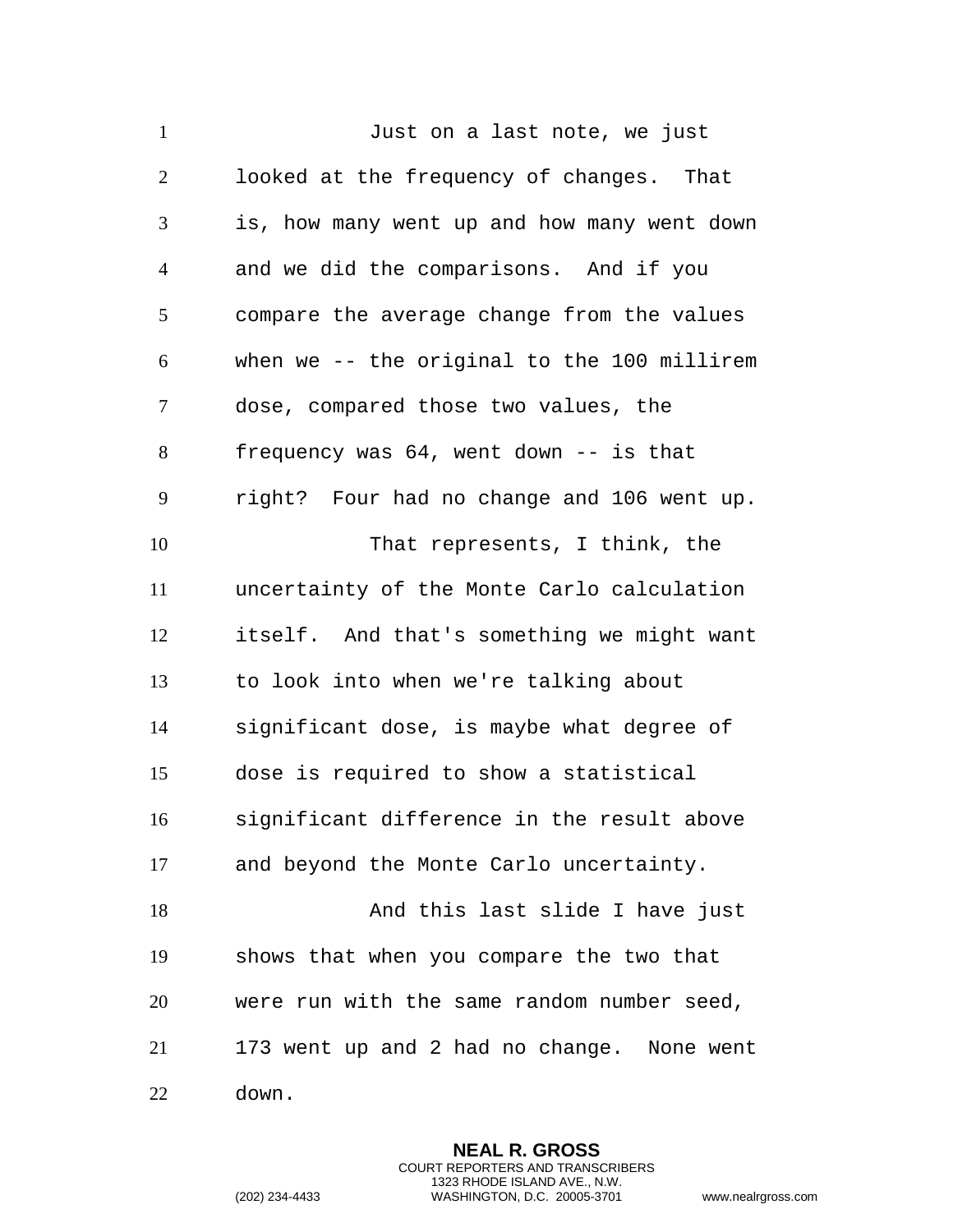So, I think that's all I want to say about that. That's all we can really get right now. But to me the big item is that none of the cases went over 50 percent by adding 100 millirem. MEMBER ROESSLER: Will we get a copy of this data when we get to the meeting? DR. NETON: When you get to the meeting? 11 MEMBER ROESSLER: Yeah, or --12 DR. NETON: Well, I don't know. I mean, that's -- we're going to decide that I guess during this call, what we want to do with this. These are very preliminary. Again, you know, we just got these done. I don't know how much time I'm going to have to clean them up before the meeting. MEMBER ROESSLER: Okay. Well, I think at some point it would be -- 21 DR. NETON: Oh, yeah, sure. CHAIRMAN MELIUS: At some point

> **NEAL R. GROSS** COURT REPORTERS AND TRANSCRIBERS 1323 RHODE ISLAND AVE., N.W.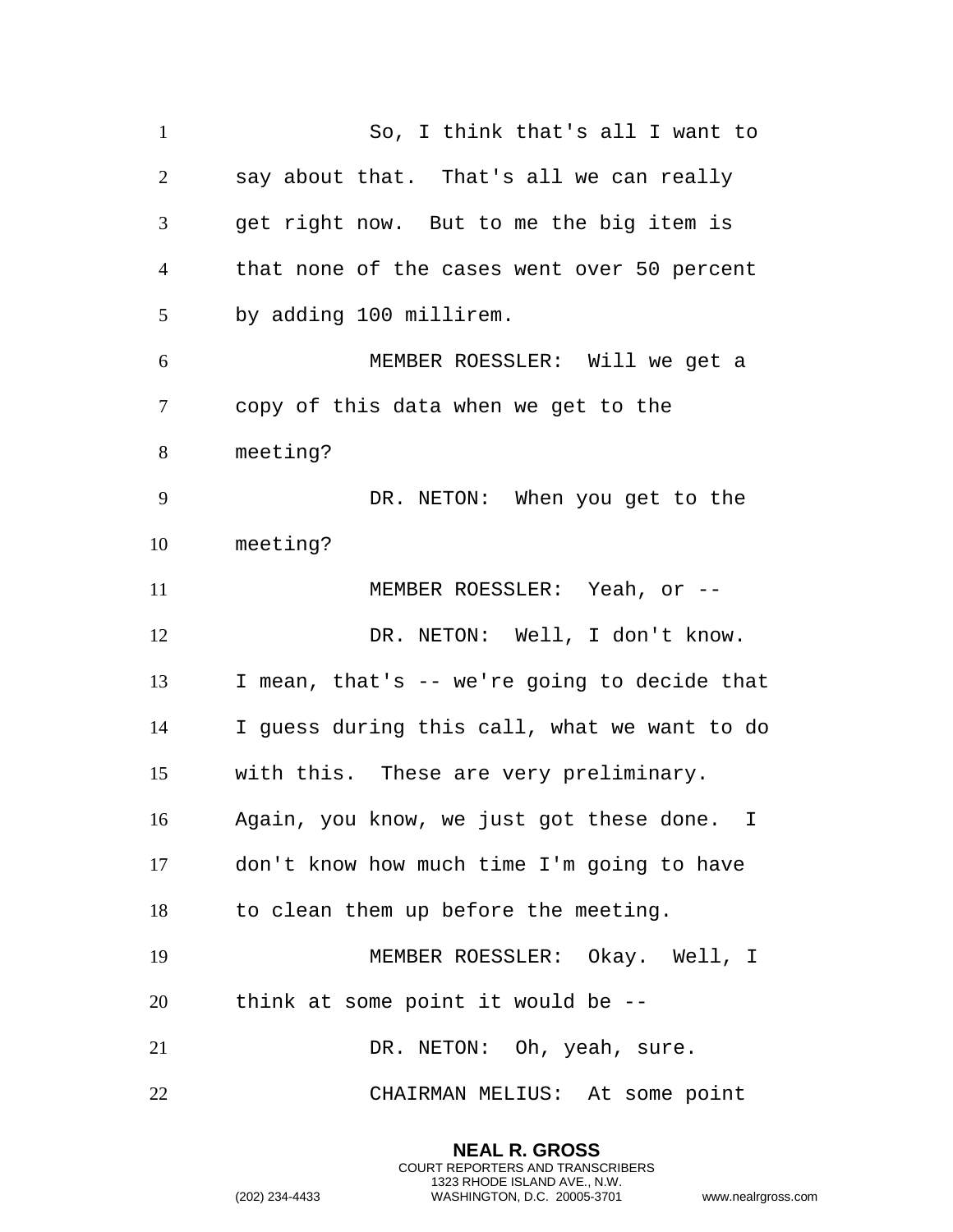it should be a report.

 DR. NETON: Yes, exactly. This was just to give you a heads up as a completed analysis and here's where we are right now. CHAIRMAN MELIUS: Yes. DR. NETON: But, yeah, we need to have a complete analysis and report of this all. CHAIRMAN MELIUS: Yes. I think the question may be is -- before we, you know -- before you write your report or before we meet, are there other analyses that we want done? You know, do we want to look at whether adding in a larger amount -- remember we're trying to sort of figure out what -- how -- I don't know what the right word would be, but how much variability or how much, you know, sensitivity is there to error in some of the comparisons we're making on coworker analyses and so forth.

> **NEAL R. GROSS** COURT REPORTERS AND TRANSCRIBERS 1323 RHODE ISLAND AVE., N.W.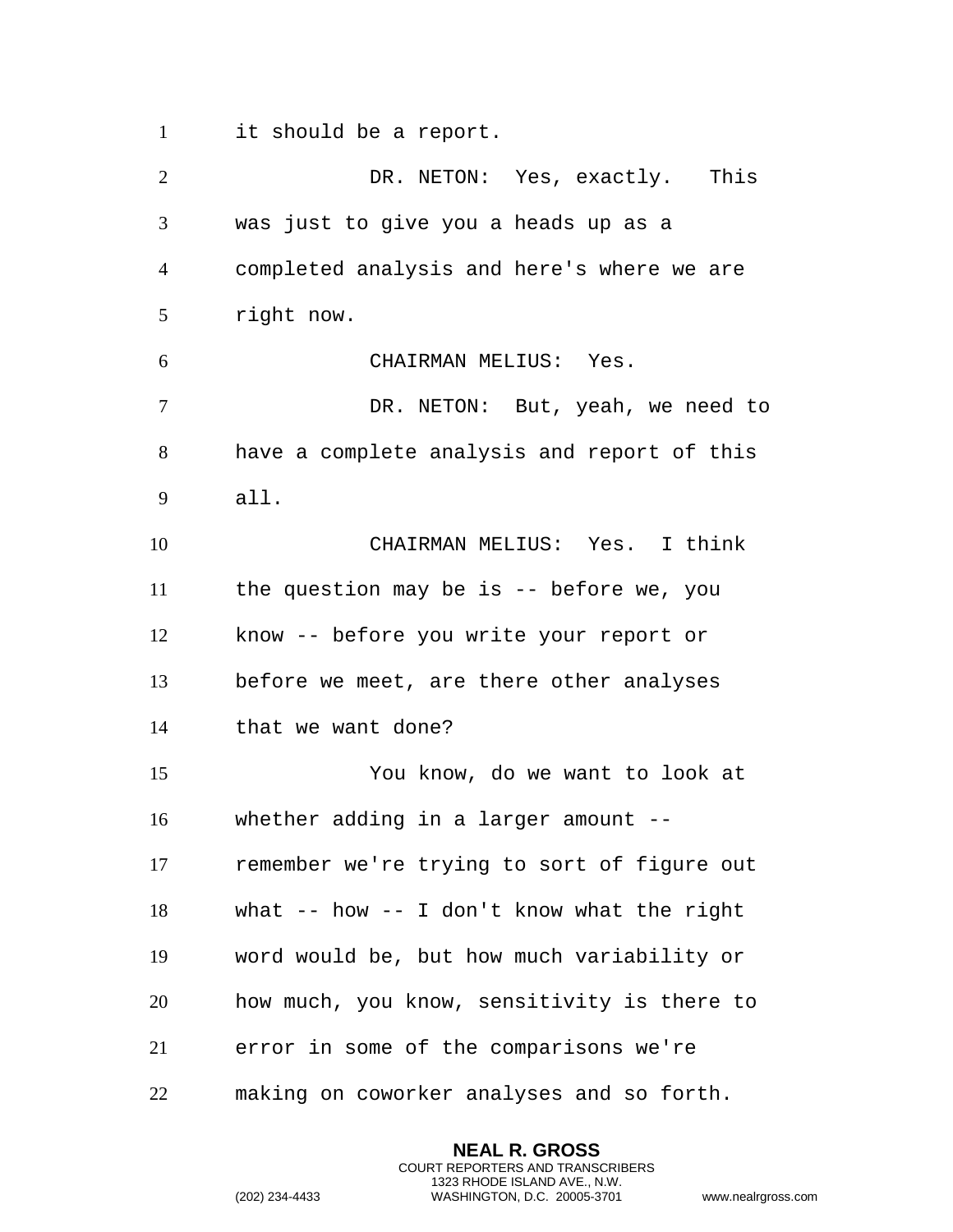| $\mathbf{1}$   | And it doesn't appear that 100                 |
|----------------|------------------------------------------------|
| $\overline{2}$ | millirem, you know, makes that much            |
| 3              | difference.                                    |
| $\overline{4}$ | DR. NETON: Yeah, and I think                   |
| 5              | this may have, actually, more importance       |
| 6              | down the line in looking at the residual       |
| 7              | contamination reconstructions.                 |
| 8              | CHAIRMAN MELIUS: Yeah.                         |
| 9              | DR. NETON: But I'm still not --                |
| 10             | it's still out whether it really makes a big   |
| 11             | difference in the overall dose                 |
| 12             | reconstruction.                                |
| 13             | CHAIRMAN MELIUS: Right, yeah.                  |
| 14             | And I don't want to try to push you, you       |
| 15             | know, into conclusions, you know, without      |
| 16             | giving you a chance to review the data and     |
| 17             | sit down and talk to it. But I would say       |
| 18             | that we, you know, do that $-$ - and maybe the |
| 19             | first step is to get at least, you know,       |
| 20             | give you a little bit more time to review      |
| 21             | this and pull it together and then, you        |
| 22             | know, either keep it as a presentation and     |

**NEAL R. GROSS** COURT REPORTERS AND TRANSCRIBERS 1323 RHODE ISLAND AVE., N.W.

```
(202) 234-4433 WASHINGTON, D.C. 20005-3701 www.nealrgross.com
```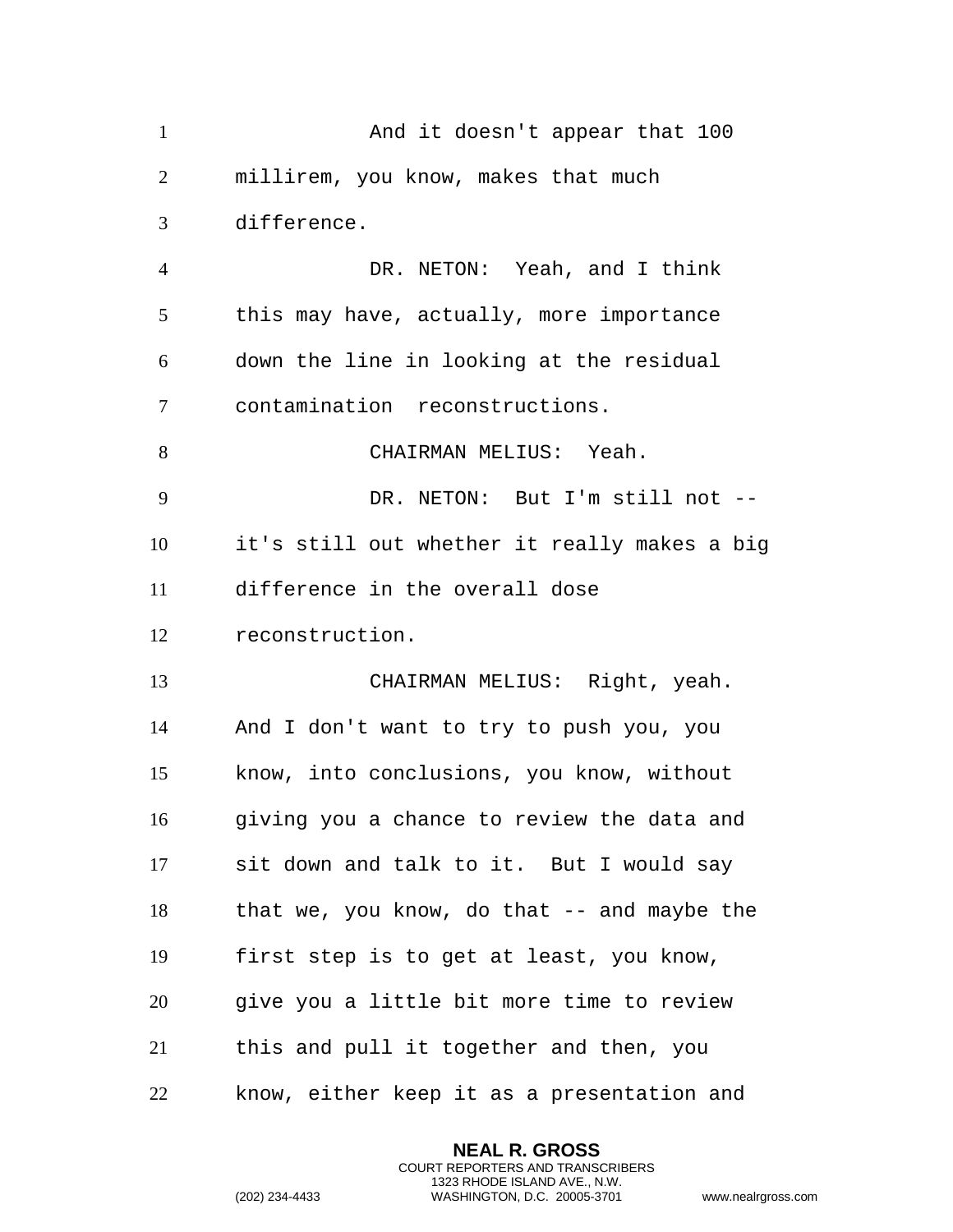do it at another Work Group meeting or, you know, do it as a report and -- DR. NETON: Yeah. We're going to look at this and I think I already sort of hinted that we might try to look at the comparison of the uncertainty of the Monte Carlo calculation itself versus the addition of the dose and -- CHAIRMAN MELIUS: Yeah. MEMBER ZIEMER: Yeah, Jim, this is Ziemer. I think that issue is probably important to pin down in any event, the uncertainty being the Monte Carlo itself. 14 DR. NETON: Right. And, you know, I'm trying to tease out here are there big differences in different cancer models and stuff. And we're not really seeing that. You know, I thought maybe for certain cancers it would, you know, be totally different. Because each cancer has, of course, its own radiosensitivity to dose and

> **NEAL R. GROSS** COURT REPORTERS AND TRANSCRIBERS 1323 RHODE ISLAND AVE., N.W.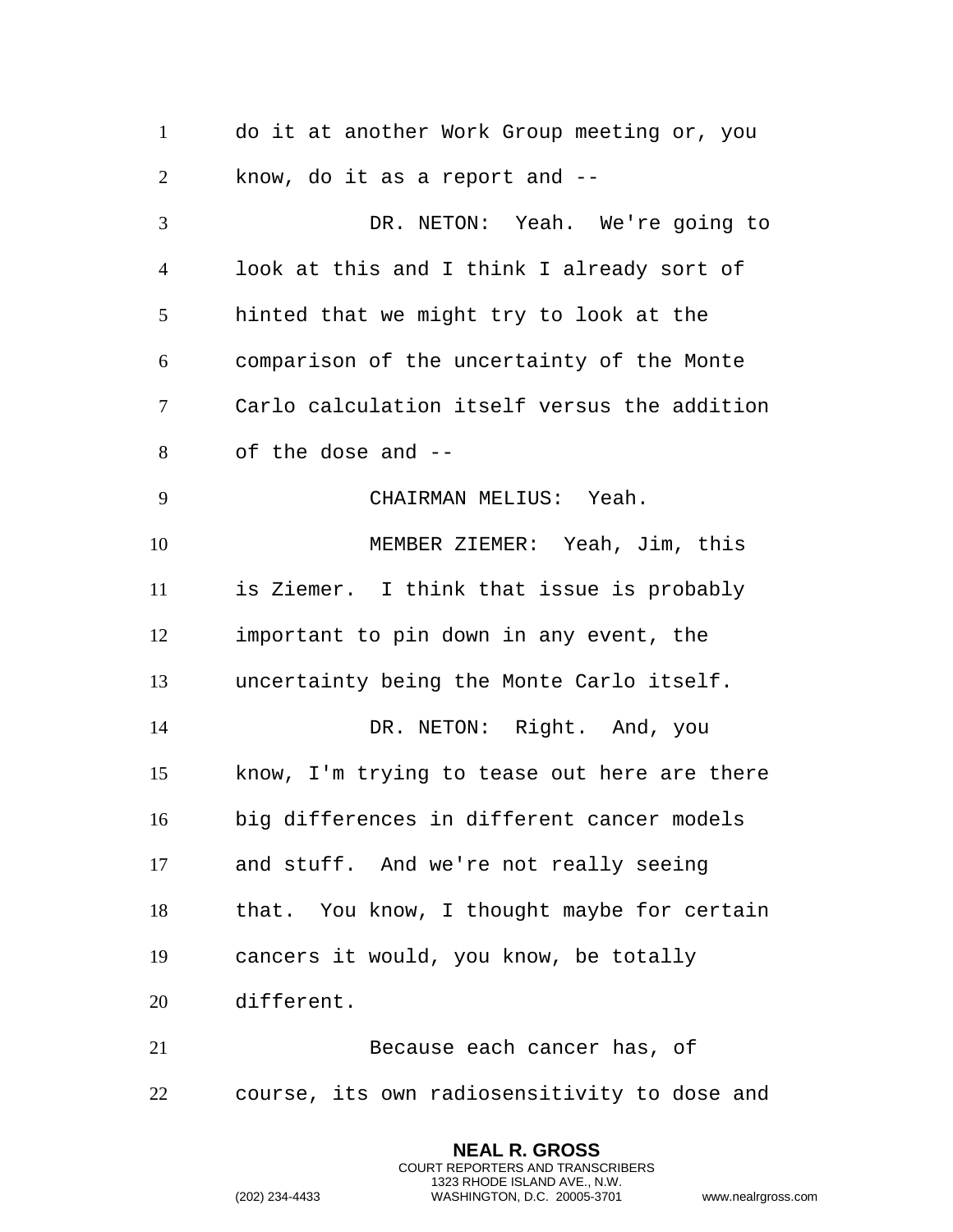certain latency adjustments and such, but from this first analysis, at least with external dose, it doesn't seem -- it seems sort of spread around pretty evenly. CHAIRMAN MELIUS: Yeah, but you also have different exposure patterns for people and so there's probably a fair amount of noise in these calculations within a given type of cancer. 10 DR. NETON: Yeah, and I think it's -- to be honest with you, it's probably somewhat fortuitous that none of them went over 50 percent. I think that, you know, I can't guarantee that if we didn't do 200 comparisons, one or two wouldn't come over. CHAIRMAN MELIUS: Yeah. No, and I think that's why we got to be a little careful jumping to -- DR. NETON: Right. I'm not jumping to any -- CHAIRMAN MELIUS: -- conclusions and, you know, sort of what is -- does this

> **NEAL R. GROSS** COURT REPORTERS AND TRANSCRIBERS 1323 RHODE ISLAND AVE., N.W.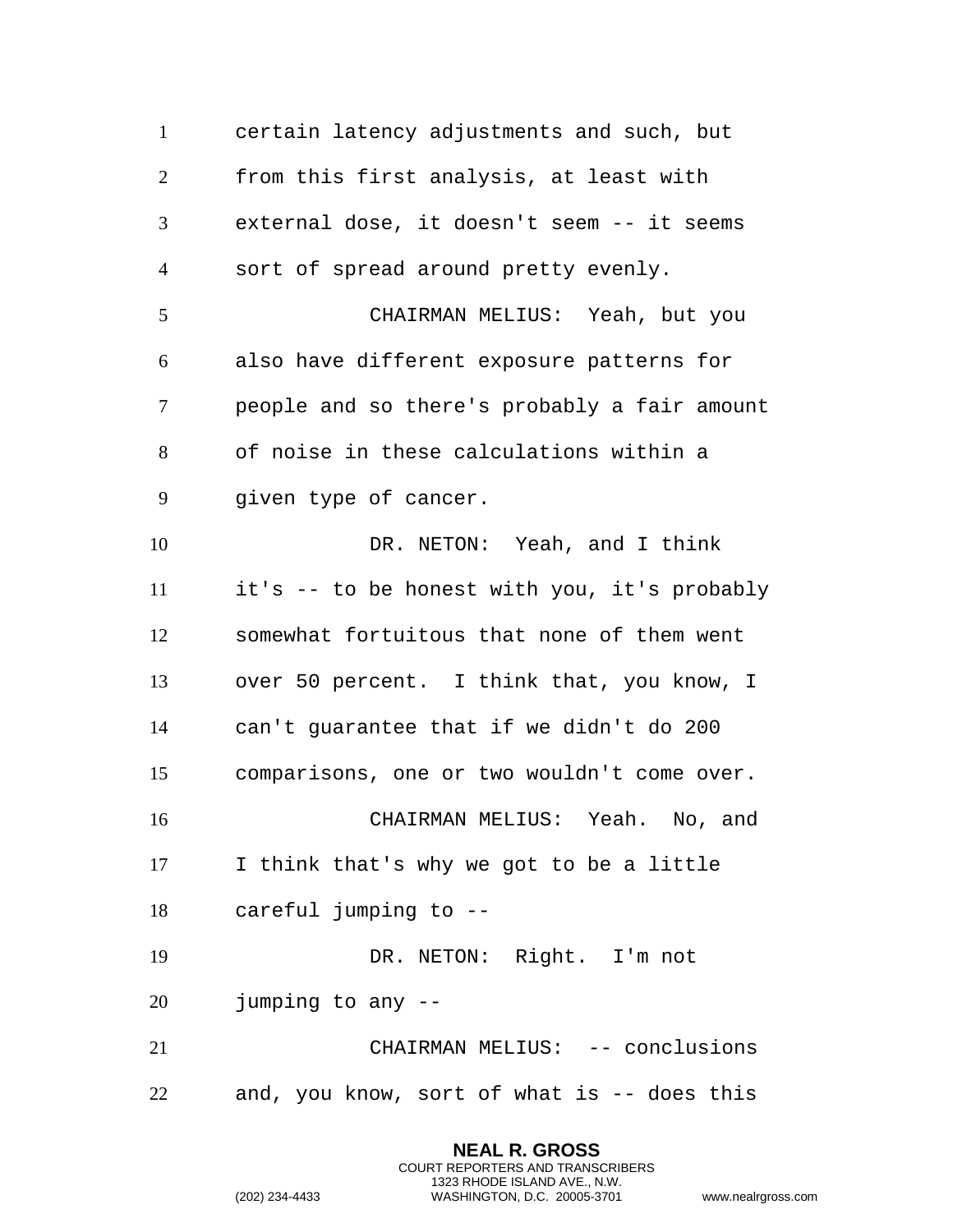help us to –- or where do we think

sufficient accuracy is?

 DR. NETON: Yeah. You know, it doesn't say much to me right now except, in my mind, 100 millirem doesn't mean a heck of a lot.

 CHAIRMAN MELIUS: Yeah, yeah. 8 DR. NETON: That's about all I can say.

 DR. MAKHIJANI: Dr. Melius, this is Arjun Makhijani.

CHAIRMAN MELIUS: Yes?

 DR. MAKHIJANI: It seems to me that maybe instead of, you know, inserting some other number into the same calculation it might be useful to deliberate a little bit on what are the uncertainties in coworker doses, for instance, and whether they are different for internal exposure and external exposure. And then to do a sensitivity analysis based on that.

Of course, you know, it's

**NEAL R. GROSS** COURT REPORTERS AND TRANSCRIBERS 1323 RHODE ISLAND AVE., N.W.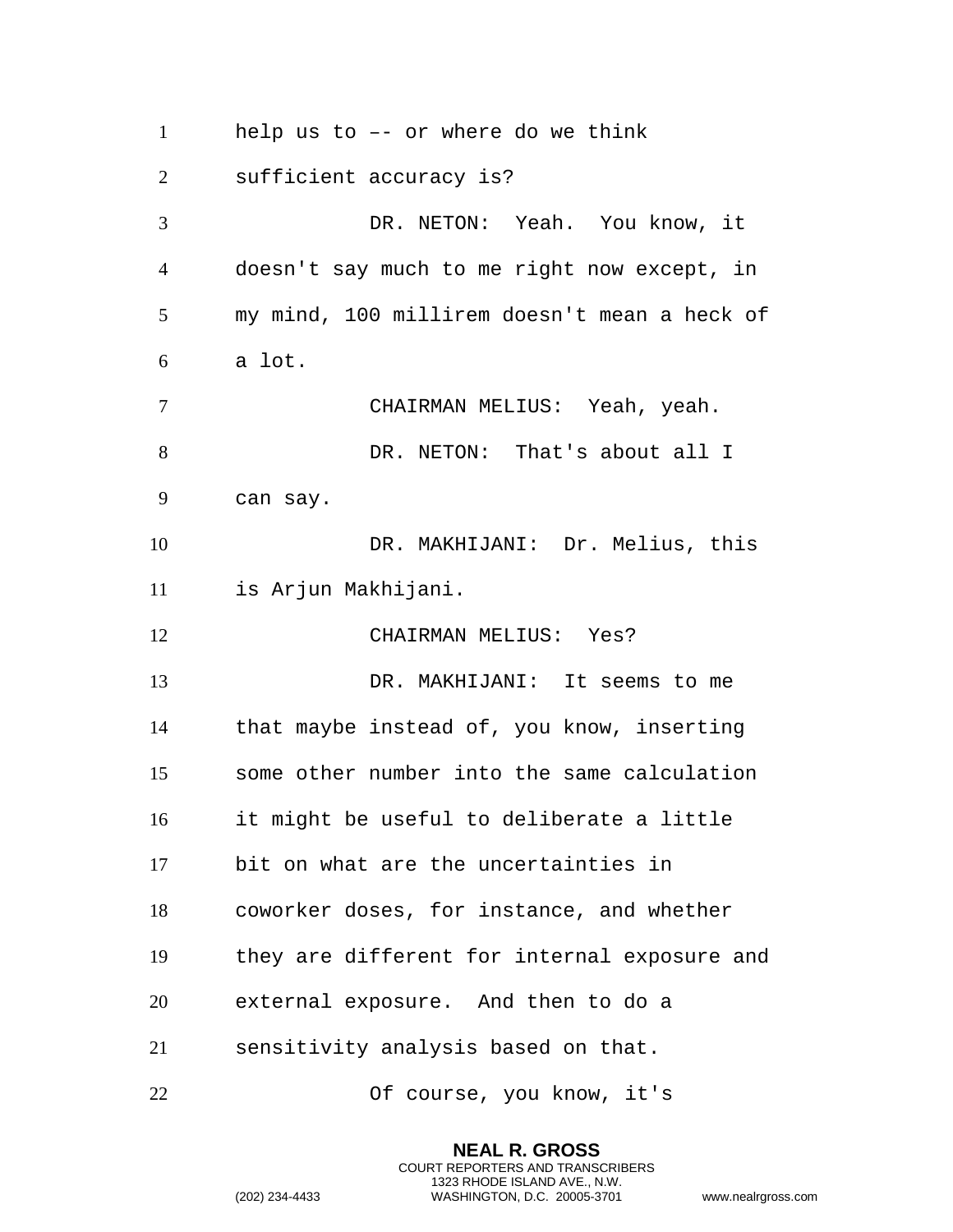difficult to know what the uncertainties are in many cases, but I think that may be a more fruitful approach because then you are actually dealing with, you know, where the margins of your analysis lie and how many people might be pushed over if you use a different percentile and so on. So, you know, there's a difference between the 84 percentile and the 95 percentile, for instance, and that will vary from one coworker model to another and one set of data to another. And maybe it might be useful to get a glance at what those numbers are, especially for internal dose, because external we don't have as many difficulties in terms of estimation. CHAIRMAN MELIUS: Yeah, though I think we -- I understand what you're saying and I think it can be helpful. I'm not sure I would want to make that step before, you know, understanding these data a little bit better. Because I think we still end up in

> **NEAL R. GROSS** COURT REPORTERS AND TRANSCRIBERS 1323 RHODE ISLAND AVE., N.W.

```
(202) 234-4433 WASHINGTON, D.C. 20005-3701 www.nealrgross.com
```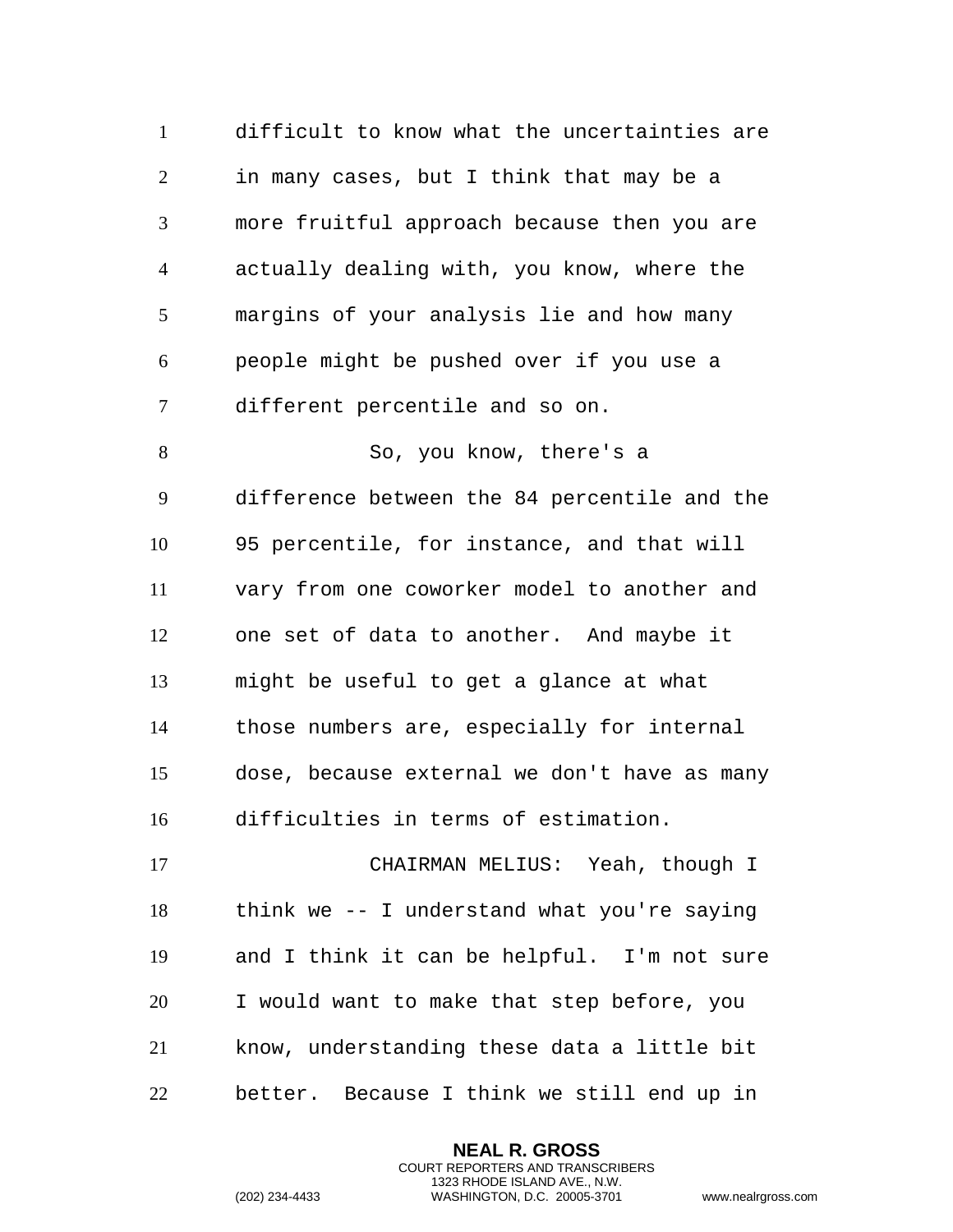a problem, if we go directly to coworker of, you know, how much difference, you know, is too much or, you know, what's an appropriate difference. What kind of difference are we looking for or can we tolerate on these? DR. MAKHIJANI: Yes, right. MEMBER ZIEMER: Yes, this is Ziemer. I think though if we went through a group situation versus the individual. CHAIRMAN MELIUS: Yeah. DR. NETON: This is Jim. I think -- I agree that we maybe flush this out a little more and then when we get a handle on how much difference we're willing to tolerate, if I can use that word. CHAIRMAN MELIUS: Yes. 17 DR. NETON: Then I think we can 18 go and look at a couple internal coworker models as a test case and take it all the way through, because up till now all we've been saying is we're comparing the 50th or the 84th percentiles and saying are they

> **NEAL R. GROSS** COURT REPORTERS AND TRANSCRIBERS 1323 RHODE ISLAND AVE., N.W.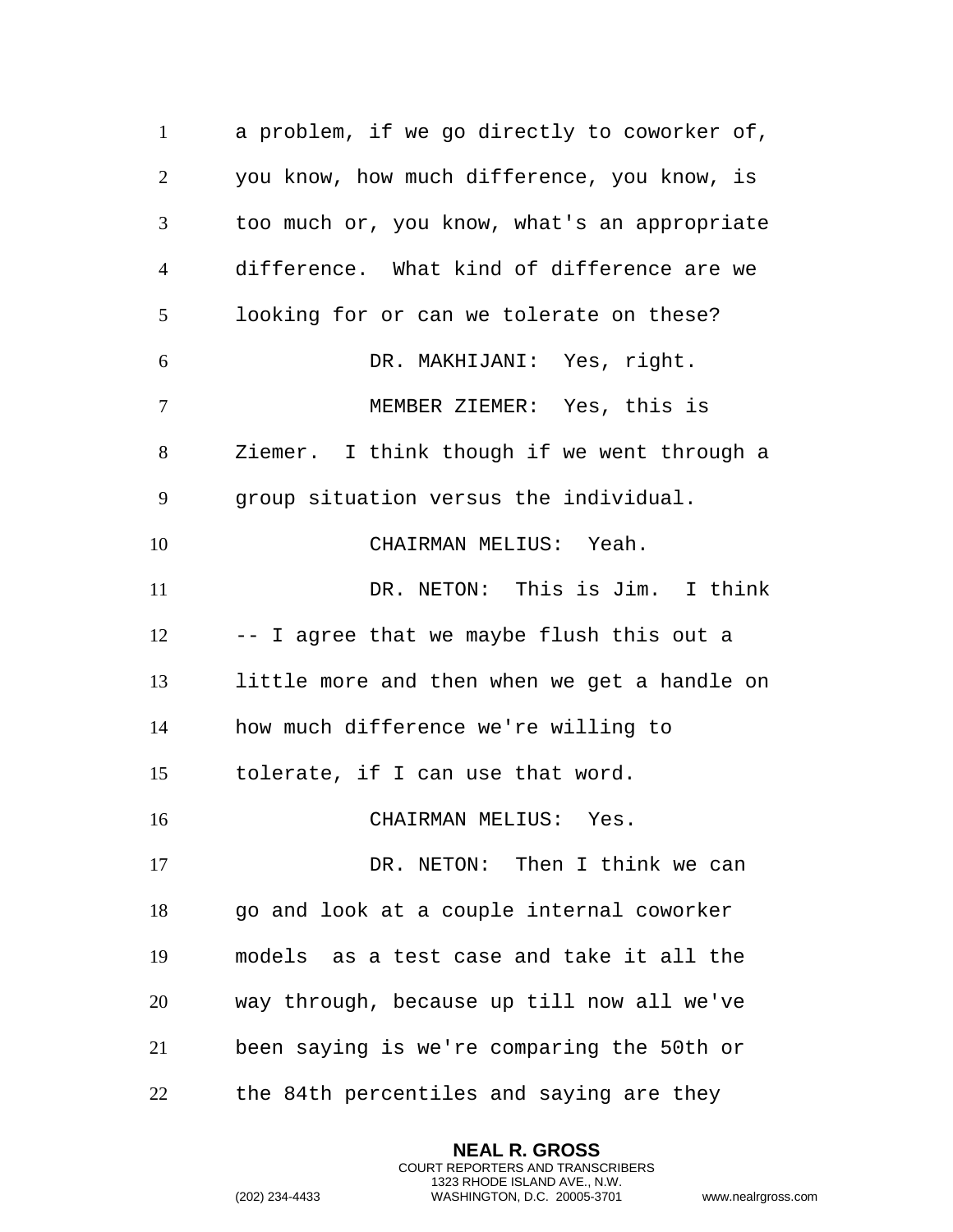different statistically, but you really need to carry it through the entire intake calculation, as I pointed out several times. And given that there's going to be ups and downs on a year-by-year basis, you fit both sets and determine how do those come out and compare. That, to me, is the ultimate test. Now, we would prefer not to do that for every single coworker model, but we might be able to do some sort of proof of principle on a test case or two. CHAIRMAN MELIUS: Yeah. If you remember our plan out of the last Work Group meeting was to, you know, try to determine, you know, how much of a difference we can tolerate, or whatever you want to -- however we want to refer to that. And, secondly, then see how that would -- apply that to external dose models, simply because they were less complicated than the internal -- and then go to the

> **NEAL R. GROSS** COURT REPORTERS AND TRANSCRIBERS 1323 RHODE ISLAND AVE., N.W.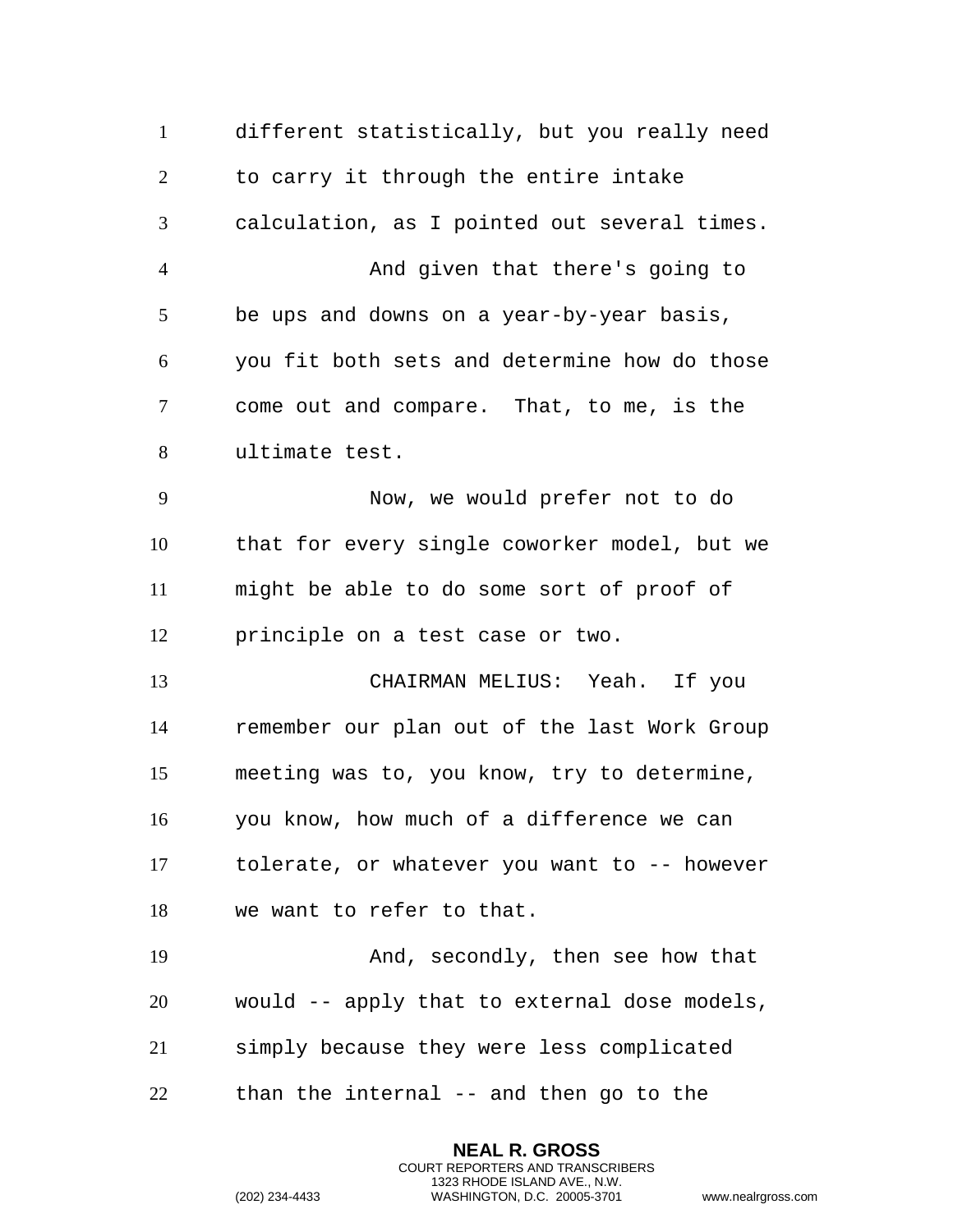internal.

2 DR. NETON: Right. CHAIRMAN MELIUS: And I'm a little hesitant to change that pathway at this point in time. Paul, or Gen, or Josie, any comments or questions? MEMBER ROESSLER: This is pretty fascinating. CHAIRMAN MELIUS: Yeah. 11 MEMBER ROESSLER: Good work. 12 MEMBER BEACH: I don't have any. DR. MAURO: Jim, what was the highest case again? The 49 point what? 15 DR. NETON: The highest result? DR. MAURO: Yeah, of all the cases you looked at, there was one that had the highest PoC. DR. NETON: Right there, I think it's 49.87. DR. MAURO: So you're at 49.87, you then take 100 millirem and you add it

> **NEAL R. GROSS** COURT REPORTERS AND TRANSCRIBERS 1323 RHODE ISLAND AVE., N.W.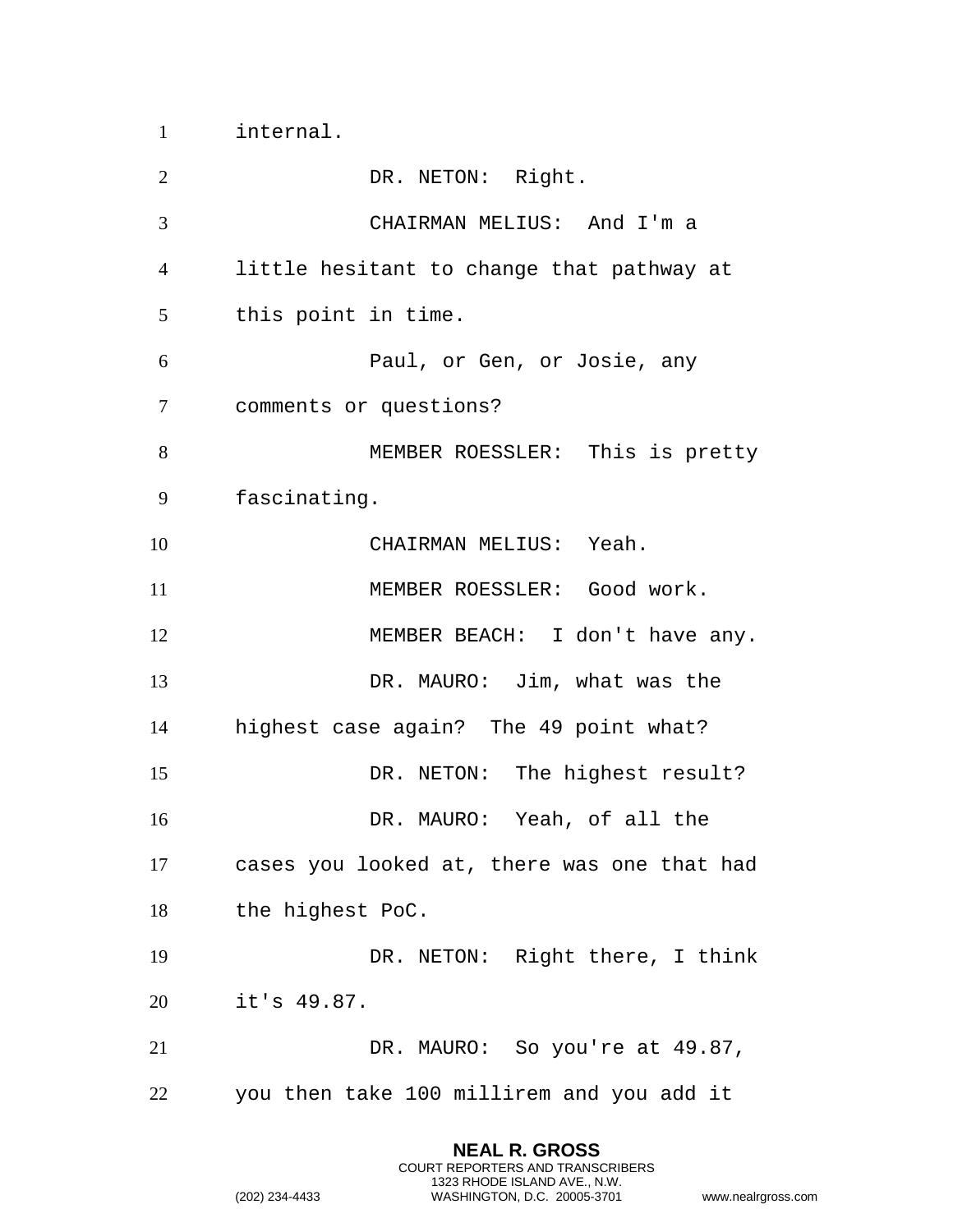into the year that you think would have the greatest effect given latency for that particular cancer? DR. NETON: Right. DR. MAURO: And you still didn't move over 50 percent? DR. NETON: Correct. 8 DR. MAURO: Okay, thank you. DR. NETON: And you can see the average difference is 0.06, so that kind of falls in that that must of had a somewhat average increase, because there's others with higher increase. 14 DR. MAURO: Yes. DR. NETON: I have a suspicion that the higher the dose the less it makes - - the less difference it makes because it's not a linear -- DR. MAURO: Sure. DR. NETON: -- seen as a linear, so, you know, maybe the ones with the lower doses had the most increase. That's the

> **NEAL R. GROSS** COURT REPORTERS AND TRANSCRIBERS 1323 RHODE ISLAND AVE., N.W.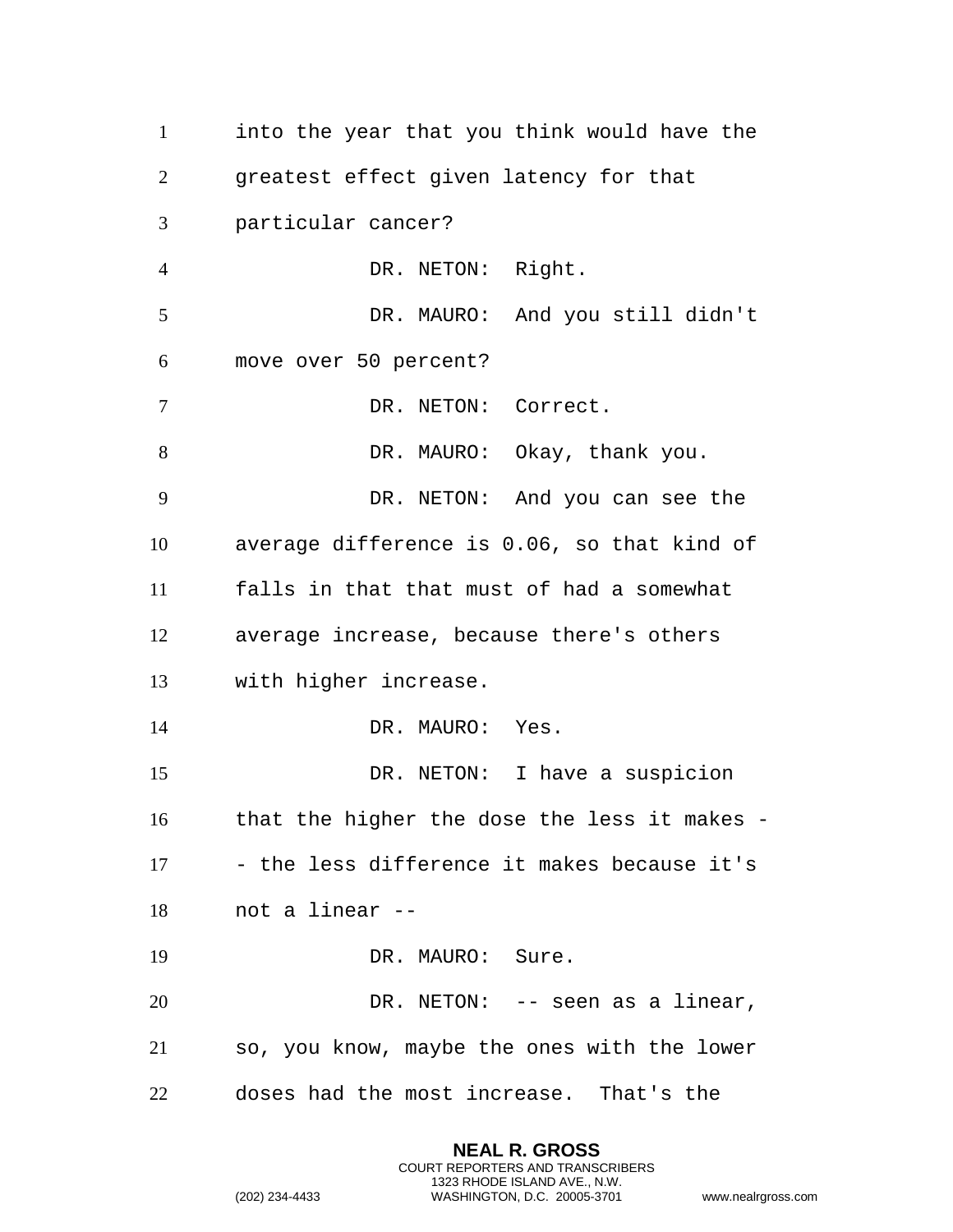kind of stuff we need to be looking at. DR. MAURO: Yeah. DR. NETON: But, yeah, you're right, John, that's exactly what happened. CHAIRMAN MELIUS: Any other discussion on this? What I'd like to do, just get a quick update from SC&A on where they are, and then come back to decide what are our next steps and what do we do, if anything, at the Board meeting next week. 11 DR. NETON: Okay. CHAIRMAN MELIUS: So, John, or -- I don't know who's running the show at SC&A. Sounds like no one. MR. STIVER: This is John Stiver, I was just getting back on line here. CHAIRMAN MELIUS: Okay, I'm sorry. MR. STIVER: Yeah, we had a -- we're very close to producing our paper on the kind of consolidation of all of our positions on OPOS. And it looks like it's

> **NEAL R. GROSS** COURT REPORTERS AND TRANSCRIBERS 1323 RHODE ISLAND AVE., N.W.

```
(202) 234-4433 WASHINGTON, D.C. 20005-3701 www.nealrgross.com
```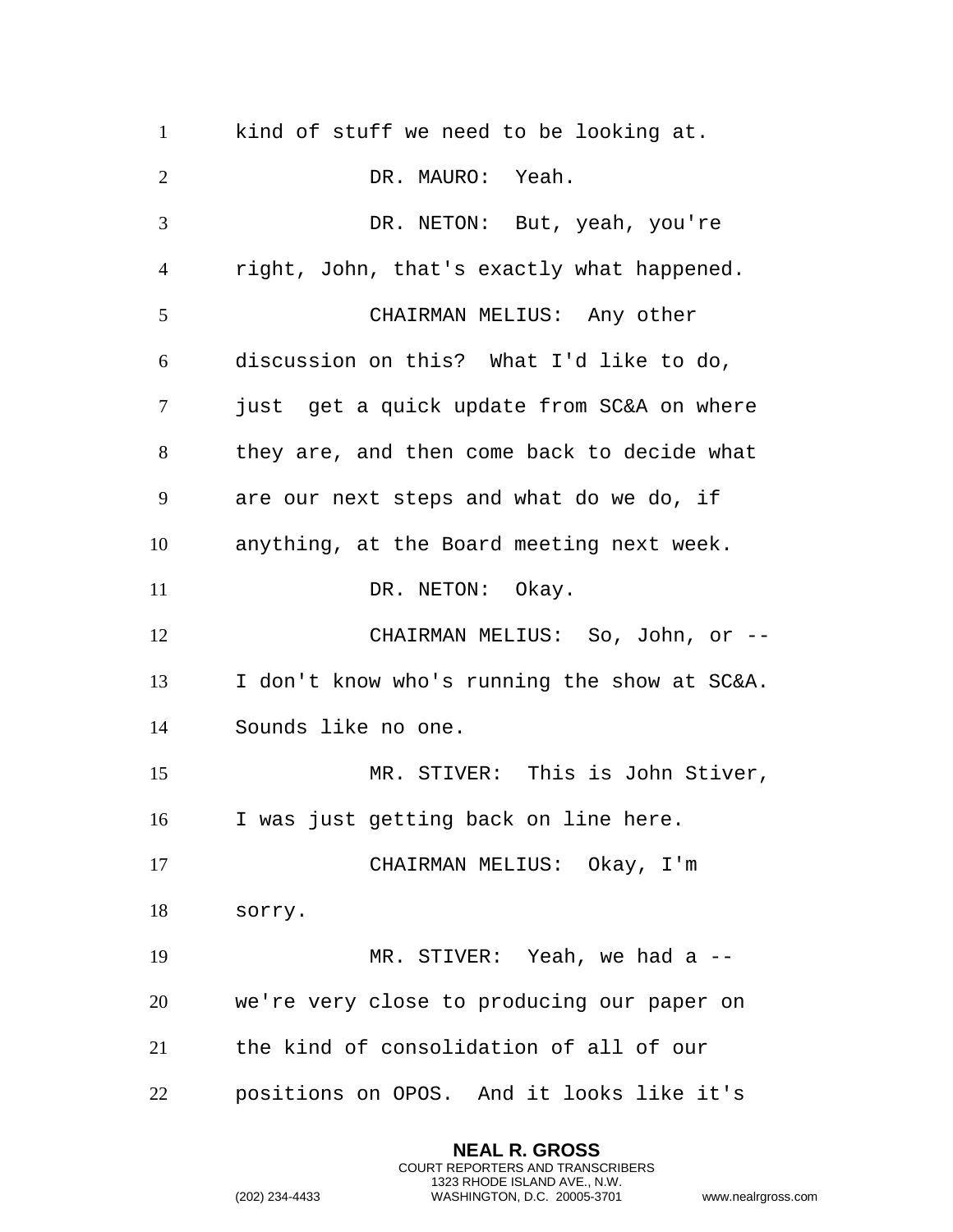probably -- before we get cleared and everything else and have it your hands, it would be probably another couple weeks. So, I tried to ask Harry to put together some fundamental kind of 10,000- foot view slides of kind of highlighting our position on some of these various issues. Mainly, as a courtesy to NIOSH, to let them know where we stand, what's coming and to inform you all before the meeting next week. Harry, do you have access to Live Meeting or would you like me to run through, just flip the slides for you? DR. CHMELYNSKI: That would be better if you could do that. MR. STIVER: Okay, let me try to take over here. Okay, can everybody see that? MEMBER ROESSLER: Yes, I can see it. 21 MR. STIVER: Okay. MEMBER ZIEMER: We also have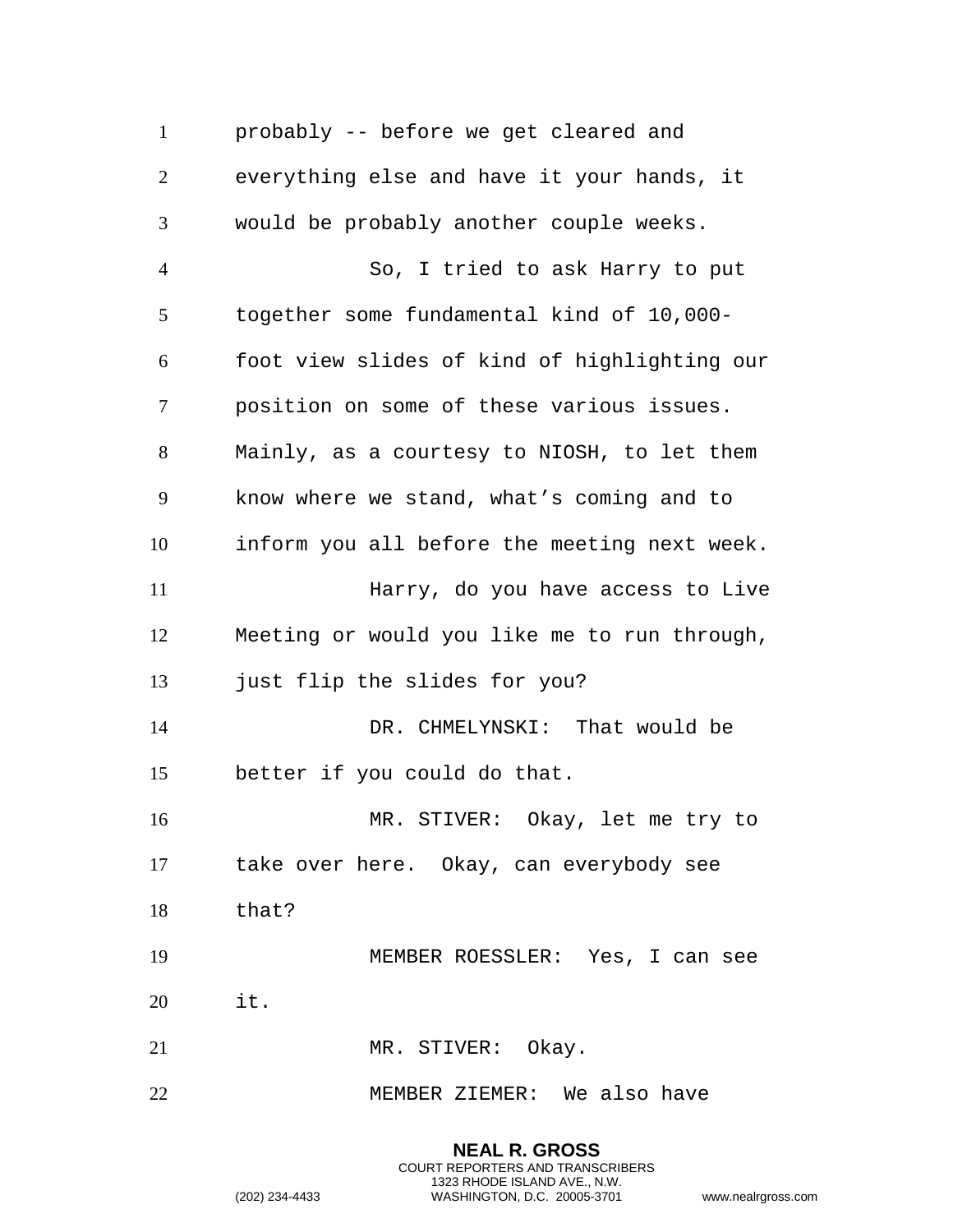these slides, you distributed them. MR. STIVER: Right. Yeah, we could do that. I thought it might be a little easier for some of us who are on Live Meeting to do it this way. MEMBER ZIEMER: Right. MR. STIVER: Either way is fine. MR. STIVER: As long as you have them you can follow along. So, anyway, Harry, we're going to Slide 2 here. 11 DR. CHMELYNSKI: All right. We've been preparing a review on what is known as the OPOS methodology, and up till now it's usually taken to mean "one person, one sample." But that's a little confusing because each person has lots of samples and what we're really talking about is one person, one statistic derived from those samples. 20 And, in the simple case, the statistic we're talking about is just the average if there's no non-detects. Now,

> **NEAL R. GROSS** COURT REPORTERS AND TRANSCRIBERS 1323 RHODE ISLAND AVE., N.W.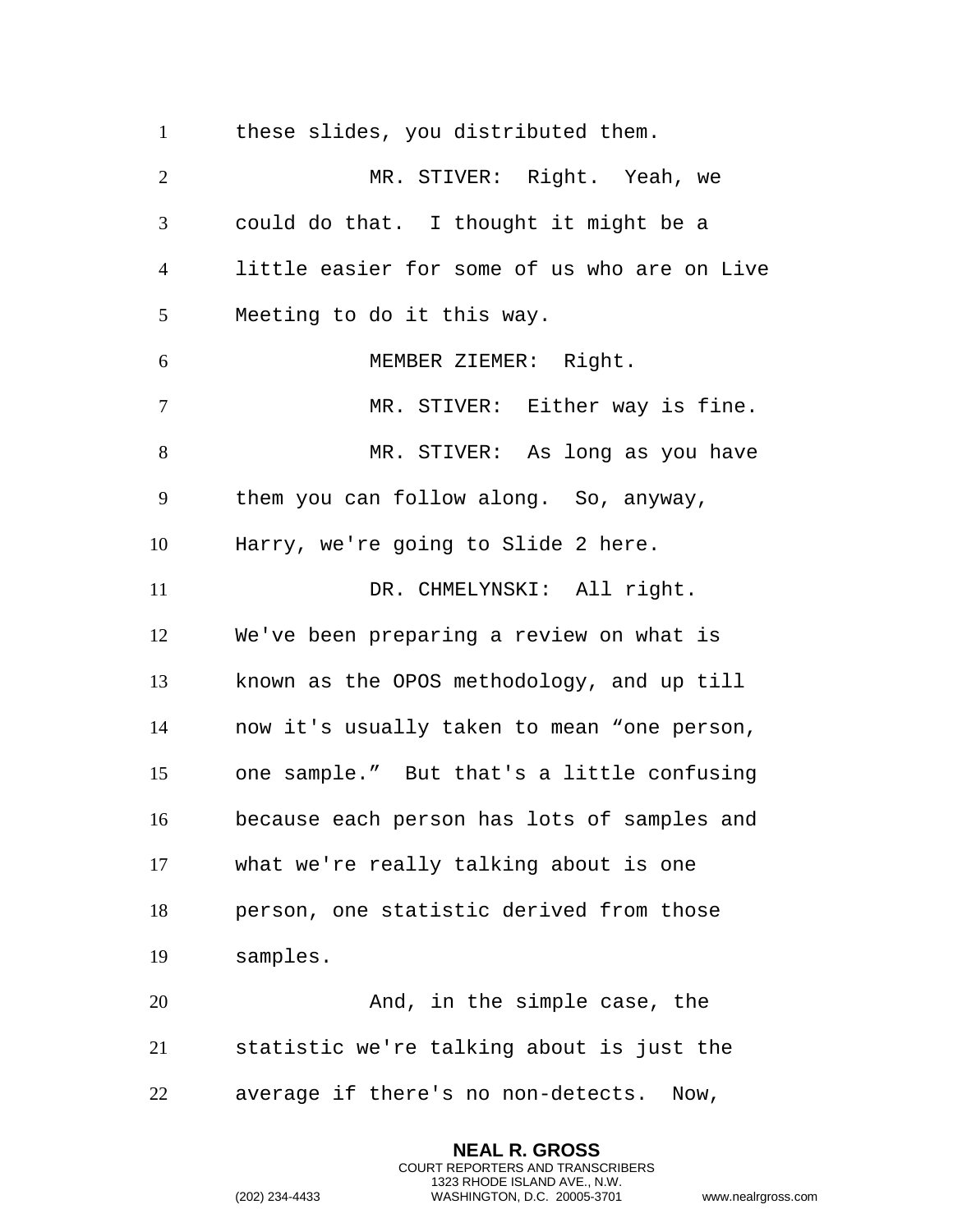OPOS was introduced by NIOSH to address two main problems that they introduced called data dominance, where a large number of samples from a few workers may skew the distributions. And there's also a problem with correlation. If there are a lot of samples taken one after each other, they would be correlated. So we examined this problem and how extensive they were at the two sites where OPOS has been applied, which is Savannah River and Fernald. I'm moving on now to the next page. 14 And when there are non-detects, OPOS is to be calculated using what was called the maximum possible mean. And this algorithm that I put here, "Step 1-2-3," is taken out of one of the documents that is used by the analyst to construct the OPOS values for the sites where the methodology is being applied now.

22 And the Step 1 says that we're

**NEAL R. GROSS** COURT REPORTERS AND TRANSCRIBERS 1323 RHODE ISLAND AVE., N.W.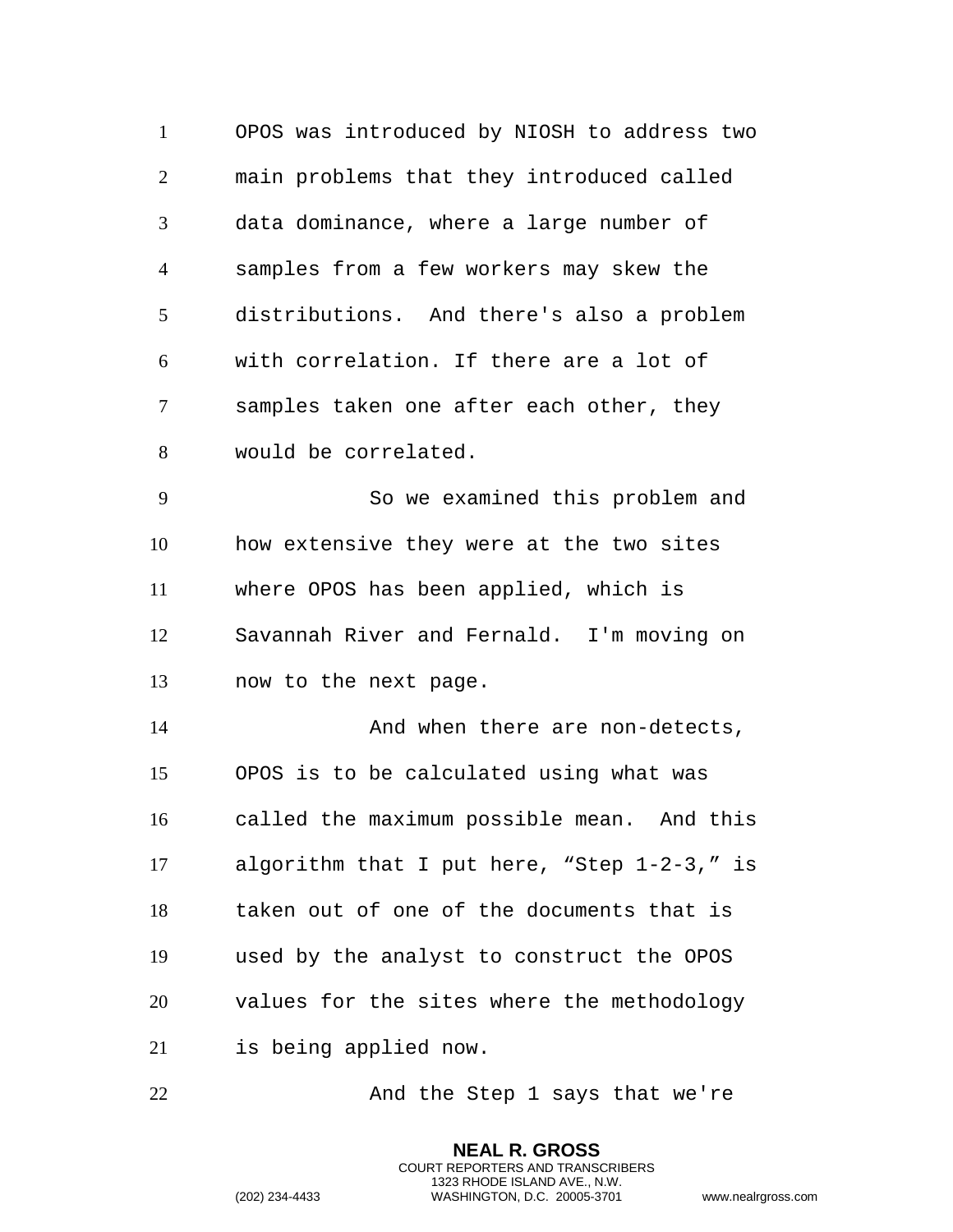going to use the MDA for all data that's reported less than the MDA. Step 2 says if all of the samples for a worker are below the MDA, censored, in other words, then we have to treat the answer, the mean, for OPOS as a censored value. 8 And Step 3, if any of the data are uncensored then we do the same calculation, but we treat the mean as a measured value. 12 This is probably the most convenient way to define what OPOS is. When we looked into how this procedure was implemented, though, we found some problems, particularly in Step 1. What we found was, a lot of cases, they don't explicitly have the entry as less than some number. They may have a zero there or they may have a negative number, or they may actually have a number which, if you look down the column, they all say 0.1 and the

> **NEAL R. GROSS** COURT REPORTERS AND TRANSCRIBERS 1323 RHODE ISLAND AVE., N.W.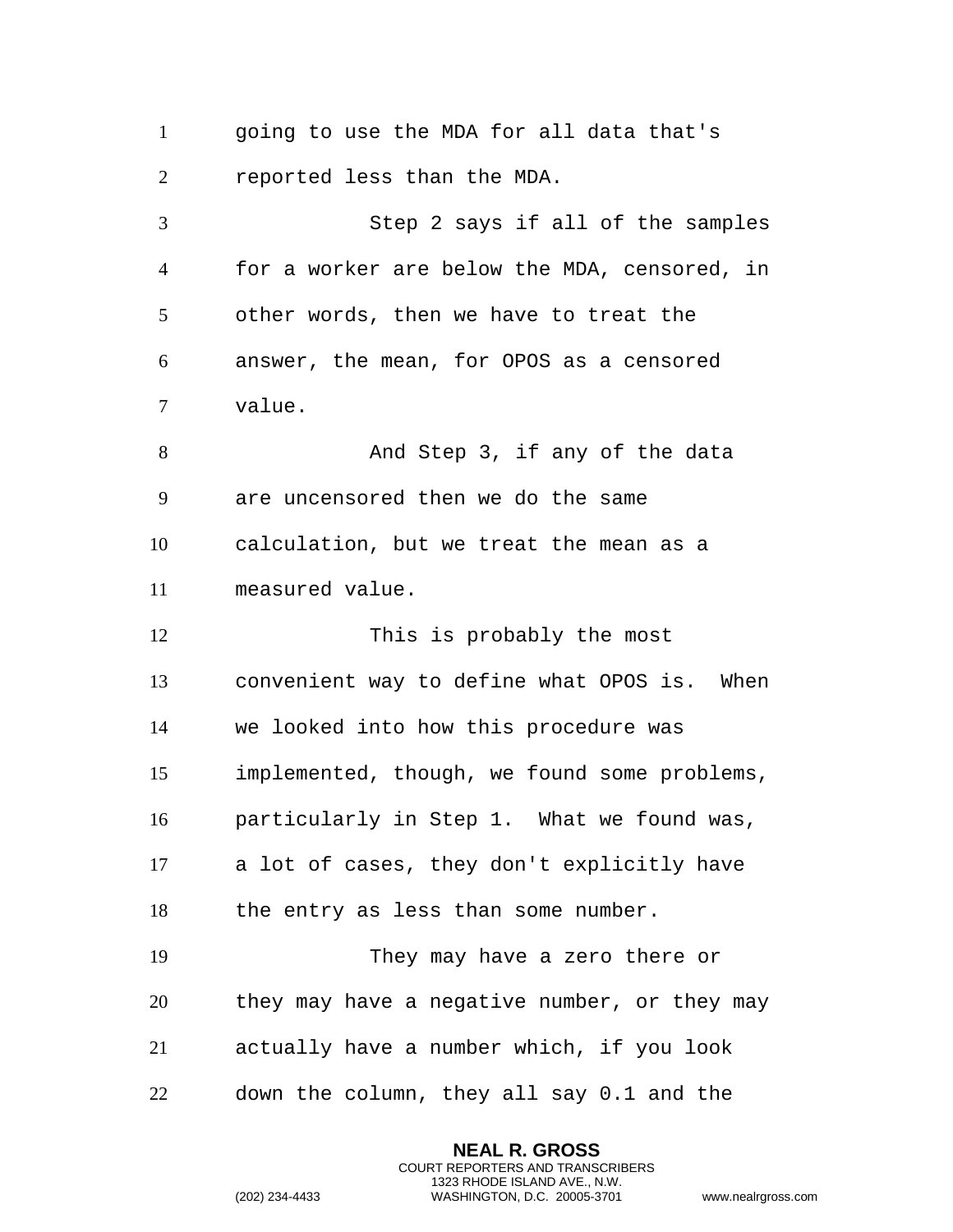rest of them are all less than 0.1, but this one nobody put the less than next to. So there's lots of ways that data can be censored in the database, although sometimes not explicitly censored. And what we found is that unless there was actually a notation that said less than 0.3, or something like that, the number was actually taken at face value and used in the calculation for the maximum possible mean. 11 And this happened both at SRS and at Fernald, on occasions, so we're concerned that this can lead to some very strange answers, including negative answers, which, according to the algorithm, probably should be computed as non-detects. But sometimes these numbers have remained in the calculations all the way through to determining what the coworker models should be. So that was one of the problems with implementation of the OPOS algorithm.

> **NEAL R. GROSS** COURT REPORTERS AND TRANSCRIBERS 1323 RHODE ISLAND AVE., N.W.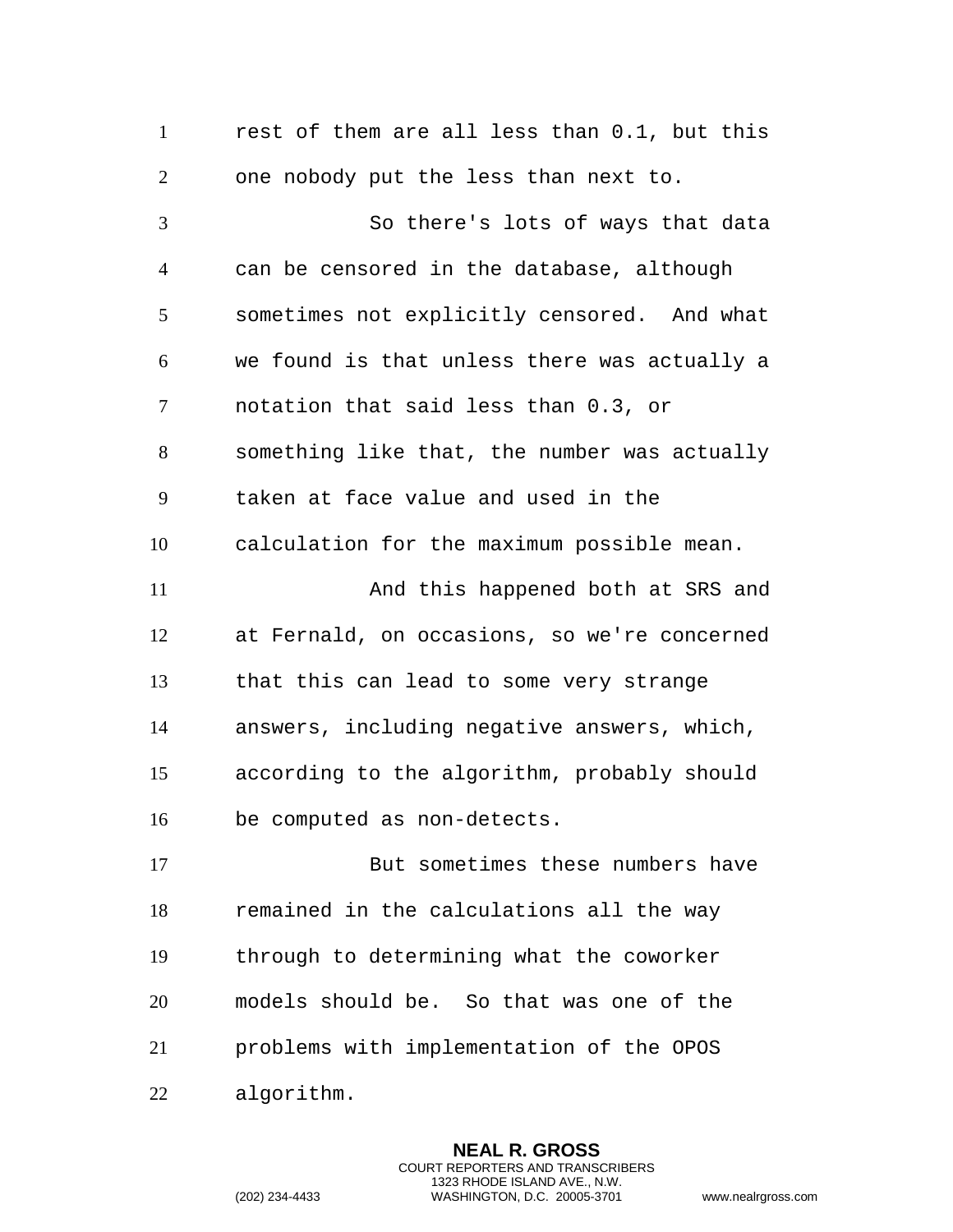1 The second application we were looking at is how OPOS is used to compare groups of workers. And our main concern here still applies.

 We had this as a finding in our old report, which is when you're comparing two groups of workers and these workers were monitored using a different monitoring program, trying to use a hypothesis test to compare the two sets of data seems to me not to make much sense.

 It's really a case of apples and oranges in a lot of cases here, especially, in particular, the comparison that we concentrate on is comparing onsite workers with contract workers. And a lot of times the contract workers weren't monitored the same way as the onsite workers.

 So, this problem remains that we've addressed previously. A new issue, though, that has come up in response to NIOSH's response to our review, is that

> **NEAL R. GROSS** COURT REPORTERS AND TRANSCRIBERS 1323 RHODE ISLAND AVE., N.W.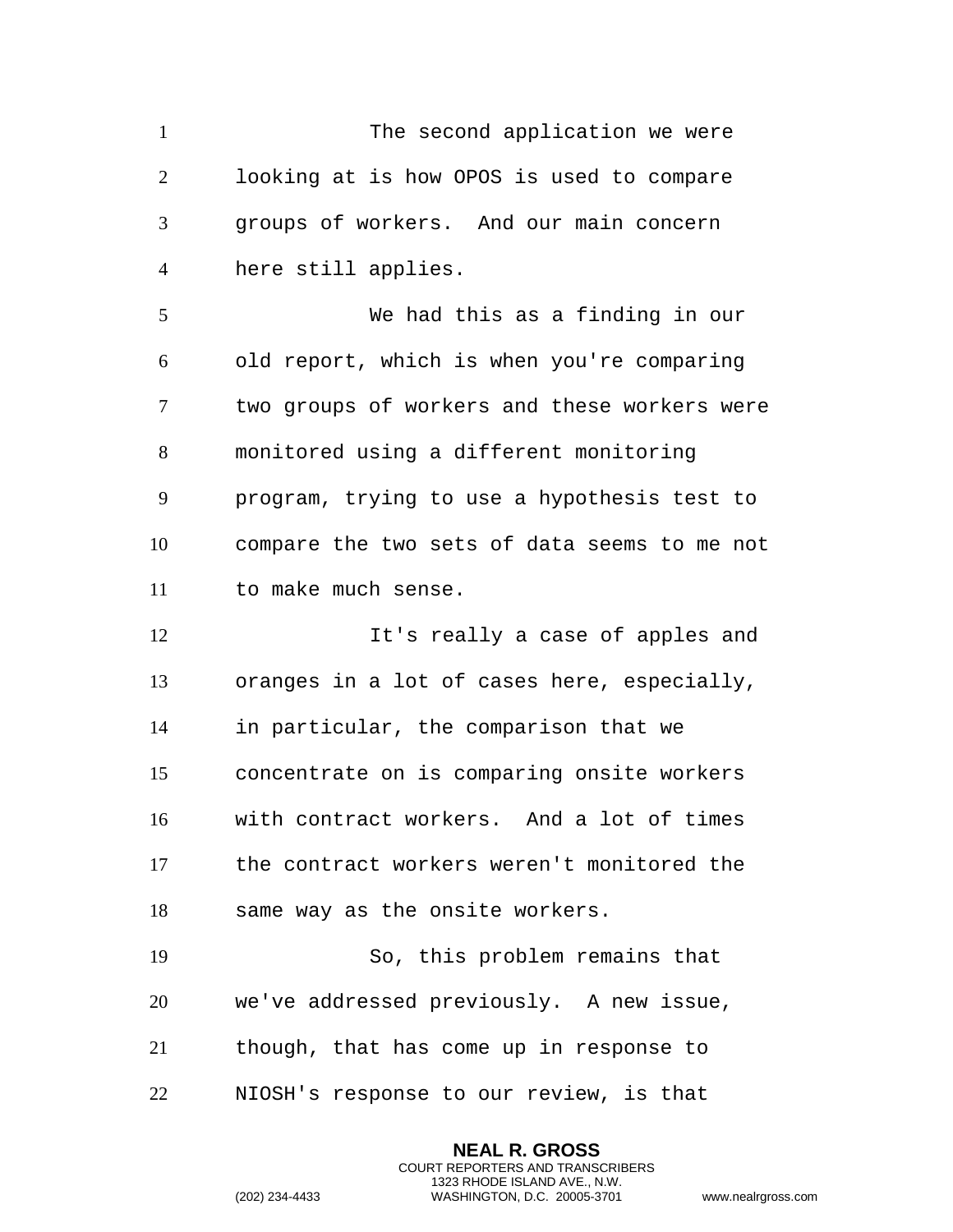there is a justification that they present for why you should use OPOS.

 And now we've changed the name, really. OPOS is now -- we're going to refer to it as the mean excretion rate, because that's what we're trying to estimate when we take the average of the results for the period. We're trying to find a mean value. And NIOSH came up with this argument that says, well, if you do the right regression problem and you use the right weights, you can show that the mean excretion rate should be proportional to the intake. Of course, we're trying to find the intake from these mean values, or from all the values, however the best way would be, but the answer that they came up with was that we should be able to use just the mean because it is proportional to the intake.

We reviewed the source of this

**NEAL R. GROSS** COURT REPORTERS AND TRANSCRIBERS 1323 RHODE ISLAND AVE., N.W.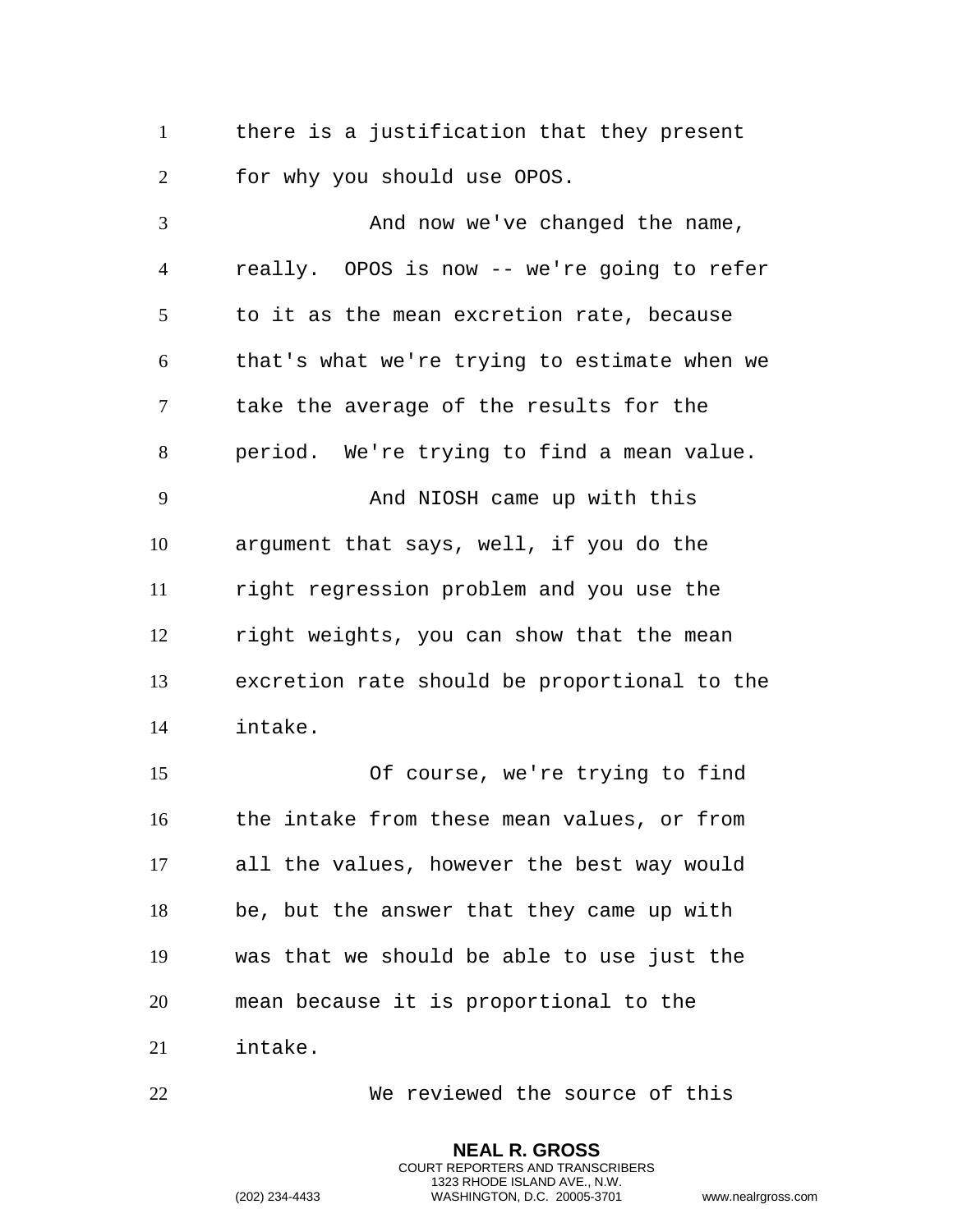calculation and we found that there are several problems with it and Joyce will address these later when we get to them. But, for now, let me just say that both OPOS and the weighted least squares approach ignores the timing of the data during the year. And this sometimes is important and sometimes not. Weighted least squares also ignores the timing of the bioassays. But when we use the word "mean excretion rate," I think what we're talking about it the time-weighted average year excretion rate over the year for the worker, and that we would think of OPOS as a statistic trying to estimate that mean. On the next page, then, this is Page 8, there's an example of when OPOS will work well. And here's a curve that's presumably due to some exposure early in the year and it purports to be the concentration in the urine of the worker on each day of the year as you go across the curve.

> **NEAL R. GROSS** COURT REPORTERS AND TRANSCRIBERS 1323 RHODE ISLAND AVE., N.W.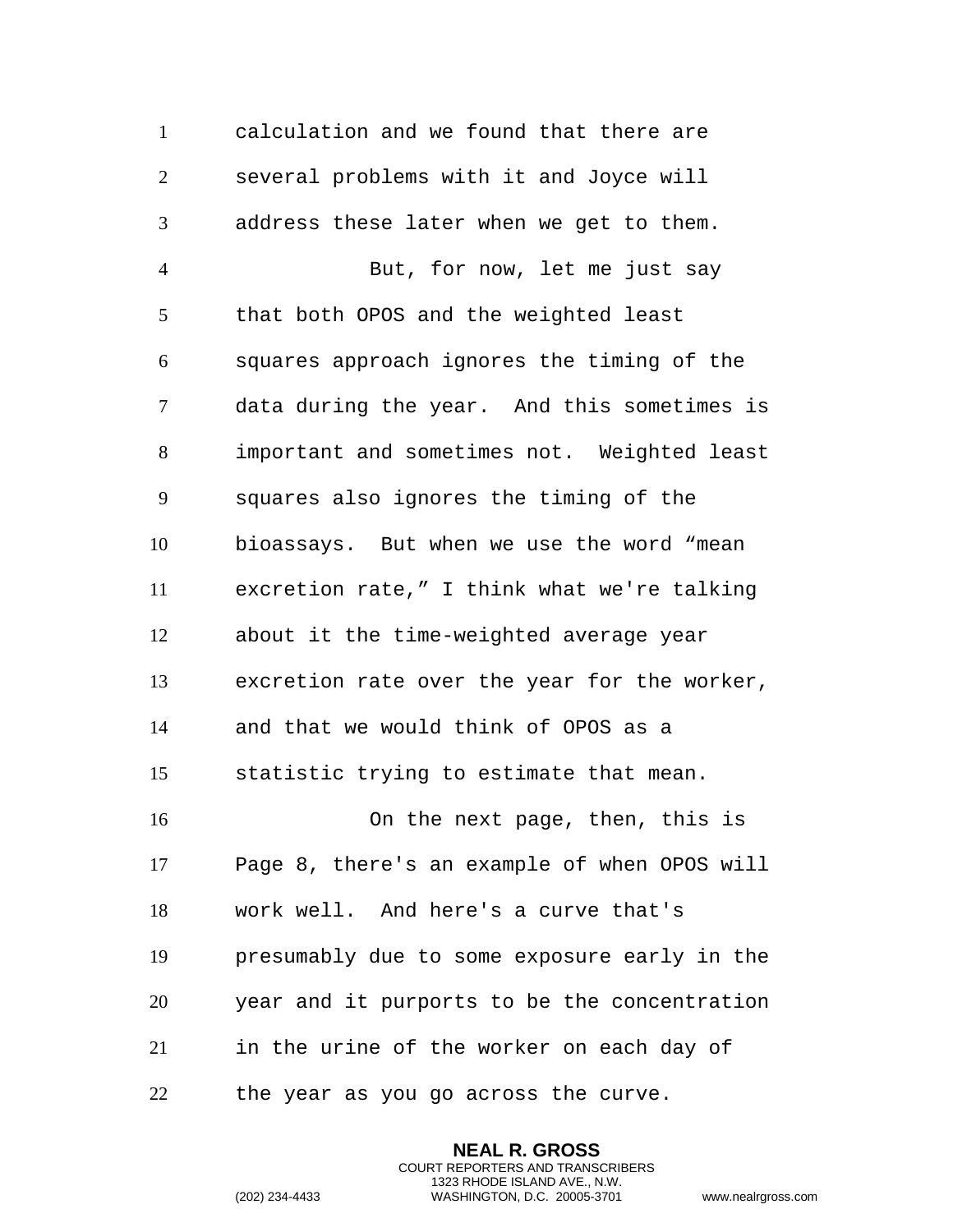Now, if we were to monitor this worker, say, eight times during the year at nice, equally spaced intervals and then take the average, the average we get is actually equal to the mean value of this under this curve. And, in fact, it's probably one of the best known ways of doing an integral, which is to do the Riemann sum and say, ah, that's what you can get when you do the integral. 12 I've normalized the X axis so that it's all one year. It could be two years in some cases, but as long as you use one year then the area under the curve is equal to the mean. 17 And in this case you see the actual calculation of the true mean, which is -- this is a cubic function and I was able to do the integral. It comes out very close to what the Riemann sum, or the OPOS calculates.

> **NEAL R. GROSS** COURT REPORTERS AND TRANSCRIBERS 1323 RHODE ISLAND AVE., N.W.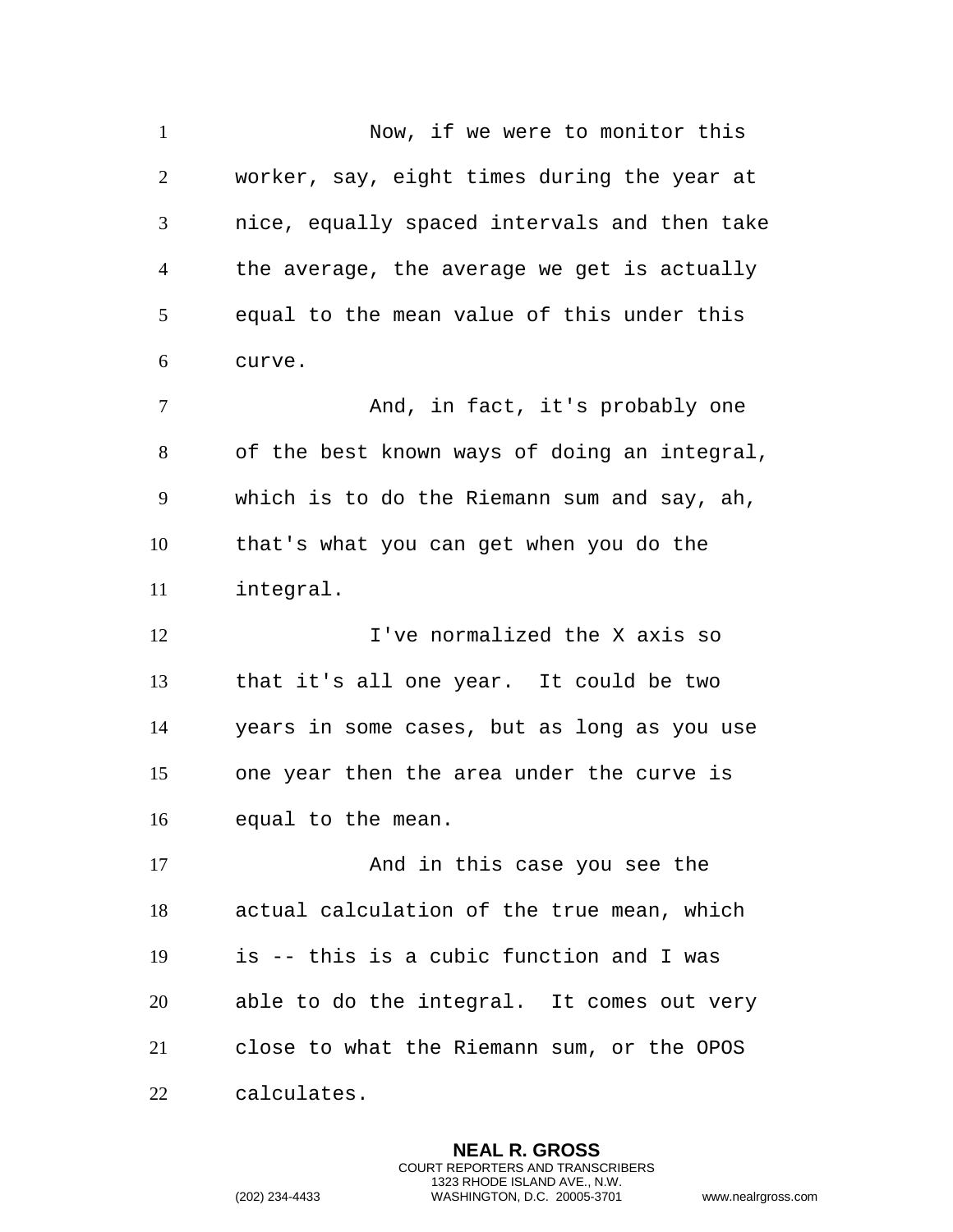1 I'm going to go to the next slide, though. We see that the picture is a lot more complicated than thinking about equally spaced bioassay collections in time. 5 And what this graph shows is how many days we found between successive bioassays for plutonium for any given worker and the frequency count, basically, of how many of them had 30 days between them, 90 days, et cetera. And you can see pretty clearly that while there's a tendency to have testing done every 90 days in that first spike, or every 180 days, that's half, two a year. The next one is four a year, and even out there at 720 you can see where sometimes it's every two years. But the point of this slide is that, in general, we don't know that these workers were being sampled on any regular basis. This is particularly true for the

construction-type workers who may be in and

**NEAL R. GROSS** COURT REPORTERS AND TRANSCRIBERS 1323 RHODE ISLAND AVE., N.W.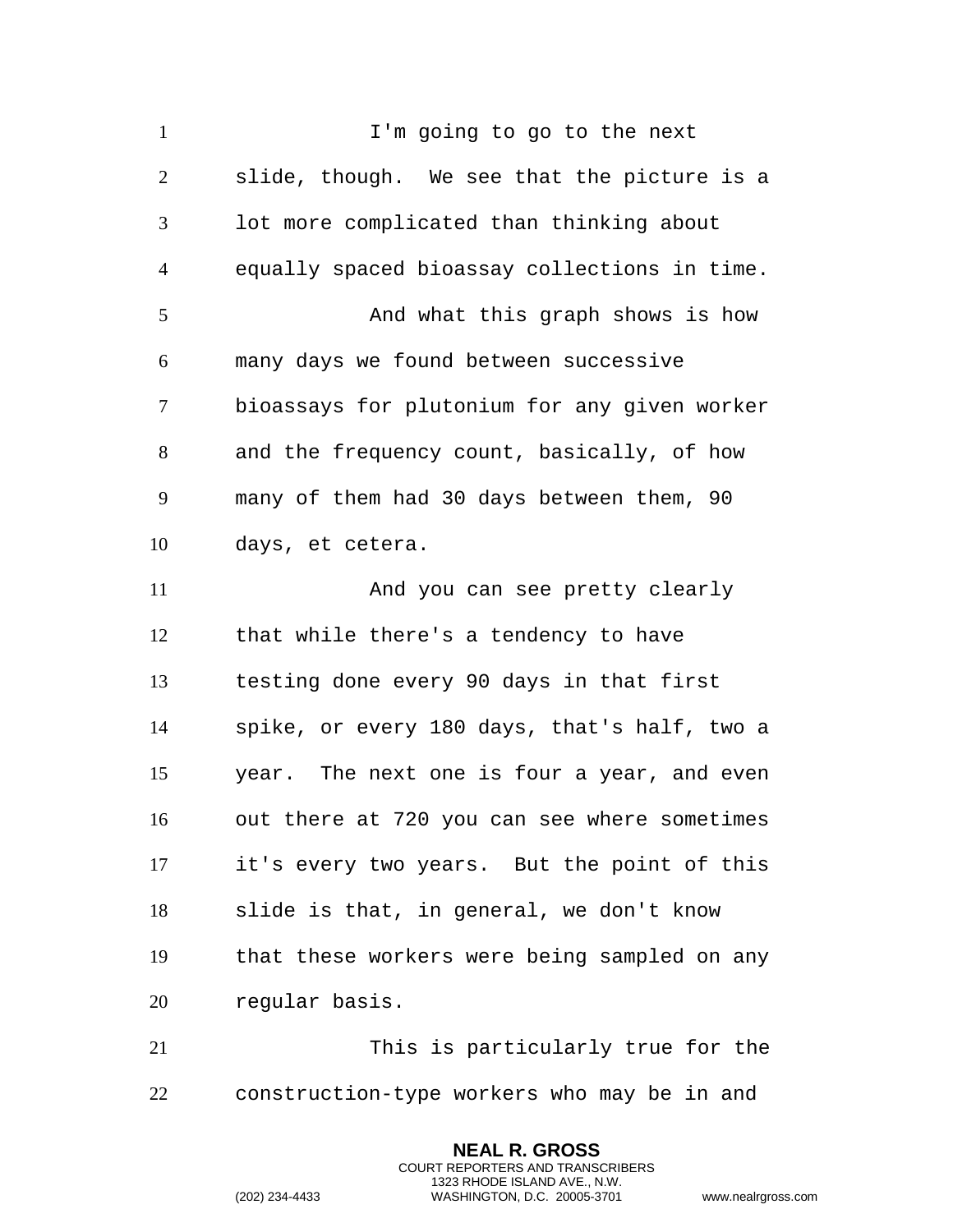out of the site a lot and may only be tested for a particular reason, if something turns up.

 Given, then, that we don't believe that there were these nice, regularly spaced sampling for most workers, we can then think about, well, what is OPOS telling us if it's not telling us the integral under the curve? Well, there's another way to think about it, which is if they are random sampling times then really what we've done is we've sampled at eight points along a curve and those points are just like taking a Monte Carlo integral to determine what the area under this curve is. 17 And that kind of calculation, usually you use a lot more than a handful of bioassays, such as we're doing here. Here, I think, you know, eight to ten is about the

most you would reasonably see for any

worker.

**NEAL R. GROSS** COURT REPORTERS AND TRANSCRIBERS 1323 RHODE ISLAND AVE., N.W. (202) 234-4433 WASHINGTON, D.C. 20005-3701 www.nealrgross.com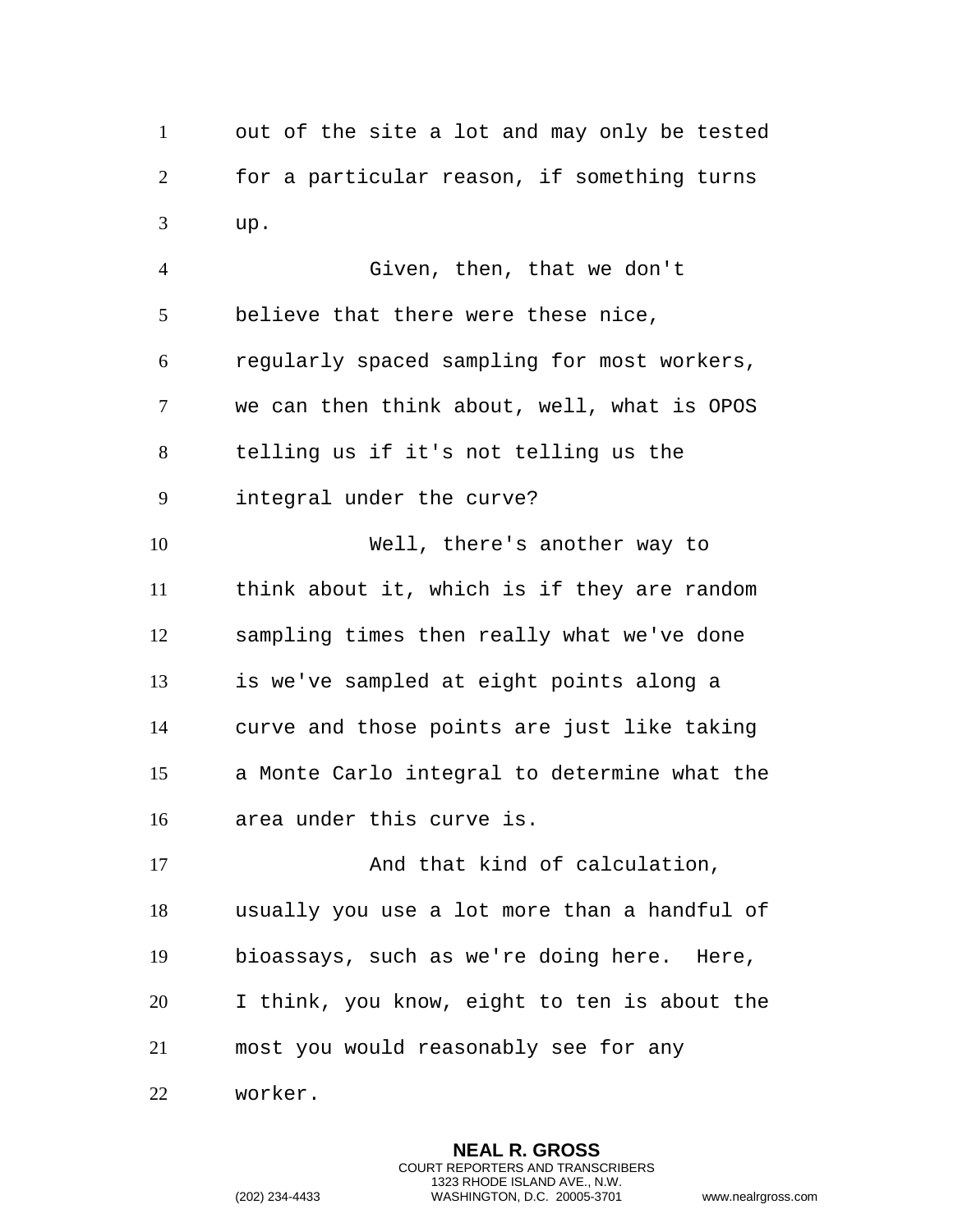| $\mathbf{1}$   | But, still, you can think of it              |
|----------------|----------------------------------------------|
| 2              | as a Monte Carlo approximation to the        |
| 3              | integral with just a small number of         |
| $\overline{4}$ | iterations, maybe eight or even less.        |
| 5              | And if you do that, then, you can            |
| 6              | put some statistical statements on what the  |
| 7              | precision of your estimate of OPOS is,       |
| 8              | thinking of it as a Monte Carlo estimate of  |
| 9              | the integral.                                |
| 10             | And, of course, as we already                |
| 11             | know, what you're going to end up with is    |
| 12             | the Student t-distribution, tells you what   |
| 13             | the confidence bounds are for that estimate  |
| 14             | of the mean. And, in particular, it's a      |
| 15             | Student t-distribution within minus one      |
| 16             | degrees of freedom, which we always have to  |
| 17             | keep in mind here because when we're staring |
| 18             | to take averages of three or four samples    |
| 19             | that gets us into problems.                  |
| 20             | The next page has some formulas              |
| 21             | for how you do the calculations for the      |
| 22             | upper bound and the lower bound, so I'm not  |

**NEAL R. GROSS** COURT REPORTERS AND TRANSCRIBERS 1323 RHODE ISLAND AVE., N.W.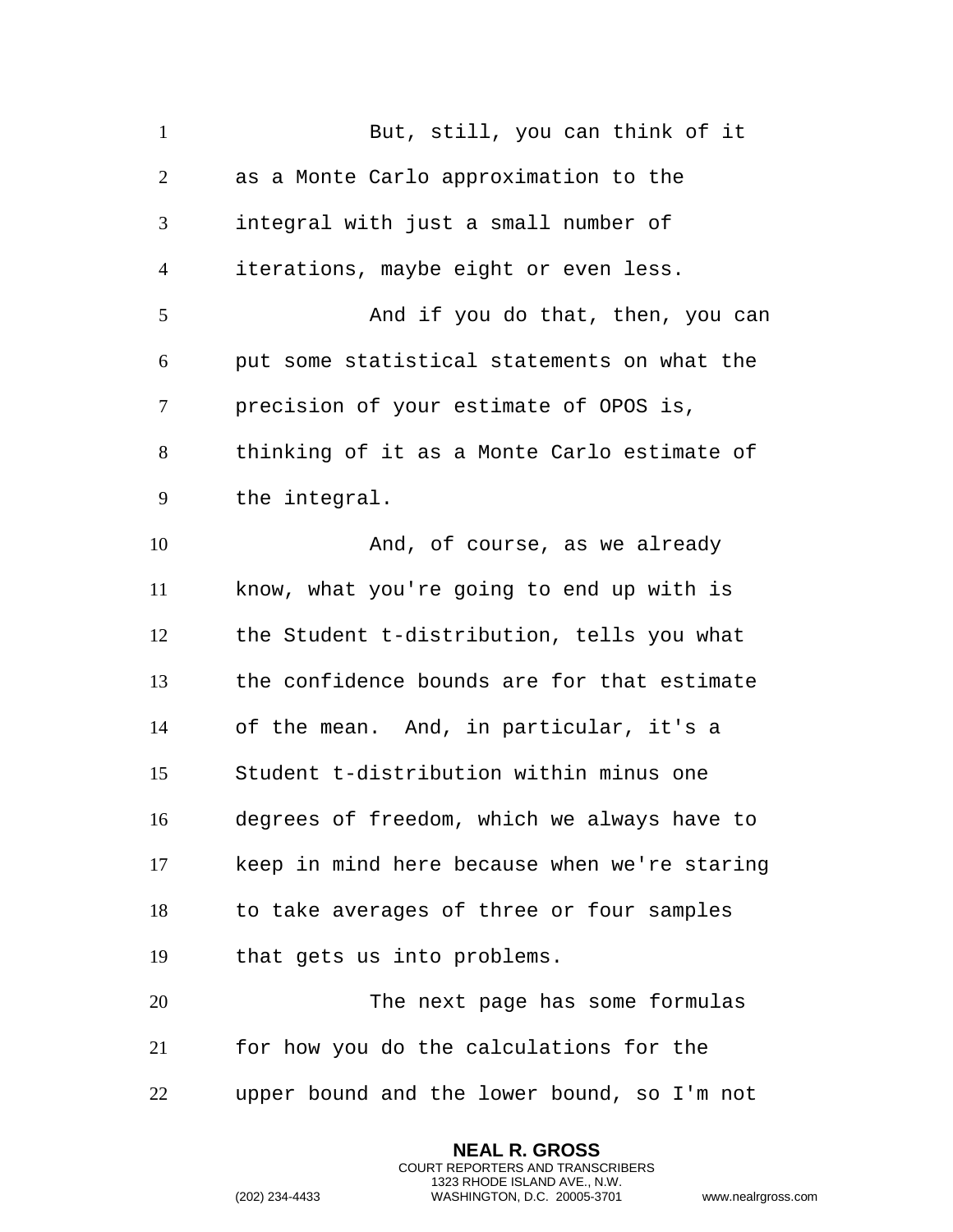going to get into those. But, basically, if you just look at the picture that I drew here with the samples, eight samples, and I did calculate according to these formulas what the confidence bounds were. If we go back to page, what was 7 that, Page 10. And you see the confidence, the 95 percent confidence bounds almost span the whole range of the data here. Well, not all the way up to the top. 11 But we have eight samples here. Now, if you only had four, those confidence bounds would go beyond the range of the data. So it just makes me wonder why we put a lot of confidence in this number that we call OPOS, especially, as we're going to see soon, almost 95 percent of the time we're doing it with four or less samples. At any rate, that was some of the concerns we've had going into this and I think maybe Joyce can start with the rest of these slides and give an overview of what

> **NEAL R. GROSS** COURT REPORTERS AND TRANSCRIBERS 1323 RHODE ISLAND AVE., N.W.

```
(202) 234-4433 WASHINGTON, D.C. 20005-3701 www.nealrgross.com
```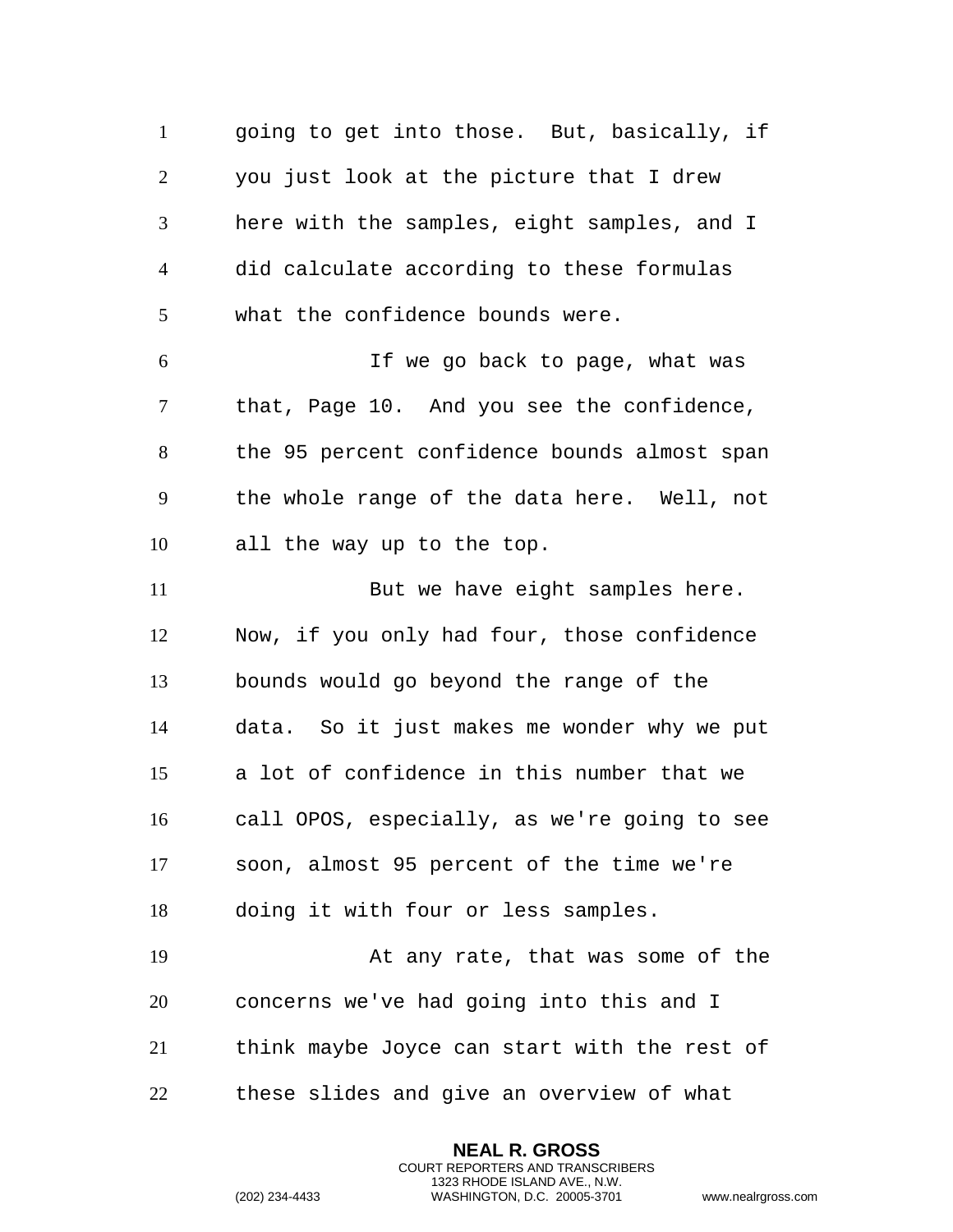her concerns were.

| $\overline{2}$ | DR. LIPSZTEIN: Okay. John,                   |
|----------------|----------------------------------------------|
| 3              | please continue with the slides, I can't do  |
| $\overline{4}$ | it from here. We are on Slide 13 and I       |
| 5              | think some of this in this slide Harry       |
| 6              | already was talking about.                   |
| 7              | So, OPOS was designed to address             |
| 8              | the presence of data dominance, which is a   |
| 9              | large fraction of samples being submitted by |
| 10             | a small fraction of individuals, and         |
| 11             | correlate the date where multiple samples    |
| 12             | submitted by individuals can be correlated,  |
| 13             | which greatly complicates the use of         |
| 14             | statistical tests.                           |
| 15             | Then we go to Slide 14. And we               |
| 16             | wanted to know how relevant is the problem   |
| 17             | of data dominance. And we wanted to know if  |
| 18             | a large number of incident-related samples   |
| 19             | from a few workers would skew the            |
| 20             | distribution use for coworker modeling. And  |
| 21             | we wanted to know how frequently do we find  |
| 22             | data dominance in the DOE facilities.<br>So  |

**NEAL R. GROSS** COURT REPORTERS AND TRANSCRIBERS 1323 RHODE ISLAND AVE., N.W.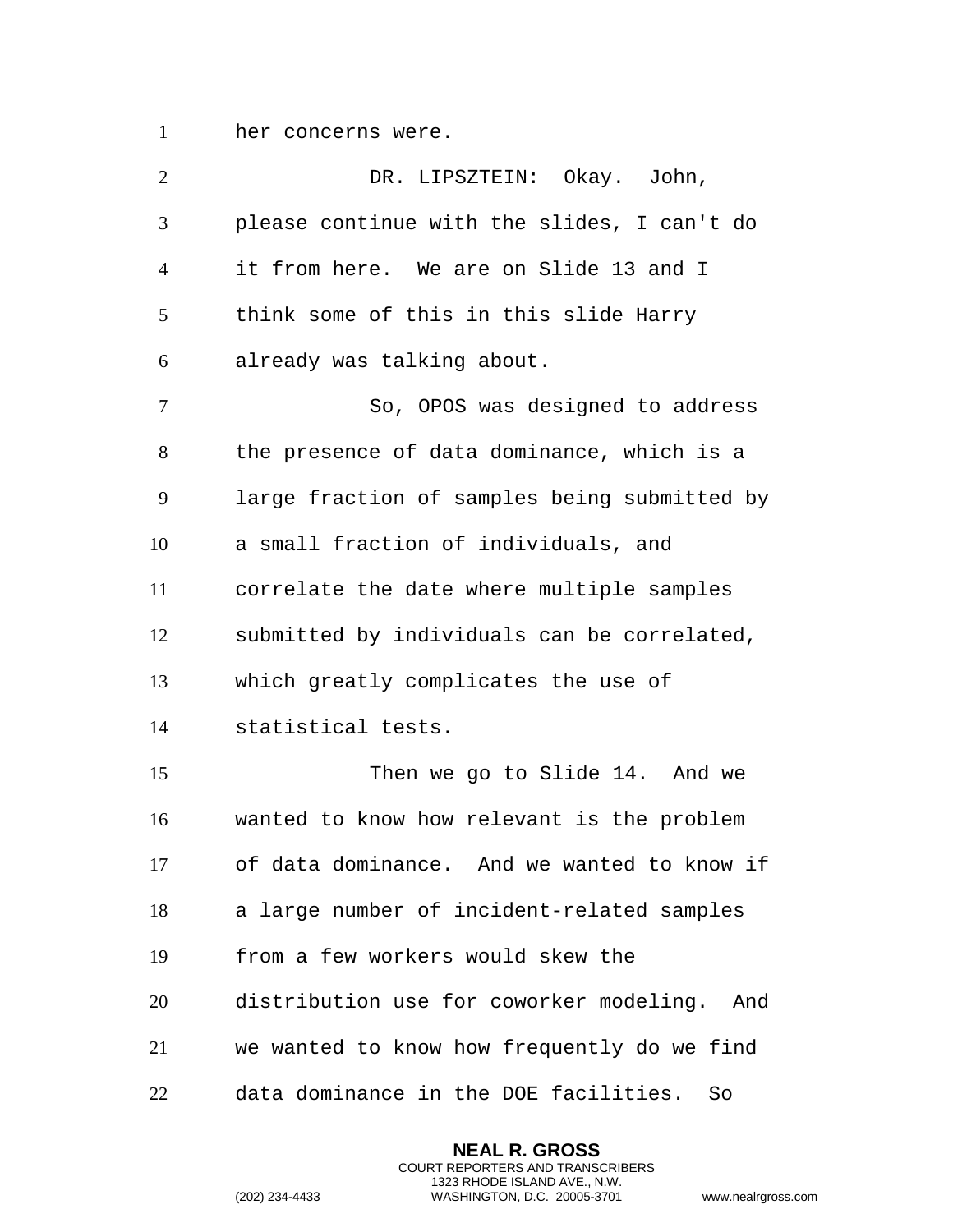that's why we looked at SRS and at Fernald. 2 The next slide, Slide 15, we can see that -- and Harry already told this -- that in over 95 percent of the cases where OPOS would be applied at SRS, the workers have no more than four to twenty bioassays in the period. We did this for all the radionuclides that we examined, and there's very few cases where you would have workers with more than -- we saw a lot of samples with more than four bioassays. 12 And then we looked at data dominance at Fernald. So at Fernald we have one coworker model that was done in 2012 using the coworker method. And we have the Version 1, which was done in 2010 and was done with the old methodology. So we could have both of them to compare, and they are relatively new: 2010, 2012. What we found out is that on the Revision 1 samples, code 50, which are samples that were taken on special jobs,

> **NEAL R. GROSS** COURT REPORTERS AND TRANSCRIBERS 1323 RHODE ISLAND AVE., N.W.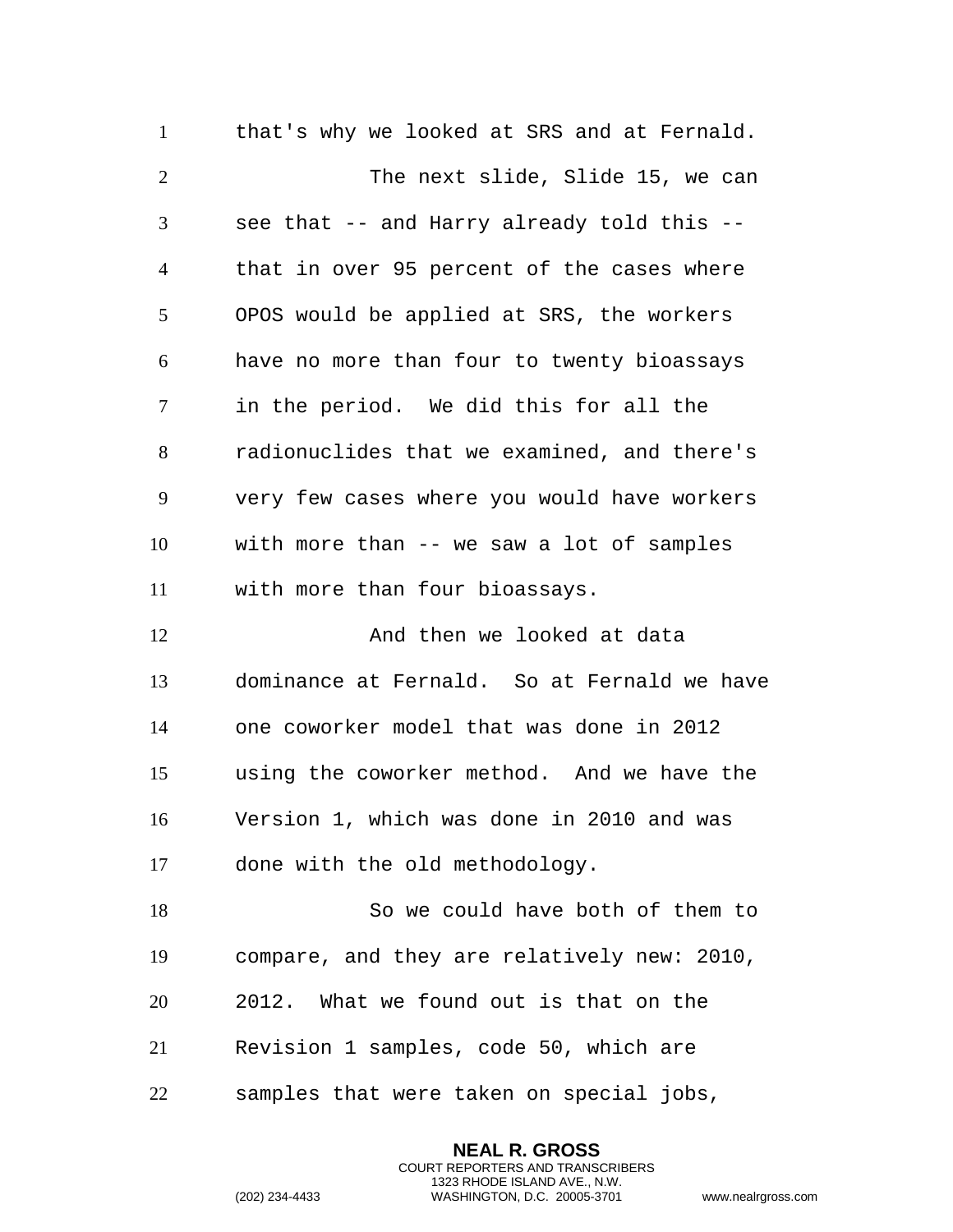implementations, they were not considered in the Revision 1 2010, but they were considered in the OPOS methodology. And the accident-related samples, which were codes 40 and 49, were analyzed in both versions of it. And then we compared the 50 percent and the 95th percentiles intake rates derived in Revision 1 and Revision 2, and we wanted to know how the addition of samples code 50 would influence or not these intake rates. 12 And what we found was that there was no relation. It's not sometimes and some years, the OTIB 2012 had a higher intake rate than the one in 2010, but many times the 2010 had higher intake rates than 2012. 18 And this was not related at all to the number of samples code 50, and also it was not related to the code 40 and 49, years that had more samples than codes 40 and 49. You couldn't establish a

> **NEAL R. GROSS** COURT REPORTERS AND TRANSCRIBERS 1323 RHODE ISLAND AVE., N.W.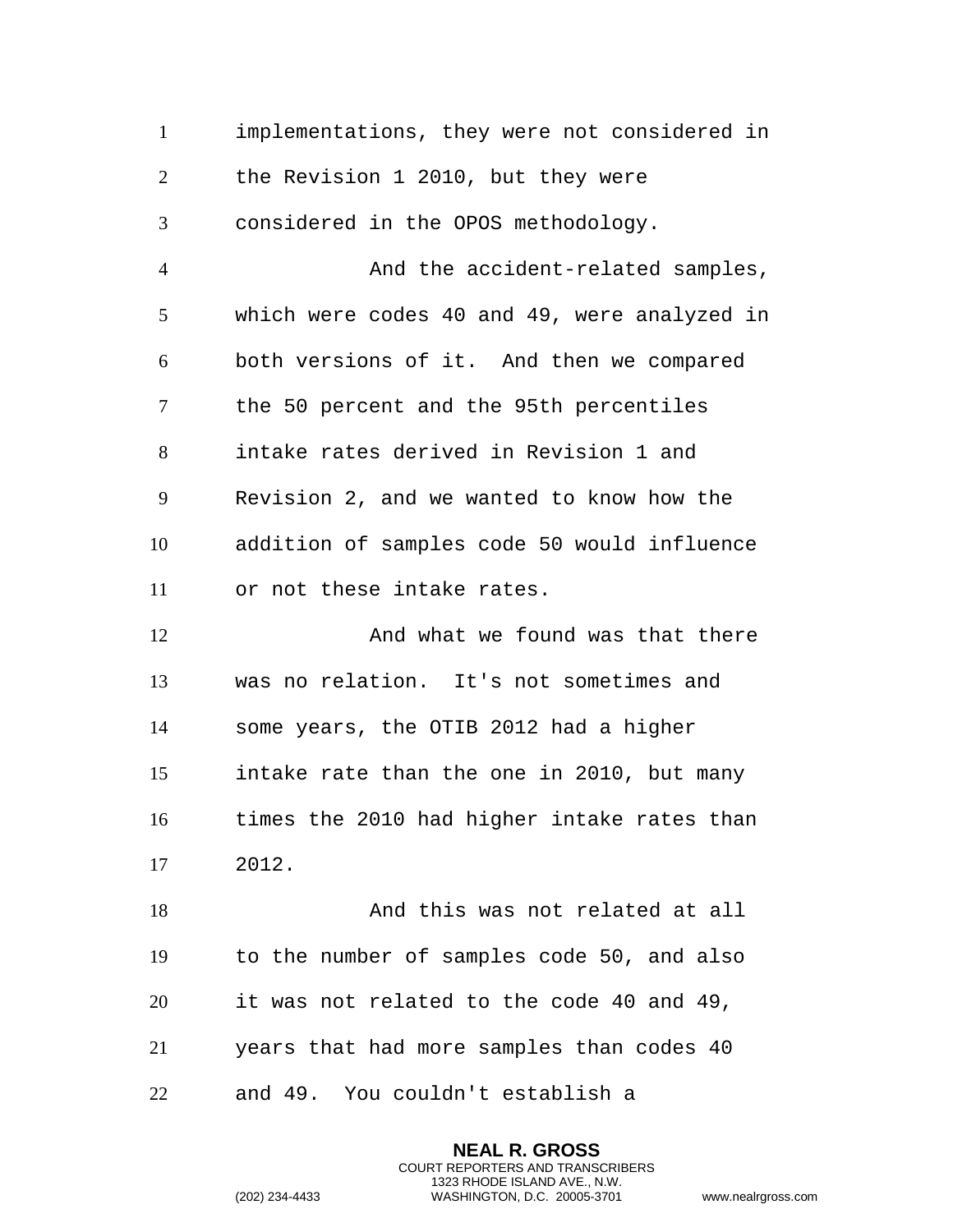relationship between those samples.

 So then we aimed to see what was the problem of correlations. The fact that some workers have more samples than other workers in a given time period is not itself a basis to establish correlation. We looked at both coworker models, Revisions 2012 and 2010, and they both cite the main -- the same problem of data dependence. And they explicitly, for example, in the OTIB, the coworker models from 2012, it's explicitly exemplified that they take some -- in order to derive the intakes for 1994-2006 periods. Early intake rates significantly biased later intake rates for all solubility types of uranium compounds. So the problem of data correlation doesn't end with the use of the OPOS. You still have correlated data whether there is accidents or there is routine exposure, it doesn't matter, you always have data correlation when you have

> **NEAL R. GROSS** COURT REPORTERS AND TRANSCRIBERS 1323 RHODE ISLAND AVE., N.W.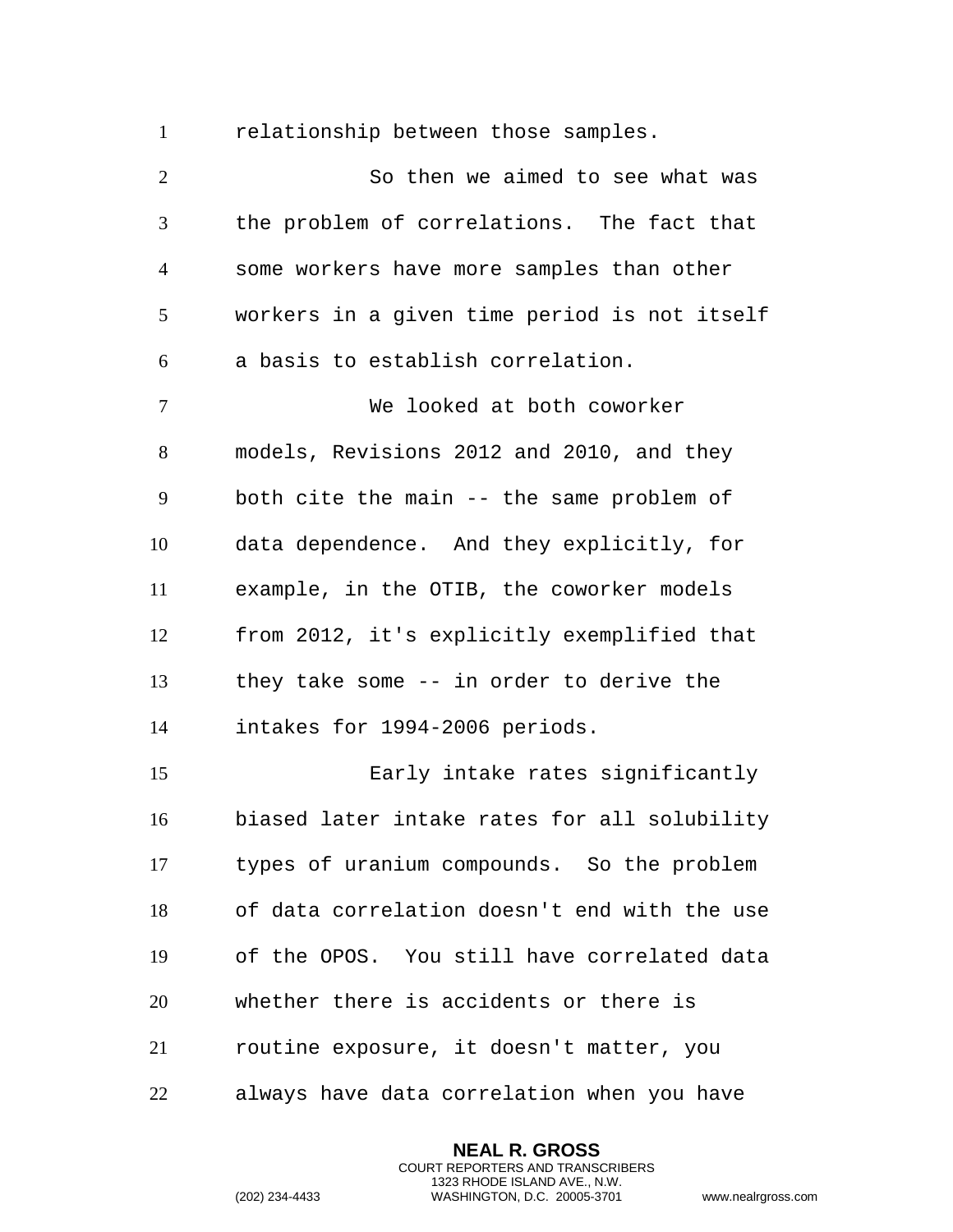internal exposure.

| $\overline{2}$ | Then we went to the problem of               |
|----------------|----------------------------------------------|
| 3              | using weighted least squares to justify the  |
| $\overline{4}$ | OPOS. The problem is that if you go from     |
| 5              | the beginning, in order to justify that it's |
| 6              | been -- that the mean excretion rate would   |
| $\overline{7}$ | be proportional to the mean intake rate, you |
| 8              | have to go to least square using weighted    |
| 9              | least square.                                |
| 10             | The problem is that the weighted             |
| 11             | least square is only justified applying when |
| 12             | there is one intake. And we have this        |
| 13             | explicitly said in MCFB 164 2003 13. We      |
| 14             | also have that explicitly said in IMBA       |
| 15             | application also.                            |
| 16             | And it all starts with the                   |
| 17             | equation that you have to calculate the      |
| 18             | intake, and so in certain special            |
| 19             | circumstances you can say that the mean      |
| 20             | excretion rate would be very special         |
| 21             | circumstance, as you saw in Harry's slides.  |
| 22             | You can say that the mean                    |

**NEAL R. GROSS** COURT REPORTERS AND TRANSCRIBERS 1323 RHODE ISLAND AVE., N.W.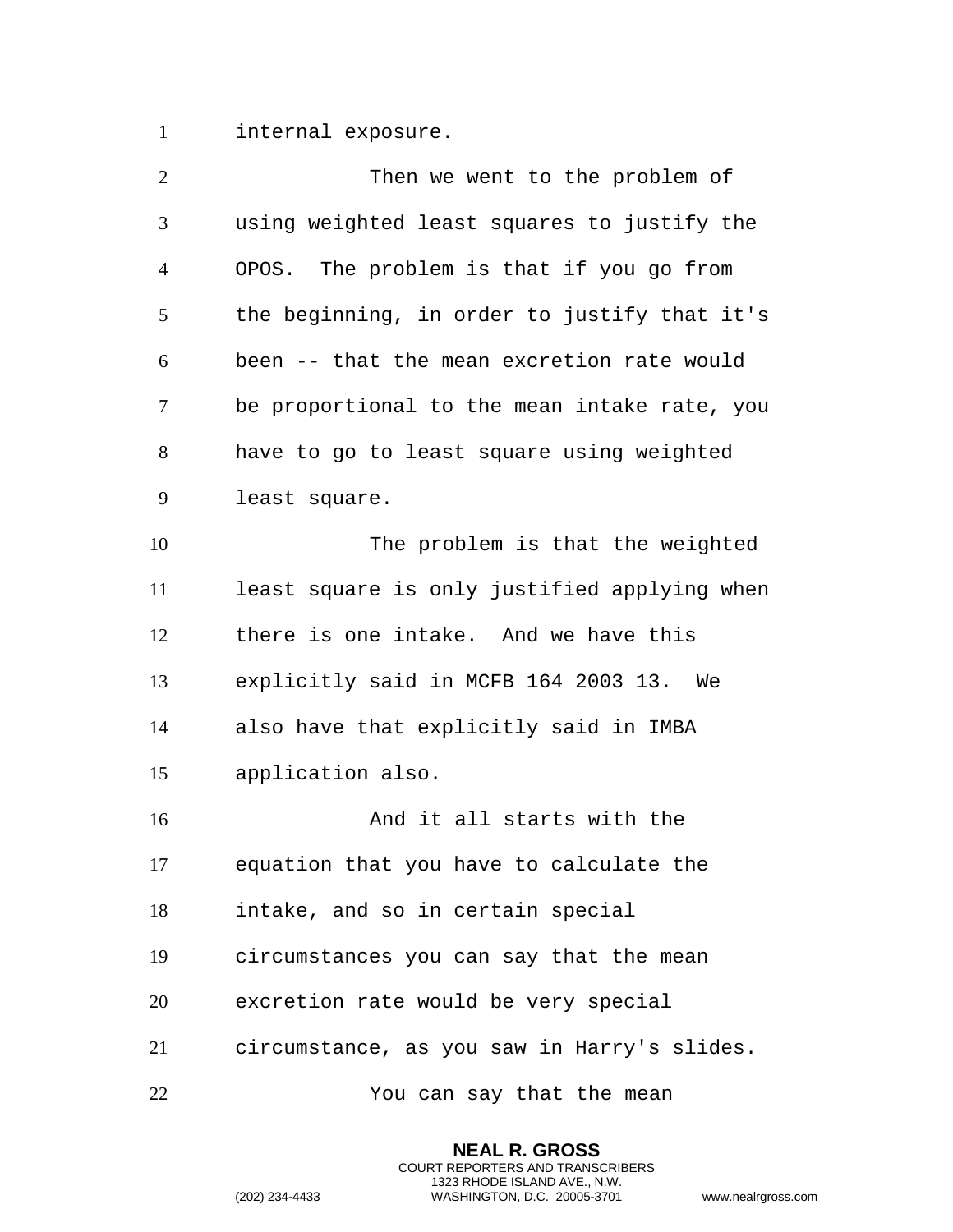excretion rate would be proportional to the mean intake, but that's excretion rates that are related to that intake. You cannot take the whole year intakes and take the means because then -- okay, Slide 19 is what IMBA says.

 But then you can see you cannot take the mean excretion rate to be proportional to intake when you mix times in the year, times that there were no intakes with times that there were intakes.

 What happens if you have a worker or a facility where the monitoring was very heavy so you have frequent monitoring for the workers before the incident or the special job? Then you have a smaller OPOS. If you don't have any monitoring before the incident or the special sample, then the OPOS which would be much higher.

 So what happens is that the OPOS, in reality, if it's taken on a year basis,

it would be proportional to the frequency of

**NEAL R. GROSS** COURT REPORTERS AND TRANSCRIBERS 1323 RHODE ISLAND AVE., N.W.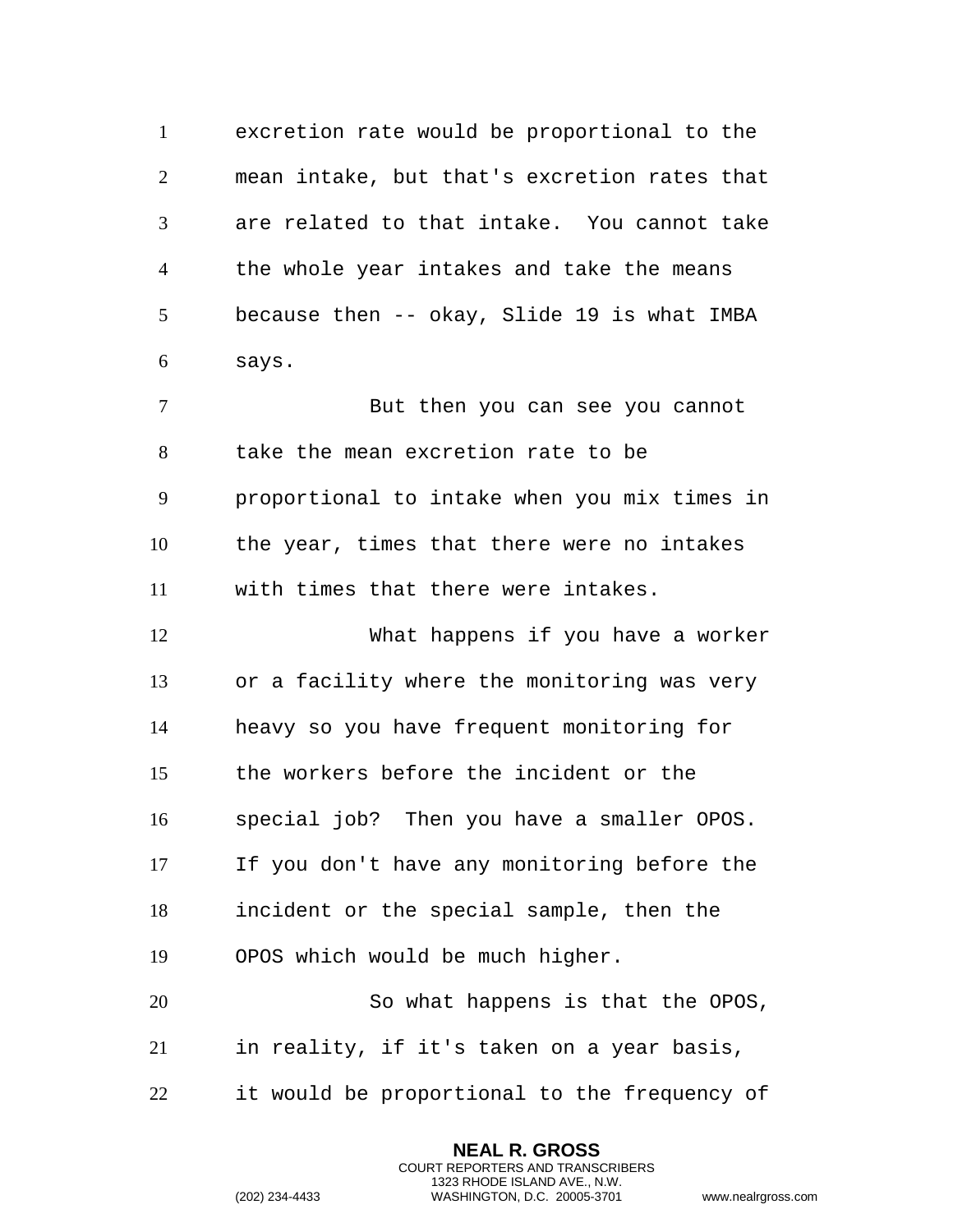monitoring. This you can see on Slide 20. The complication of OPOS for year average urine activities collected from periods of no intakes lumped together with activities from periods with intakes. The consequences are strong dependence on the frequency of the monitoring, in addition to the number of significant exposures. We did an example that you will see on our paper, we took some people from Fernald that were exposed in the same incident. There was an incident in one of the years that we took as an example, and we compared, there were three workers, one worker was only monitored during the incident, but just one time. 17 Then there was another worker that was monitored during the incident but he had several monitoring during this incident. And then we had the worker that was monitored many times in the year before the incident.

> **NEAL R. GROSS** COURT REPORTERS AND TRANSCRIBERS 1323 RHODE ISLAND AVE., N.W.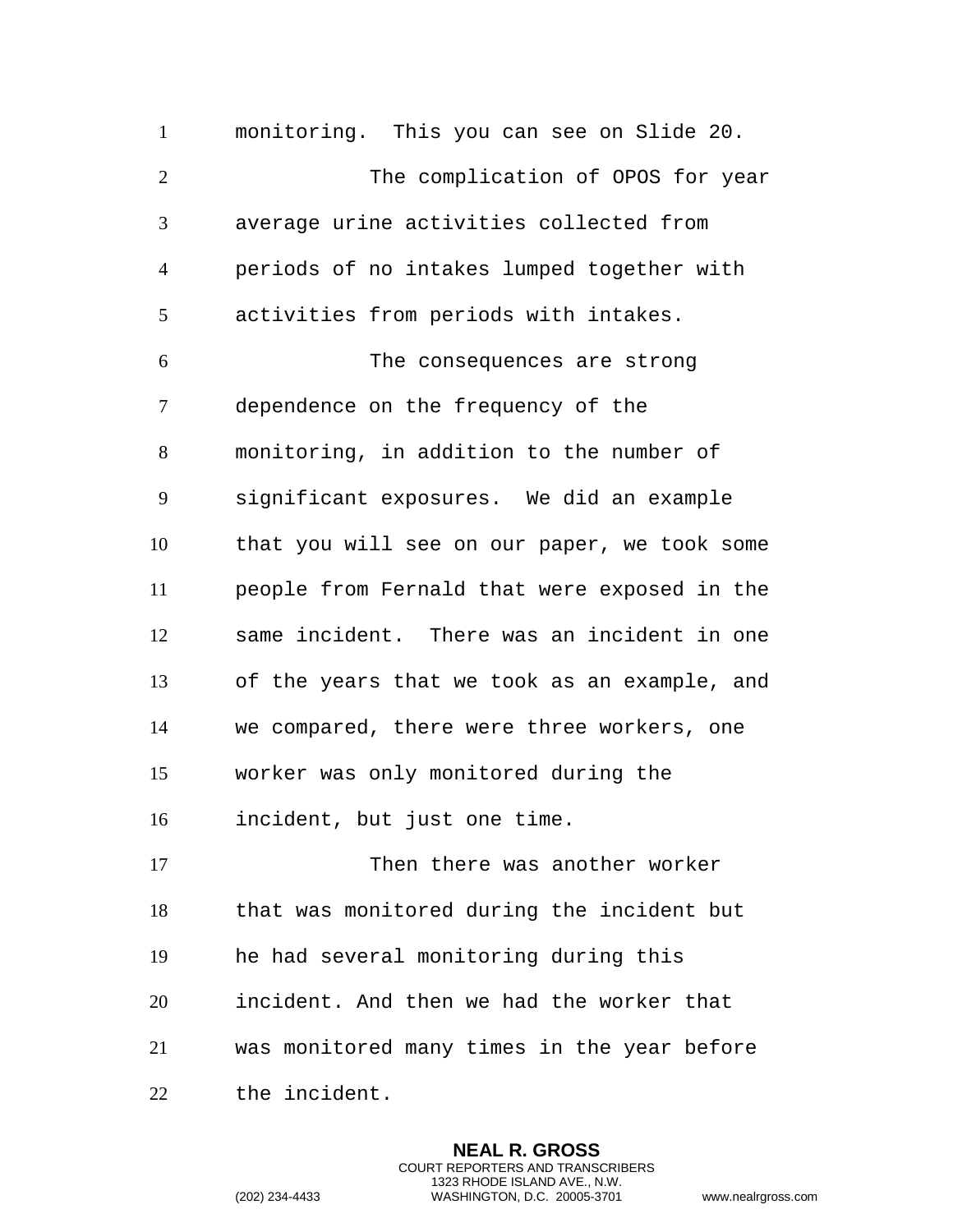And so the same worker worked in the same incident and we could find that those workers had similar exposure in this incident. The OPOS of the person that was heavily monitored before the -- routinely monitored before the incident, had the smaller OPOS. So what I mean with this is that when you average the OPOS over the year there is a dependence on the frequency of monitoring. And, for the same reason, when you compare two groups of workers, if one group of workers is only monitored when there are some kind of incidents or special jobs and is not monitored before, and then you have a group of workers that's been monitored both routinely and when the special job is done or the incident occurs, then you cannot compare the two. Because in one of them you were just comparing the incident or the special job, and on the other worker you

> **NEAL R. GROSS** COURT REPORTERS AND TRANSCRIBERS 1323 RHODE ISLAND AVE., N.W.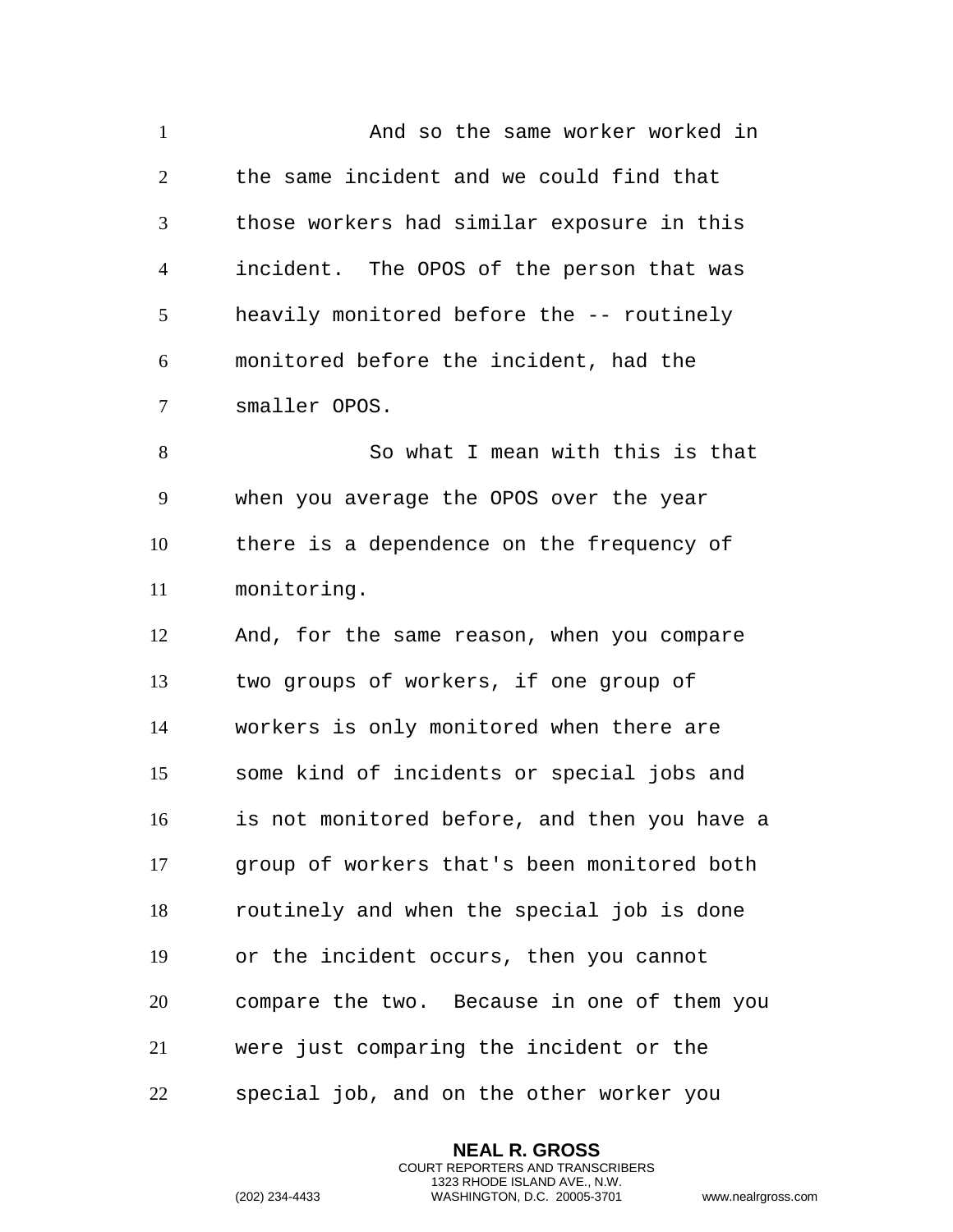| $\mathbf{1}$   |                 | were taking into account also the routine    |
|----------------|-----------------|----------------------------------------------|
| $\overline{2}$ |                 | monitoring from when he was not exposed.     |
| 3              | So, that's it.  |                                              |
| $\overline{4}$ |                 | CHAIRMAN MELIUS: Okay. Anybody               |
| 5              | have questions? |                                              |
| 6              |                 | MEMBER ZIEMER: Well, this is                 |
| $\tau$         | Ziemer. $I$ --  |                                              |
| 8              |                 | CHAIRMAN MELIUS: It is difficult             |
| 9              |                 | to -- I mean, I'm actually finding it very   |
| 10             |                 | hard to ask questions. It's very hard to     |
| 11             |                 | understand this kind of report from a slide  |
| 12             | presentation.   |                                              |
|                |                 |                                              |
| 13             |                 | DR. MAKHIJANI: Dr. Melius?                   |
| 14             |                 | CHAIRMAN MELIUS: Yes?                        |
| 15             |                 | DR. MAKHIJANI: It might be                   |
| 16             |                 | helpful maybe if I can give you a bottom     |
| 17             |                 | line of where our team wound up in regard to |
| 18             | OPOS.           |                                              |
| 19             |                 | MEMBER ROESSLER: That would be               |
| 20             | helpful.        |                                              |
| 21             |                 | DR. MAKHIJANI: So, this is still             |

**NEAL R. GROSS** COURT REPORTERS AND TRANSCRIBERS 1323 RHODE ISLAND AVE., N.W.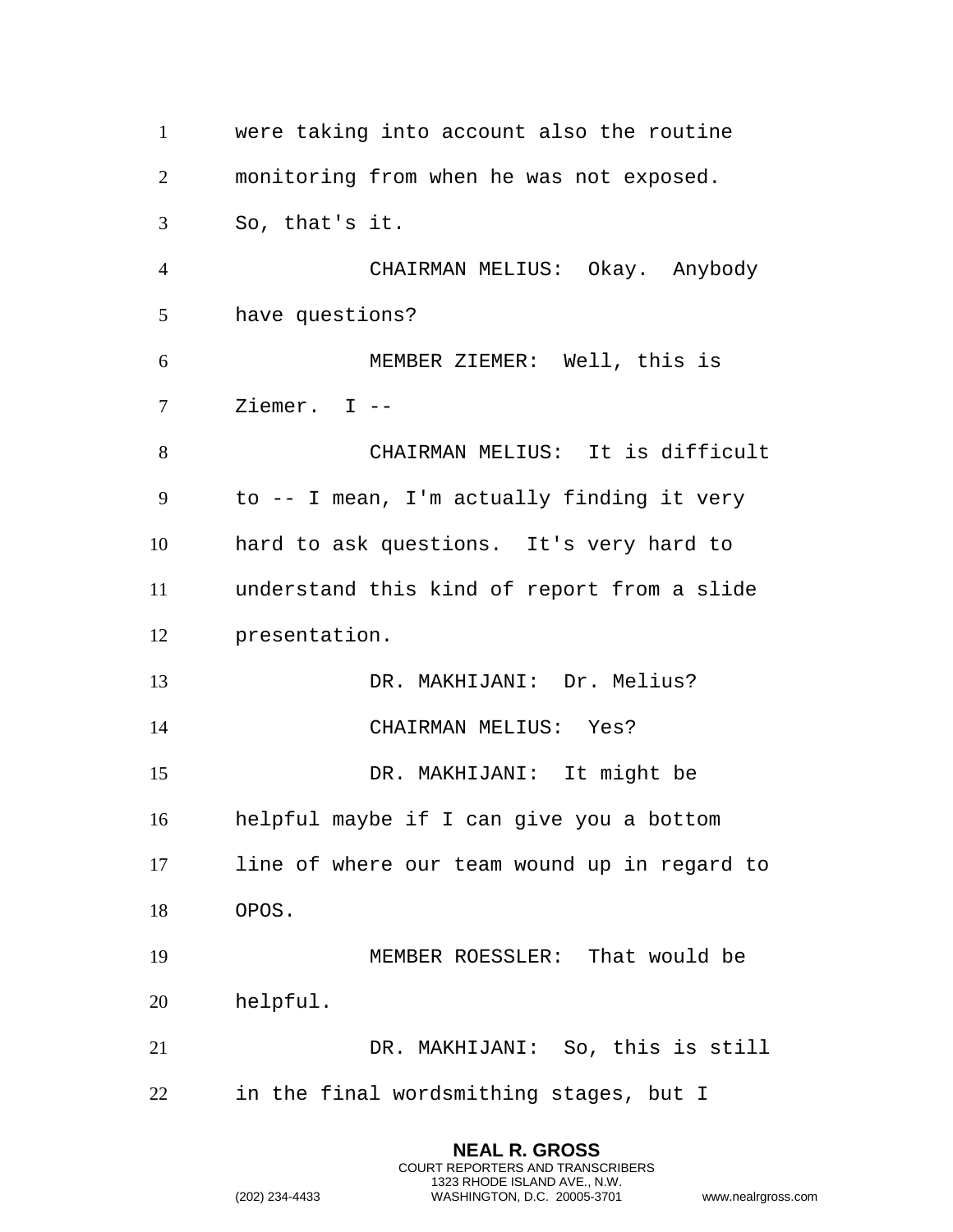thought it might be helpful if I read you the words that we have in the final draft. The use of OPOS on an annual or other fixed period basis, the way NIOSH has now constructed it, as a general matter does not appear to be scientifically justified. 7 The use of pooled, individual bioassay data is recommended despite its known drawbacks. When there's clear evidence of data dominance the samples related to a particular incident may be averaged to provide a single composite data point to be inserted into the distribution of the pooled data. So, the bottom line from Harry and Joyce have been saying is that there are some times when you would want to combine samples, but you don't combine them on a fixed period or an annual period or any other period when you have incident-related samples that are clearly auto-correlated, then you will combine the samples related to

> **NEAL R. GROSS** COURT REPORTERS AND TRANSCRIBERS 1323 RHODE ISLAND AVE., N.W.

```
(202) 234-4433 WASHINGTON, D.C. 20005-3701 www.nealrgross.com
```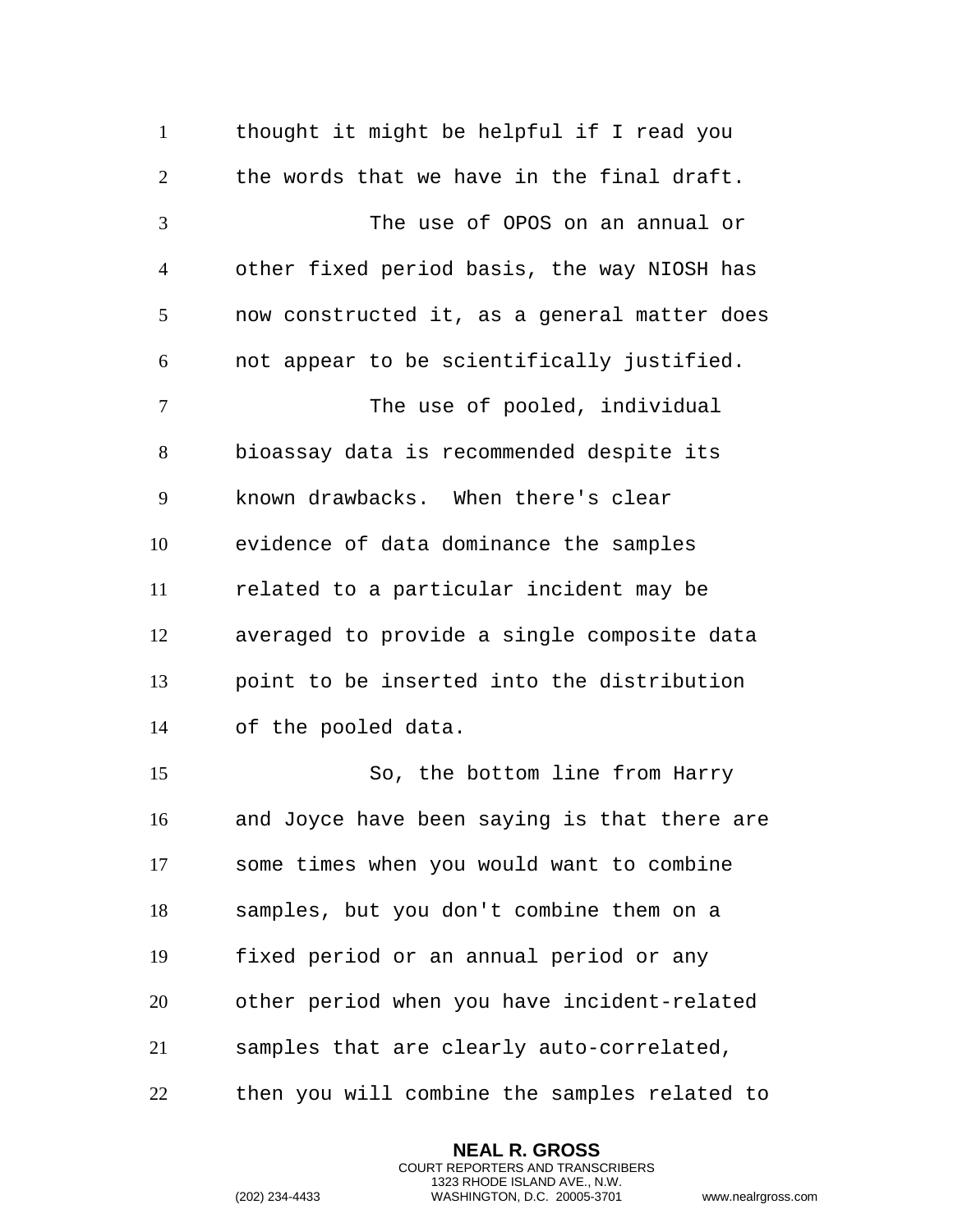|  | that incident into one data point because |  |  |  |
|--|-------------------------------------------|--|--|--|
|  | it's really relating one intake.          |  |  |  |

 And then you put that into the distribution of pooled data. And so you have a mixed distribution that consists primarily of individual bioassay samples that would have some data points that are OPOS-like data points, although not as defined by NIOSH. They'd be one person -- one incident, one statistic, you might say, points inserted into a distribution of bioassay samples. So, that's where we wound up. CHAIRMAN MELIUS: Okay. Thanks for the summary, Arjun. Any questions or comments, Board Members? MEMBER ZIEMER: This is Ziemer again. I assume we're going to get the detailed report, as will NIOSH, and then we will have a chance to study it. CHAIRMAN MELIUS: Yes, that's --

**NEAL R. GROSS**

COURT REPORTERS AND TRANSCRIBERS 1323 RHODE ISLAND AVE., N.W.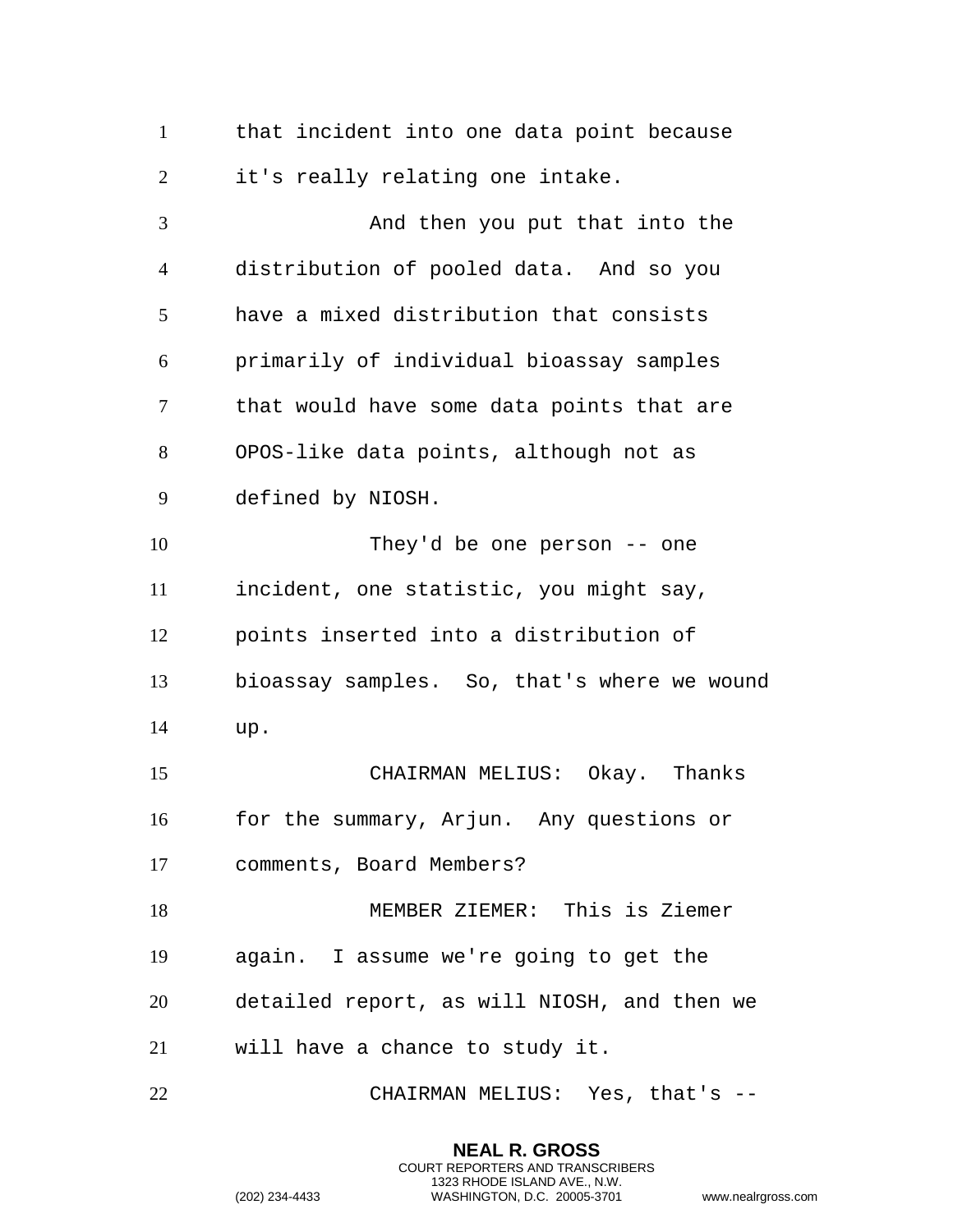definitely.

 MEMBER BEACH: This is a lot to take in. This is Josie. CHAIRMAN MELIUS: Yeah, yeah. No, I agree. MEMBER ROESSLER: And I'll echo that. I guess my question is does -- I couldn't understand it all as they went through it. Probably the first part was easier to understand, but if NIOSH understands it and can respond then I think we can evaluate it. CHAIRMAN MELIUS: Well, I think we need a report to be able to -- 15 MEMBER ROESSLER: Exactly. MR. STIVER: This is John Stiver. That report should be in your hands within a couple of weeks. 19 CHAIRMAN MELIUS: Okay. MR. STIVER: And I agree, it's a lot to try to assimilate, and the report goes into -- well, it's more detailed. It

> **NEAL R. GROSS** COURT REPORTERS AND TRANSCRIBERS 1323 RHODE ISLAND AVE., N.W.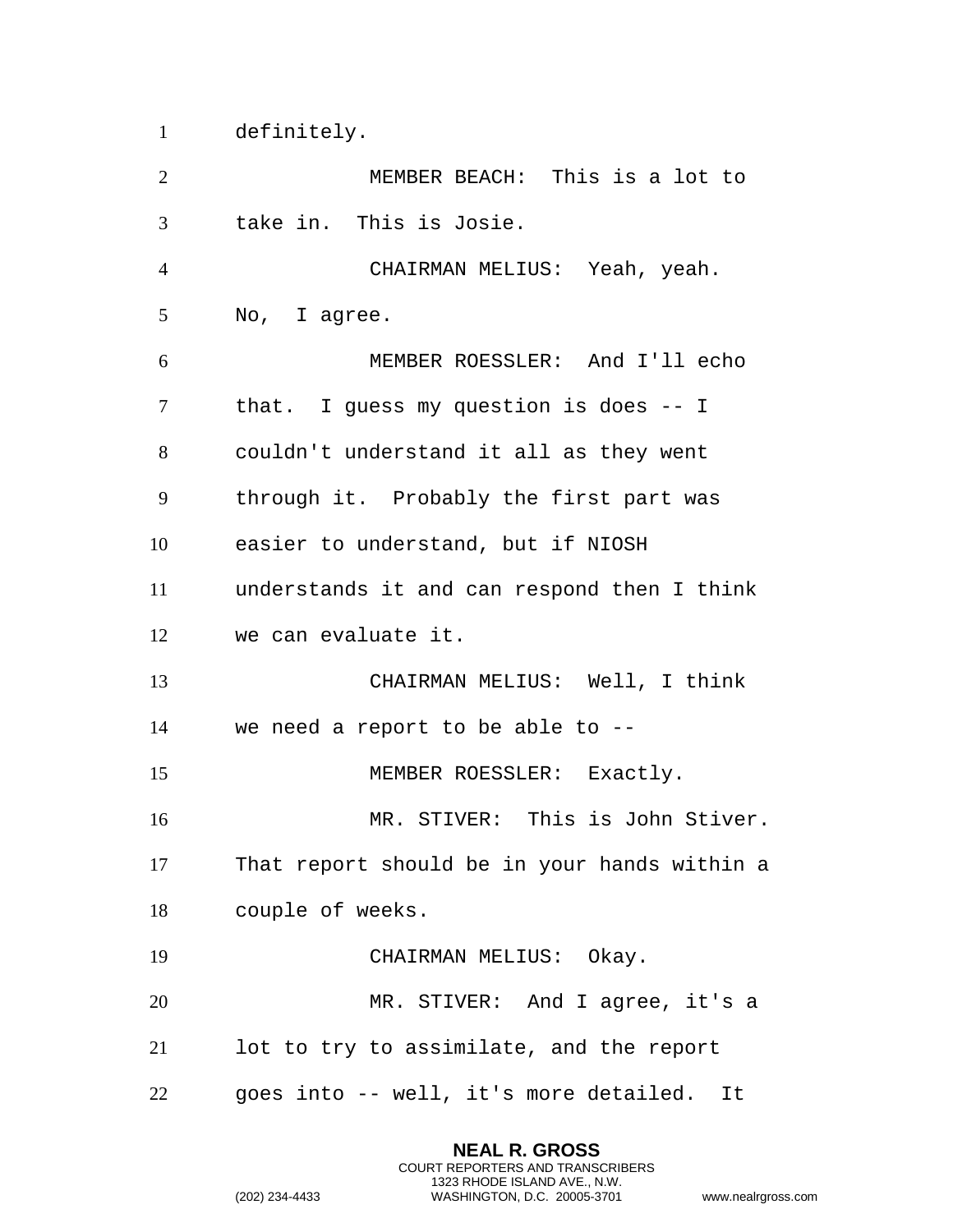will be easier to understand once you're able to go through the entire thing. DR. MAKHIJANI: Well, John, there's going to be a DOE review, so, you know, it's going to take -- it may be a little more than a couple of weeks. CHAIRMAN MELIUS: Okay. 8 MR. STIVER: Two weeks is probably, maybe optimistic. 10 CHAIRMAN MELIUS: Okay. MR. STIVER: We are kind of captive to how quickly DOE can get to it. CHAIRMAN MELIUS: Okay. Then you have to give us time to read it. We'll figure out a schedule on that. Jim Neton, do you have anything you want to add? 17 DR. NETON: No. We discussed this late yesterday like everyone else. So I haven't had time to really think about it too much. CHAIRMAN MELIUS: Okay. I want to go back to -- well, I guess, first of

> **NEAL R. GROSS** COURT REPORTERS AND TRANSCRIBERS 1323 RHODE ISLAND AVE., N.W.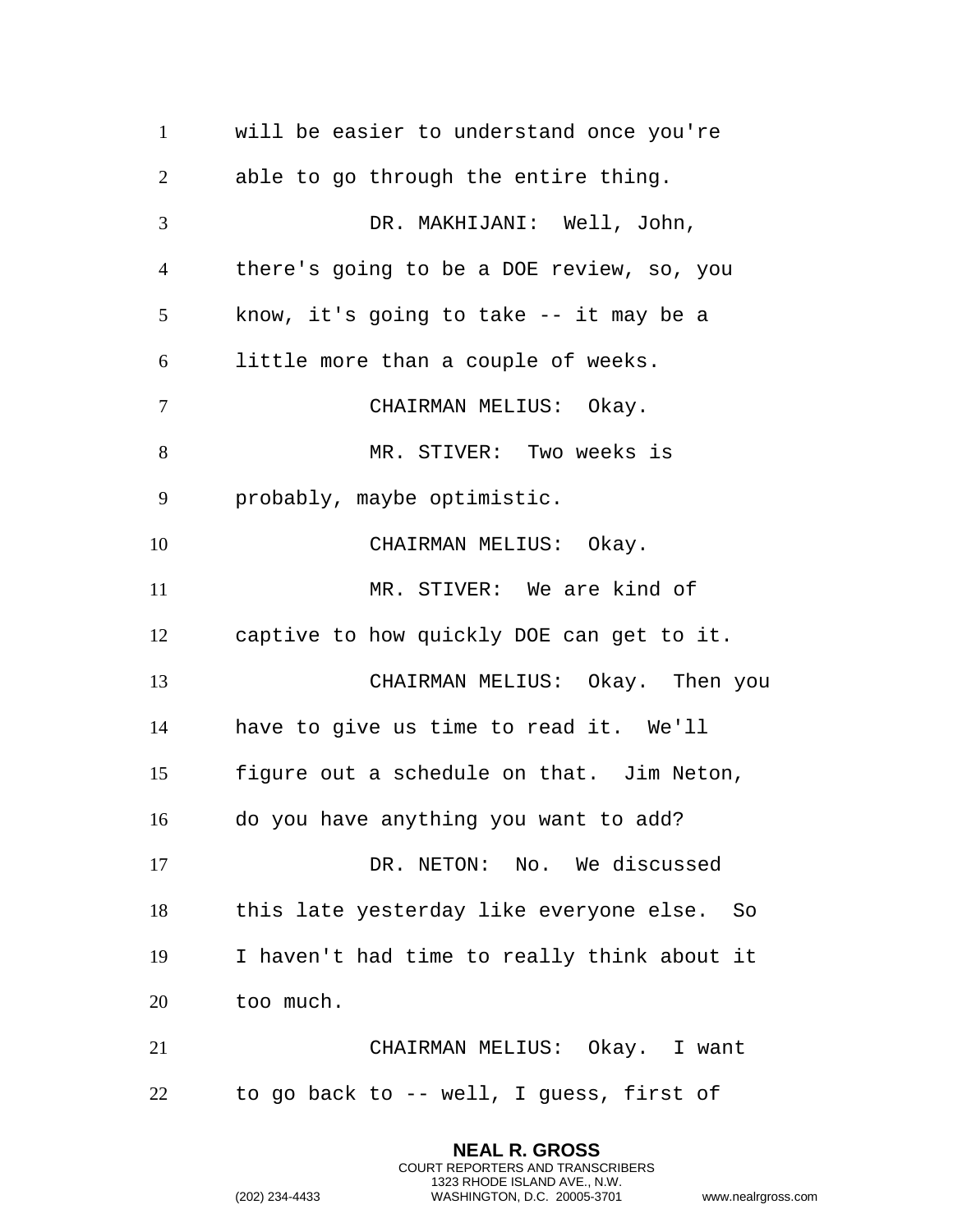all, on this report, this set of slides, I would have severe qualms about using this at the Board meeting, because it -- I would rather put that off until the Work Group has had a chance to review the report. I don't think it's fair or appropriate and I think it's going to sort of confuse issues until we've had a time to look at it and respond. I don't know if any of the other Work Group Members feel differently, but -- MEMBER ZIEMER: This is Ziemer. I agree with that completely, and I think the only thing you need to report to the Board is that SC&A is completing a review of the OPOS methodology and we expect a report. That we had preliminary discussion at this meeting, but we expect a report in a few weeks and it'll be analyzed at that point. CHAIRMAN MELIUS: Yeah, okay. And, Jim Neton, what do you feel comfortable presenting, if anything, at the Board

> **NEAL R. GROSS** COURT REPORTERS AND TRANSCRIBERS 1323 RHODE ISLAND AVE., N.W.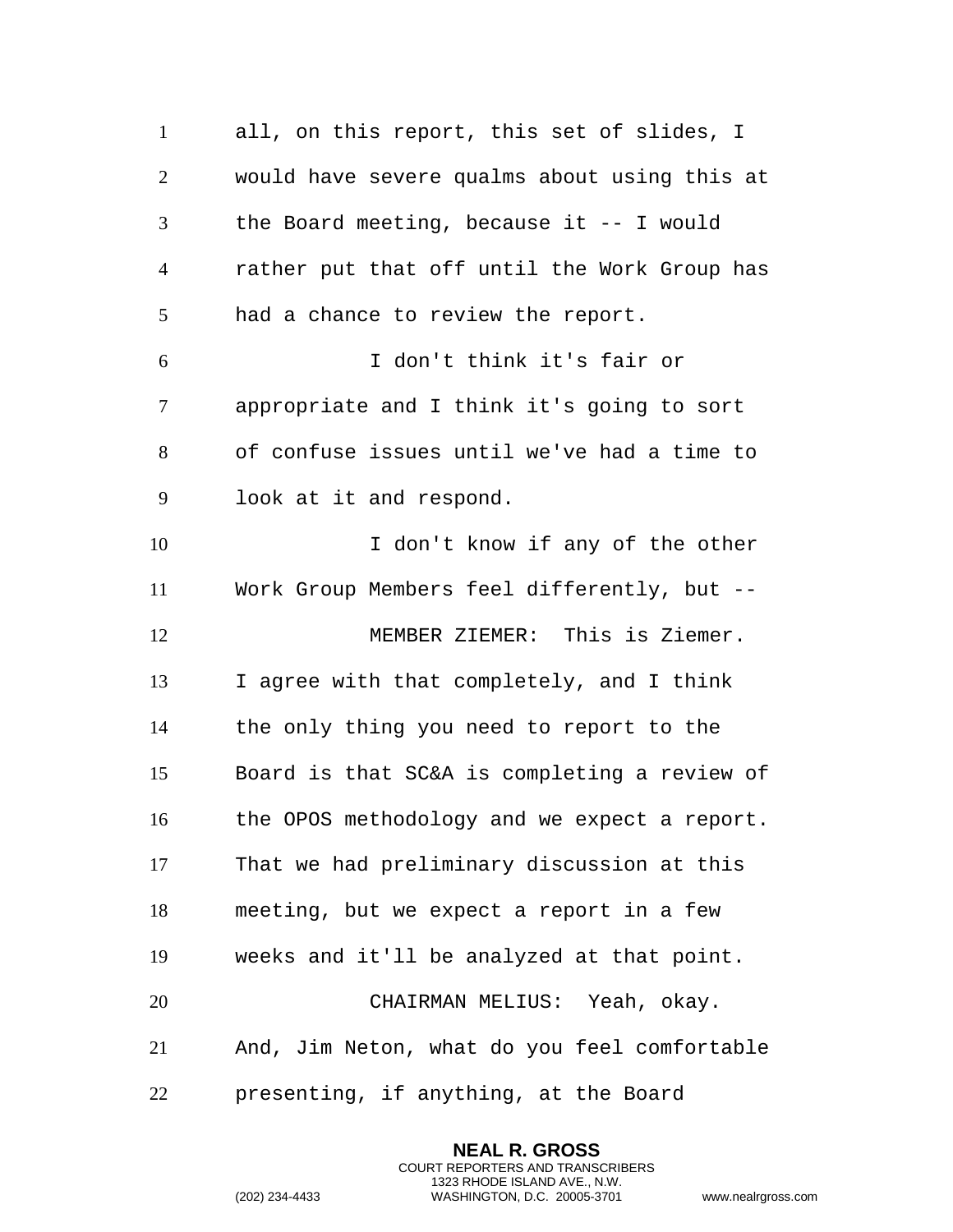meeting? I mean, should we just give an update that, you know, you've received, you know, you're progressing on your report and SC&A is, you know, progressing on their deliverable and we're going to, you know, be getting those sometime in the relatively near future and then we'll have a Work Group meeting and then be able to report back? DR. NETON: Yeah, I would be most comfortable with that. CHAIRMAN MELIUS: Yeah. As interesting as it is, and it's going to -- DR. NETON: It almost raises more questions than it answers. CHAIRMAN MELIUS: Well, yeah. That's what I'm concerned, and without having it in a report with, you know, sort of explanation and so forth I think it's hard. And in a Board setting, though, I think that a lot of the other Board Members would be interested.

Paul, Josie, Gen, does that --

**NEAL R. GROSS** COURT REPORTERS AND TRANSCRIBERS 1323 RHODE ISLAND AVE., N.W.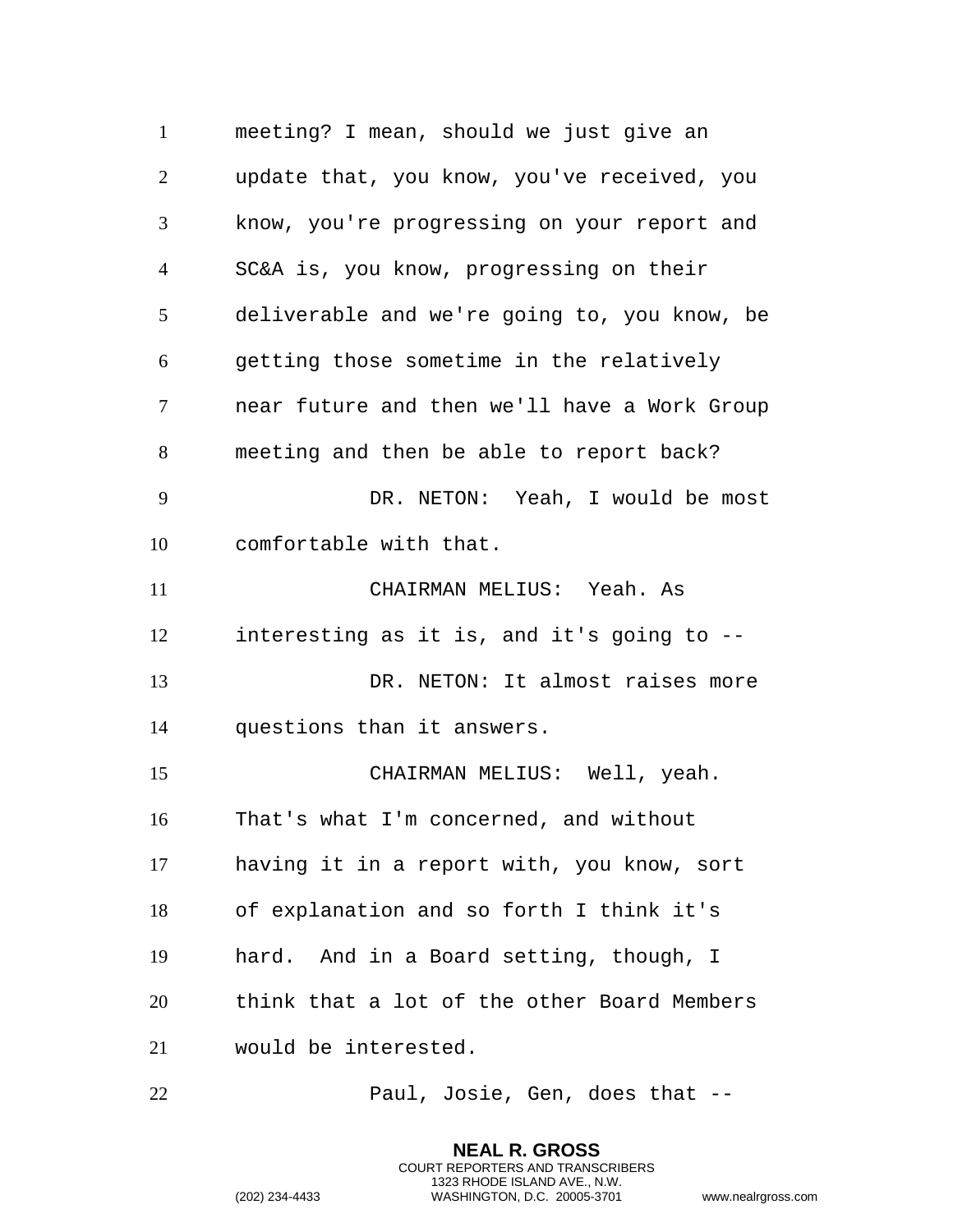| $\mathbf{1}$   | MEMBER BEACH: This is Josie. I               |
|----------------|----------------------------------------------|
| $\overline{2}$ | completely agree with that approach.         |
| $\overline{3}$ | MEMBER ROESSLER: I do, too.                  |
| $\overline{4}$ | MEMBER ZIEMER: Yeah, this is                 |
| 5              | Ziemer. I do, too.                           |
| 6              | CHAIRMAN MELIUS: Okay. I mean,               |
| $\tau$         | in some ways it's tempting to move forward,  |
| 8              | but at the same time I think it's hard to    |
| 9              | that until NIOSH has had a chance to analyze |
| 10             | and we have a chance to review and discuss   |
| 11             | it and so forth and try to bring these       |
| 12             | reports together to the extent that we can.  |
| 13             | So, maybe $-$ I can't remember how           |
| 14             | long we set aside on the agenda. It'll give  |
| 15             | us a little bit more Board work time, but    |
| 16             | that may be fine.                            |
| 17             | So, any other business? Ted,                 |
| 18             | anything we need to --                       |
| 19             | MR. KATZ: No, this all sounds                |
| 20             | good. And we only have a half an hour set    |
| 21             | aside for this anyway, so we can easily cede |
| 22             | that back to Board work time.                |

**NEAL R. GROSS** COURT REPORTERS AND TRANSCRIBERS 1323 RHODE ISLAND AVE., N.W.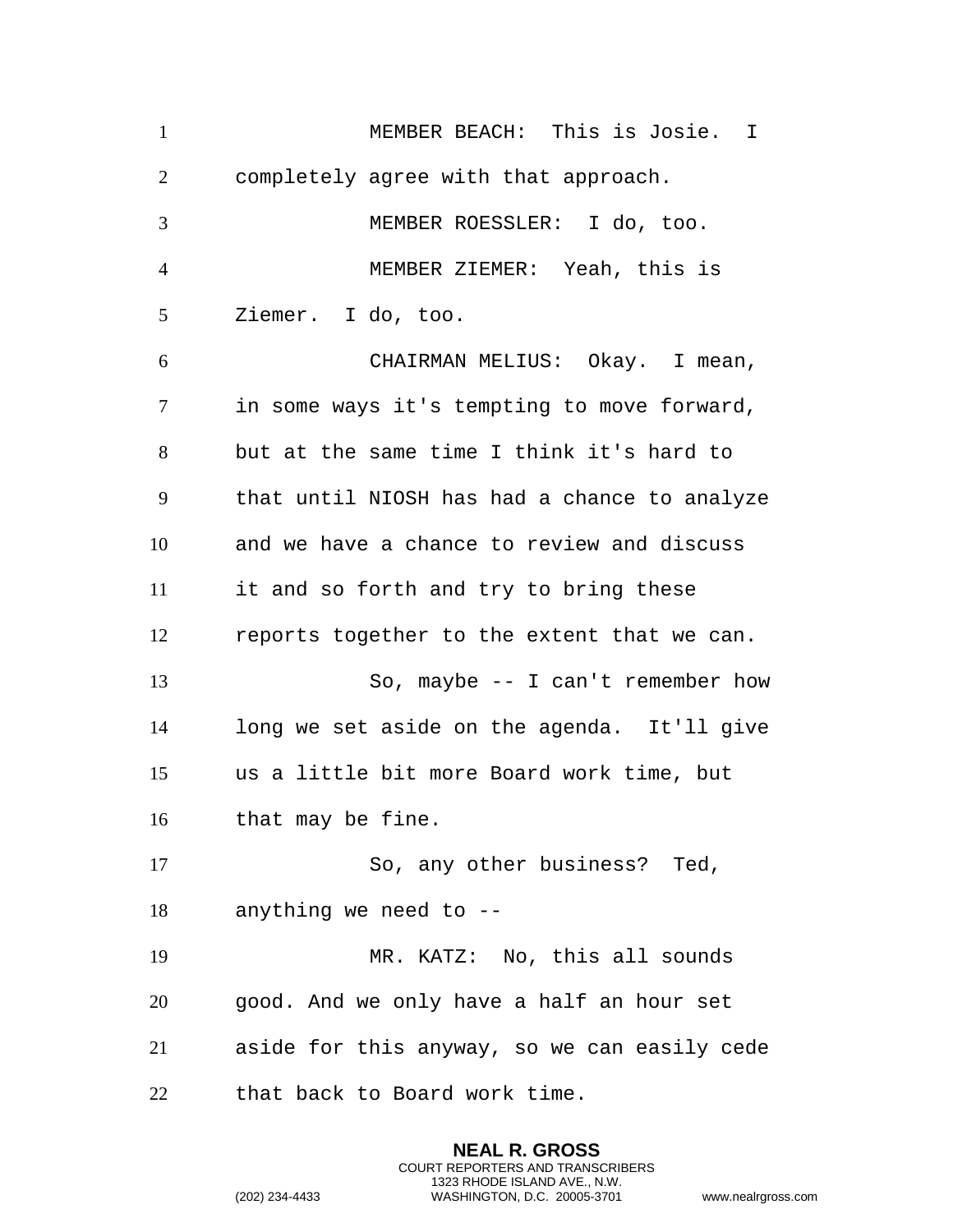CHAIRMAN MELIUS: Okay. Good, yeah. Okay, anyway, in that case, I thank everybody for their work and the presentations of the data and we will look forward to seeing everybody, at least a number of you, next week in Kansas City. MEMBER ROESSLER: That depends on whether the blizzard hits Minnesota again on Monday. CHAIRMAN MELIUS: Is there another one coming? MEMBER ROESSLER: Yes. I'm getting kind of tired of this. CHAIRMAN MELIUS: I confess I looked at the Kansas City weather the other day. It looked like it was going to be cold. I didn't see snow in the forecast. MEMBER ROESSLER: Well, I thought it looked wonderful. CHAIRMAN MELIUS: Yeah, we've been, you know, ten below or 20 below the last few days, so some sympathy. But the

> **NEAL R. GROSS** COURT REPORTERS AND TRANSCRIBERS 1323 RHODE ISLAND AVE., N.W.

```
(202) 234-4433 WASHINGTON, D.C. 20005-3701 www.nealrgross.com
```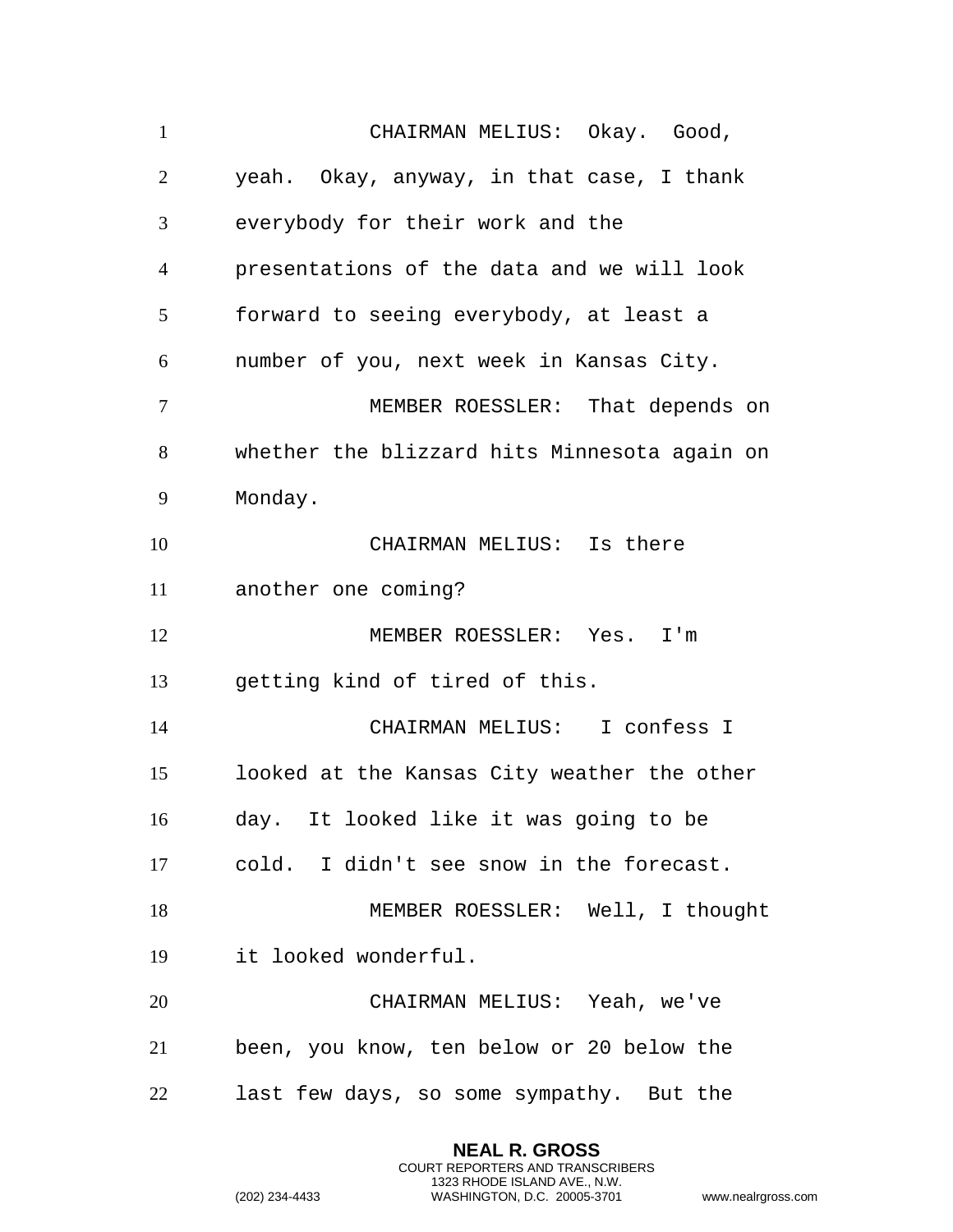snow, our snow ended up in New York City and south entirely. The latest snow storm, anyway. But I cringe every time I hear about what's happening up your way, Gen. MEMBER ROESSLER: Yeah, but at least we don't have as much snow, but it blows and that's then the problem and it reduces visibility to nothing and it's hard to drive then. CHAIRMAN MELIUS: Yeah. No, it's hard, and I know, Paul, Indiana's been hit. MEMBER ZIEMER: Yeah. We're cold and below zero, but we're surviving. CHAIRMAN MELIUS: Okay, good, everybody. And even down in Atlanta I think it's been cold, Ted. MR. KATZ: I don't think we get any sympathy though. CHAIRMAN MELIUS: No, you don't. I had a very irate phone call once when I was working for NIOSH from the State Health Officer in North Dakota who couldn't

> **NEAL R. GROSS** COURT REPORTERS AND TRANSCRIBERS 1323 RHODE ISLAND AVE., N.W.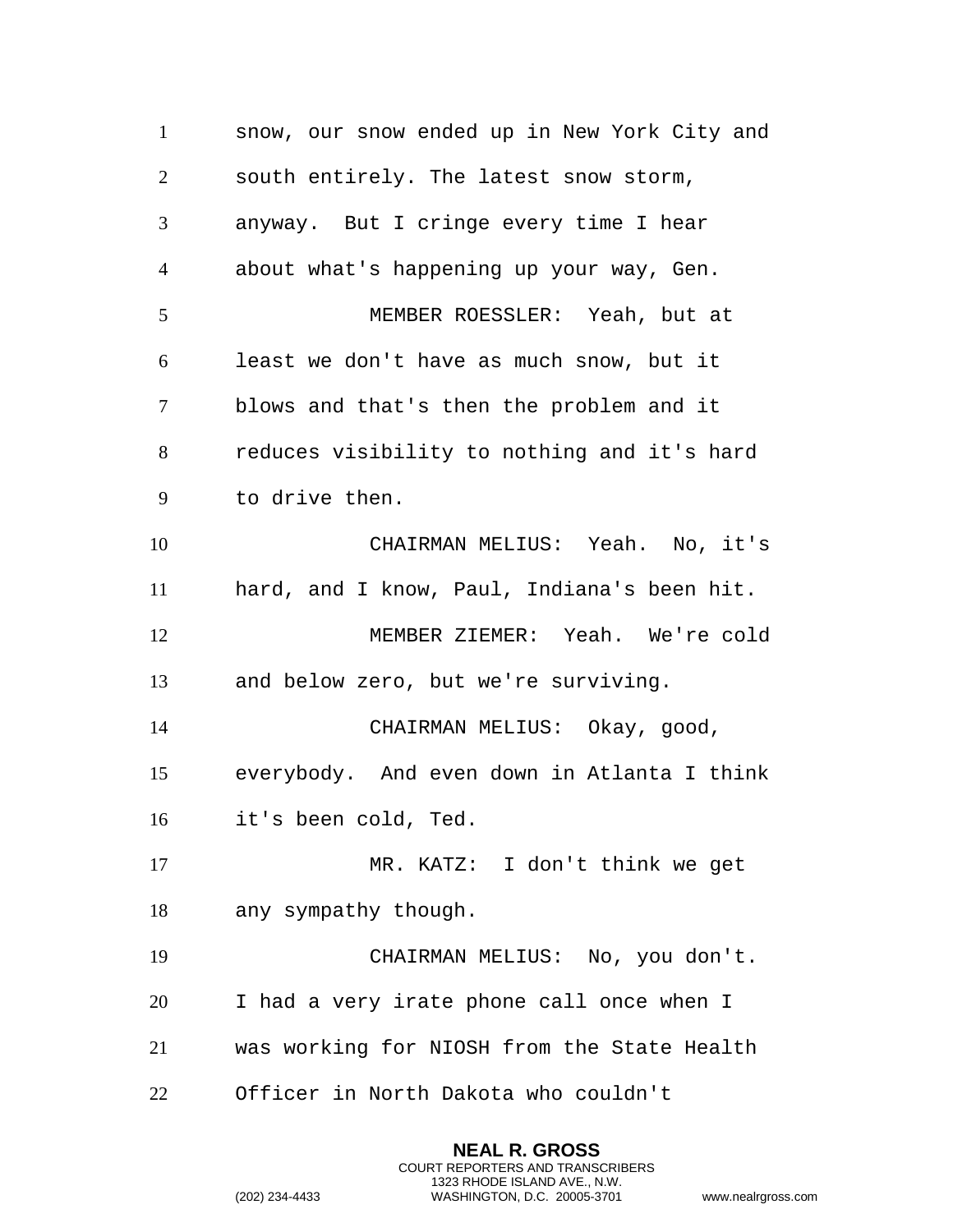understand why nobody was answering their phones at CDC in Atlanta.

3 And he had looked at the weather and, you know, all they had had was an inch of snow, and he couldn't believe that they were closed down for two days in row. And had no sympathy. He was trying to track down some result from something. MEMBER ROESSLER: Well, you know, it has to do with the amount of traffic that tries to move, too. In North Dakota there's not that much. CHAIRMAN MELIUS: Yeah. It's also, I don't know if Atlanta's any better, but my experience down there used to be that they had no snow, you know, equipment at all and no salt to melt the ice and so forth. On top of bad traffic. MEMBER ZIEMER: Yeah, we'll see how Kansas City does. CHAIRMAN MELIUS: Yeah, hopefully. So, anyway, we'll look forward

> **NEAL R. GROSS** COURT REPORTERS AND TRANSCRIBERS 1323 RHODE ISLAND AVE., N.W.